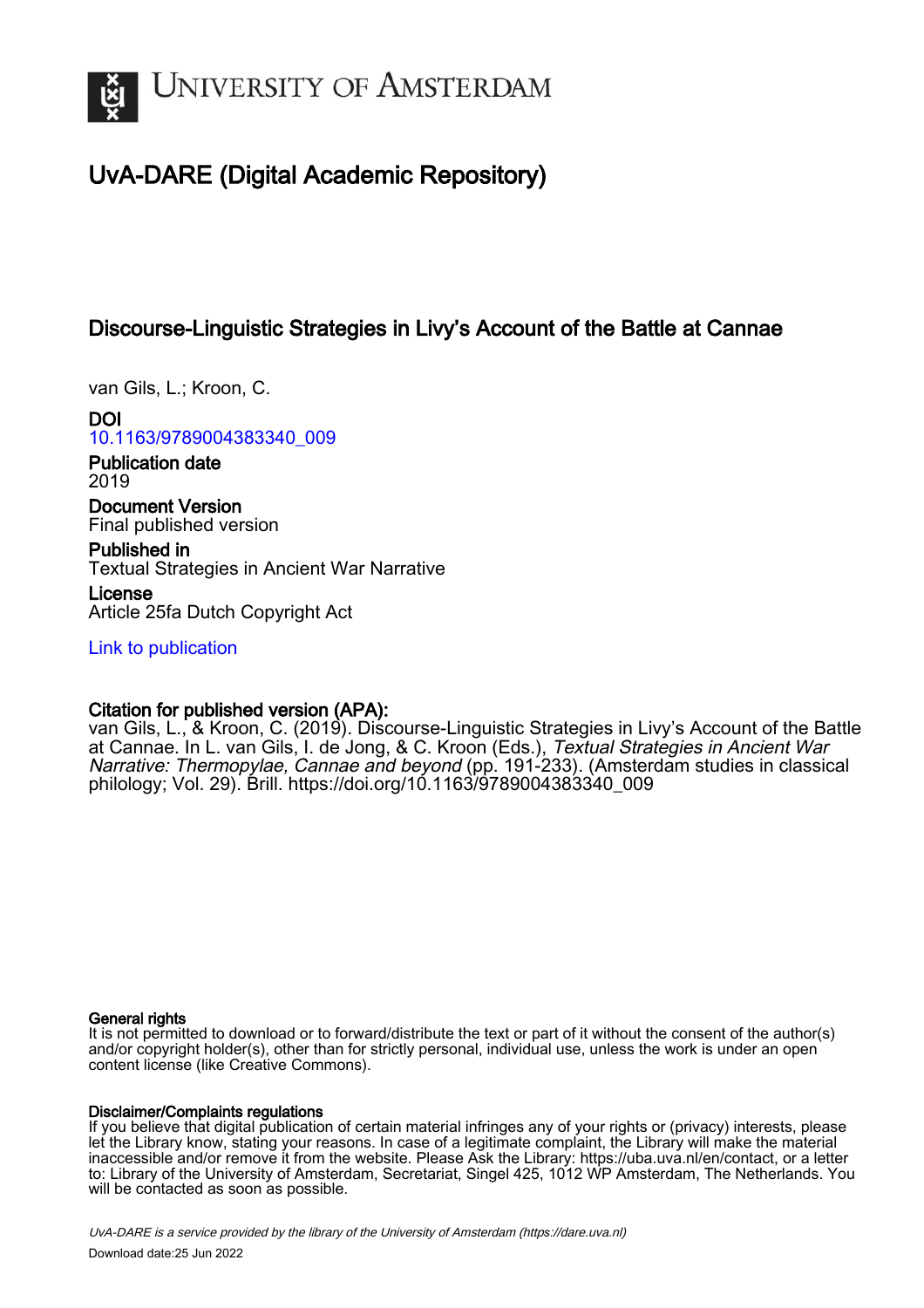# **Discourse-Linguistic Strategies in Livy's Account of the Battle at Cannae**

*Lidewij van Gils and Caroline Kroon*

## **1 Introduction**\*

A familiar observation about ancient historiographical texts is that they generally display 'emplotment': the assembly of a series of events into a narrative with a plot.<sup>1</sup> The skillful ways in which the Roman historian Livy fashions his source material into a narrative have been much discussed by modern scholarship, and from various angles and perspectives.<sup>2</sup> Most recently, in a stimulating monograph on Livy's books on the Hannibalic war (*AUC* books 21–30), David Levene has shown how Livy, by means of his personal selection and organization of the source material, is able to communicate particular interpretations of the war, demonstrating once more that coherent narratives may be rhetorically highly compelling.<sup>3</sup>

In the present volume, Oakley also draws attention to the rhetorical force of Livy's historiographical narrative, for instance when he observes that 'Livy's whole narrative in the Cannae episode of book 22 is shaped so as to throw as much blame as possible on Varro'.4 Another example of rhetorically driven

<sup>\*</sup> This chapter was written as part of the NWO-project *Ancient War Narrative. A Combined Discourse-Linguistic and Narratological Approach* (NWO-project 360-30-190). We wish to thank Suzanne Adema, Irene de Jong and Rodie Risselada for critically reviewing the draft version of the chapter, and all members of the Amsterdam 'Cannae Lab' for the stimulating discussions we had while reading the text of Livy Book 22.

<sup>1</sup> The term emplotment was coined by Hayden White in his 1973 work *Metahistory* to describe the way in which modern historians necessarily fashion their source material into narrative. See Cuddon 2013, s.v. 'emplotment'.

<sup>2</sup> See e.g. Burck [1934] 1964 and [1950] 1962; Bruckman 1936; Walsh [1961] 1989; Luce 1977; Fuhrmann 1983; Feldherr 1998; Chaplin 2000; Krafft 2007; Pausch 2011.

<sup>3</sup> Levene 2010. For the same view on the rhetorical force of narrative from a linguistic-anthropological perspective, see e.g. Ochs 2005: 278.

<sup>4</sup> Oakley, this volume, p. 162 For the rhetoric of classical historiography see e.g. Woodman 1988; Marincola 1997; Laird 2009. Cf. also Conte [1987] 1994: 372, who places Livy's history in a diachronic development in which ancient historiography, 'instead of being 'investigation' of the truth, could become a rhetorical activity'.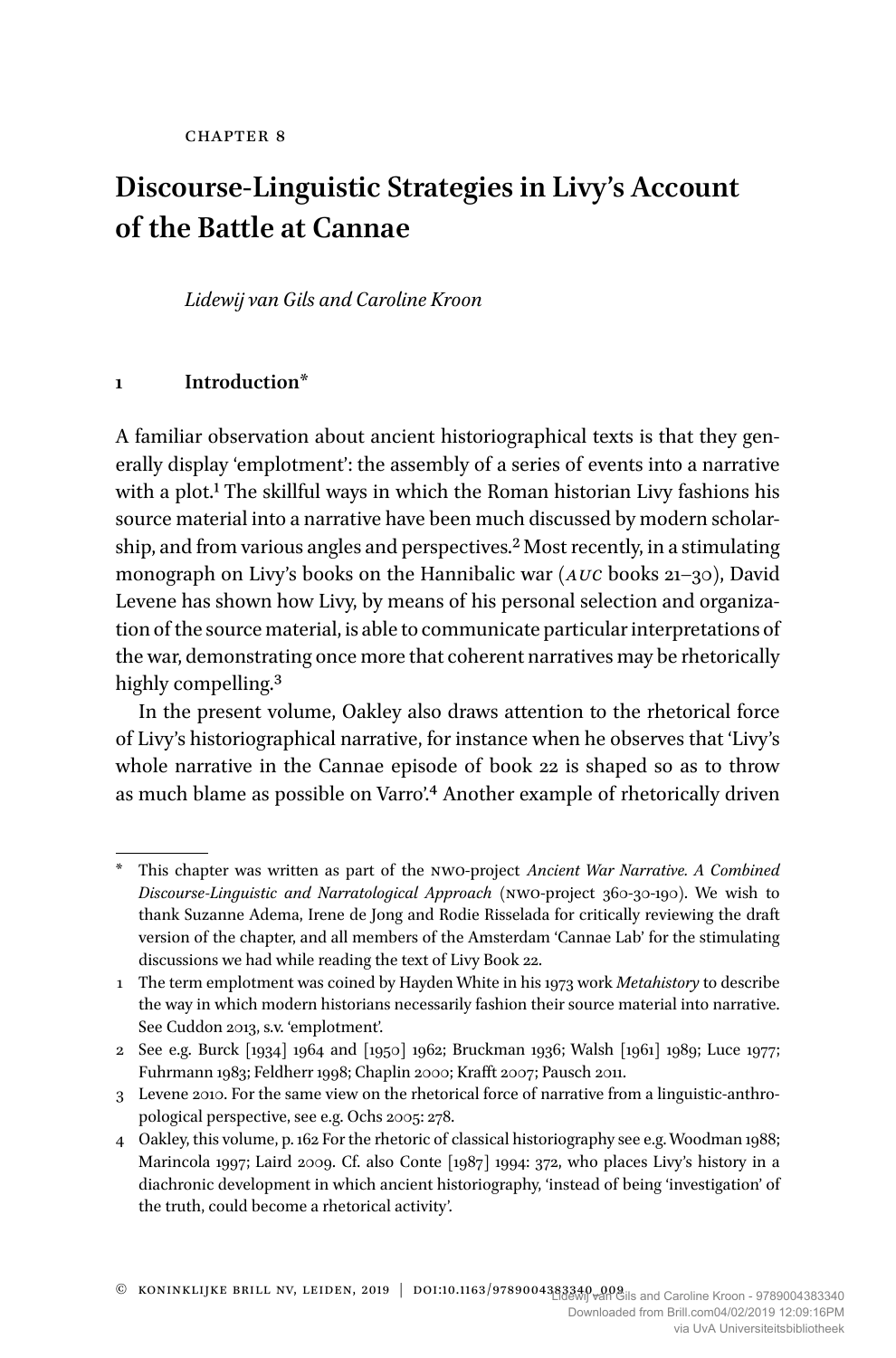organization of the narrative is discussed in the contribution by Pausch. In the context of a discussion on Livy's techniques for enhancing the engagement of the audience, Pausch points out the way in which the historian strategically places the list of *prodigia* of the year 218BC at the end of book 21, and thus in close proximity to the list of *prodigia* of the year 217 at the beginning of book 22, 'presumably in order to double their frightening impact'.5

In this chapter we would like to take Levene's general observations and conclusions as a starting point for a detailed discussion of the narrative organization in Livy's book 22, paying special attention to the episode of the battle at Cannae (22.34.1–22.61). In this discussion we will focus on the various strategies that the historian employs in order to create a coherent and rhetorically compelling narrative,which not only guarantees the audience's sustained attention, but also makes the audience receptive to the particular ideological and moral stances from which the narrative is presented.

The views we present here are based on the results of an in-depth discourselinguistic analysis of the complete text of book 22, and strongly corroborate observations made by Levene 2010 and Oakley (this volume) on prominent themes in Livius' account of this traumatic episode in Rome's war against Hannibal.<sup>6</sup> Both Levene and Oakley draw attention to the importance of the theme of *discordia ordinum* (the struggle of the orders and the disunity of the state), which in books 21 and 22 is strongly associated with the theme of contrast between the good and bad Roman commanders.7 This theme is conveyed by a particular lexicon in which reason (*ratio*) and prudence (*prudentia*) are opposed to rashness (*temeritas*) and reliance on fortune ( *fortuna*).8 Another theme that appears to permeate book 22, also mentioned by Levene and Oakley, is the theme of deception ( *fraus*, especially *punica fraus*) as opposed to faith (*fides*).<sup>9</sup> In our chapter we will show, among other things, how the particular organization of the narrative of book 22 supports these themes. As such it may contribute to the view that Livy is preoccupied, in this part of the decade,

<sup>5</sup> Pausch, this volume 241. For a comparable observation see Levene 2010: 37.

<sup>6</sup> For an introduction to the relevant concepts used in the analysis, we refer to the Introduction to this volume.

<sup>7</sup> The rash commanders in books 21–22, who lead their armies to defeat against Hannibal, are Sempronius (Allia), Flaminius (Trasimene), Minucius (hill near Gereonium), and Varro (Cannae). The good commanders are, especially, Fabius Maximus and Aemilius Paullus.

<sup>8</sup> See Oakley in this volume166 for an overview of the Latin words in book 22 that are connected to this theme: *temeritas* and cognates; *consultus*—*inconsultus*; *cauere*, *cautus* and their cognates; *prouidus*, *improuidus* and their cognates;*ratio*; *ferox*. See Buijs in this volume for Livy's treatment of this theme by means of speech representation.

<sup>9</sup> This theme is e.g. present at 41.6–43.1; 43.6; 48.1; 58.8. See Oakley in this volume, p. 166.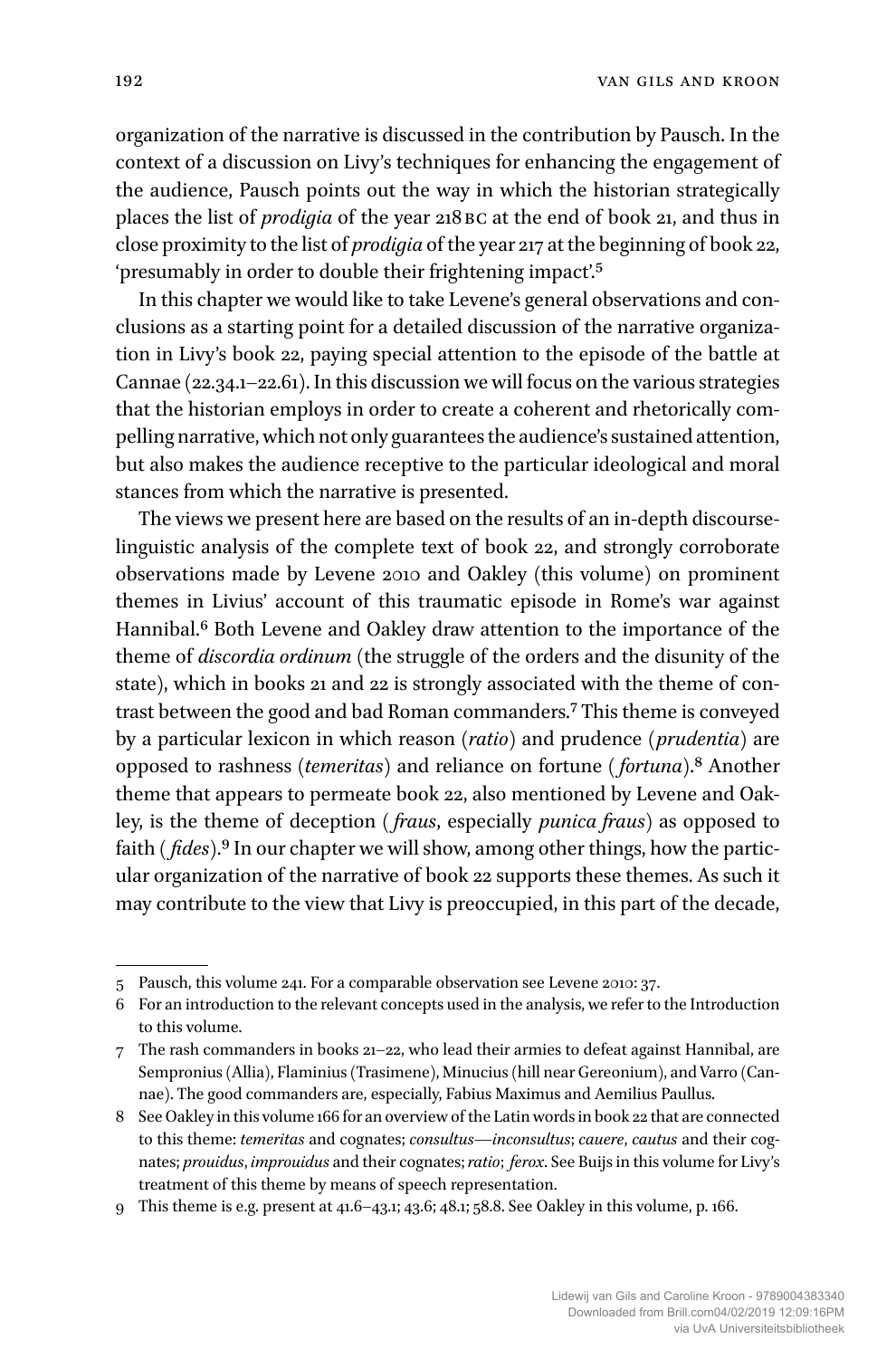with explaining away the Roman defeat at Cannae by highlighting Roman *discordia* and Punic *fraus* as excuses.10

In the first part of the chapter we will introduce and explain the narrative strategies and devices that appear to be dominant in Livy's book 22 ( $\S$ 2), and give an illustration by means of an analysis of the organizationally quite straightforward mini-episode of Abelux, the clever Spaniard from Saguntum who managed to hand over to the Romans the Spanish hostages that were held captive by the Carthaginians in Saguntum  $(22.22.6-22.22.21)$   $(\S_3)$ . This analysis occasions a digression on the strategic use of the historic present in §4. In the second part of our contribution we will provide, along the same lines, an elaborate analysis of the much more complex episode of the battle at Cannae  $(S<sub>5</sub>)$ .

This will lead, in §6, to the conclusion that the narrative of Livy's book 22 is a carefully wrought unity, in which a heterogeneous set of textual strategies and linguistic devices is put to use in such a way as to keep the audience optimally interested and amenable to the historian's particular presentation, interpretation and evaluation of the events.

## **2 Livy's Interweaving of 'Annalistic Material' and the Main Story Line**

In his aforementioned study on the Hannibalic war, Levene makes a convincing case for considering the third decade of Livy's *Ab Urbe Condita* a single story.11 The very beginning of book 21, which seems to function as a preface to books 21–30 as a whole, already points strongly in this direction:12

(1) In parte operis mei licet mihi praefari, quod in principio summae totius professi plerique sunt rerum scriptores, bellum maxime omnium memorabile, quae unquam gesta sint, me scripturum, quod Hannibale duce Carthaginienses cum populo Romano gessere. […] et adeo uaria fortuna belli ancepsque Mars fuit, ut propius periculum fuerint qui uicerunt. LIV. 21.1.1–21.1.2

<sup>10</sup> See Levene 2010: 262–263, referring to Bruckmann 1936. Also Pausch (this volume, 243).

<sup>11</sup> Levene 2010: 15–17 extensively defends his position building on earlier studies, notably, but not solely by Burck [1950] 1962; Walsh 1973; and Luce 1977 on the episodic structure of Livy's historiography.

<sup>12</sup> Here as in the following the Latin text is that of Dorey's Teubneriana (1971), the translation that of the Loeb edition (Foster 1929), sometimes slightly adapted.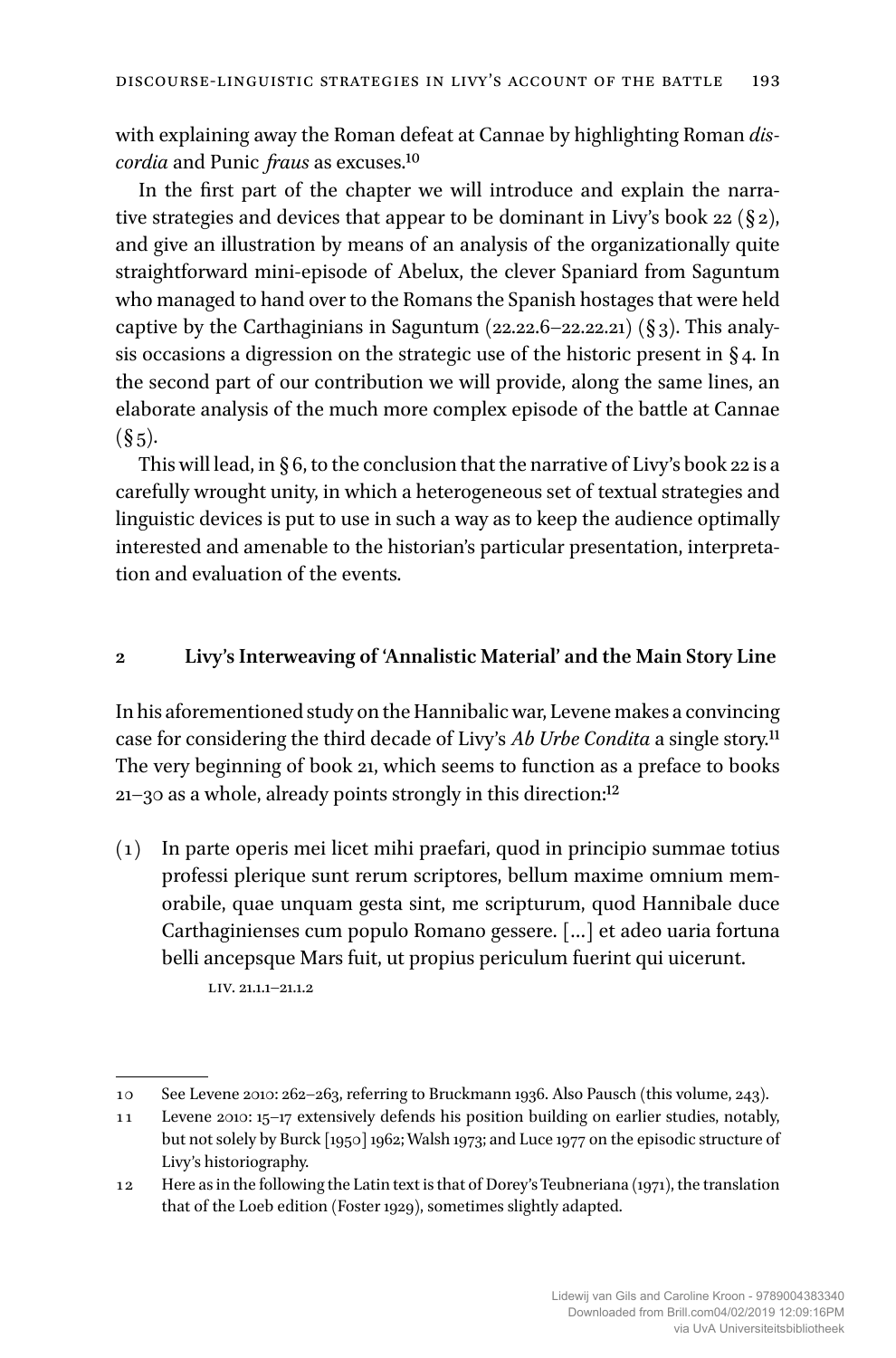In this preface to a part of my history I may properly assert what many an historian has declared at the outset of his entire work, to wit, that the war which I am going to describe was the most memorable of all wars ever waged—the war, that is, which, under the leadership of Hannibal, the Carthaginians waged with the Roman People. […] And so variable were the fortunes of the war and so uncertain was its outcome that those who ultimately conquered had been nearer ruin.

By means of these specific opening words the historian already creates an important expectation on the part of his audience which will remain active and dominant throughout the third decade: the audience may expect an extended continuing story line on a single war, figuring Hannibal in the role of main antagonist and pivot around which the story will evolve. Levene observes, and rightly we think, a general narrative 'arc' in the 3rd decade.13 This arc starts with the rise of Hannibal and his invasion of Italy in books 21 and 22, where Hannibal's victories become increasingly devastating. In the next three books the Romans begin to recover, but are still faced with a number of significant defeats. At the end of book 25, exactly in the middle of the Hannibal books, a balance in defeats and victories is achieved,<sup>14</sup> after which, from book 26 onwards, the Romans definitely seem to have recovered, and will gain a series of victories in Italy, Spain and Africa. Book 30, in reversing the events of book 21, could be seen as a natural closure of the entire decade.

This appears to be quite a straightforward narrative organization, providing a global 'arc of narrative tension' on the highest level of narrative analysis. However, keeping track of this main story line feels, in Levene's words, 'bewilderingly difficult', as 'we move from scene to scene, from theatre of war to theatre of war, sometimes picking up threads from a book or more earlier'.15 When we move our focus from the decade as a whole to the internal structure and coherence of the single book, more particularly book 22,16 the narrative organization appears not to be less complex and bewildering. Although the impression of a continuing main story line dealing with the war against Hannibal in Italy is maintained, it is difficult to speak of one single story which is presented as one single narrative arc of tension. What we see is rather a diversity of related or (seemingly) unrelated minor story lines, which do or

<sup>13</sup> Levene 2010: 15–17.

<sup>14</sup> Recapture of Syracuse, but defeat and death of the Scipio brothers in Spain.

<sup>15</sup> Levene 2010: 63.

<sup>16</sup> Levene leaves the internal structure of book 22 largely out of account.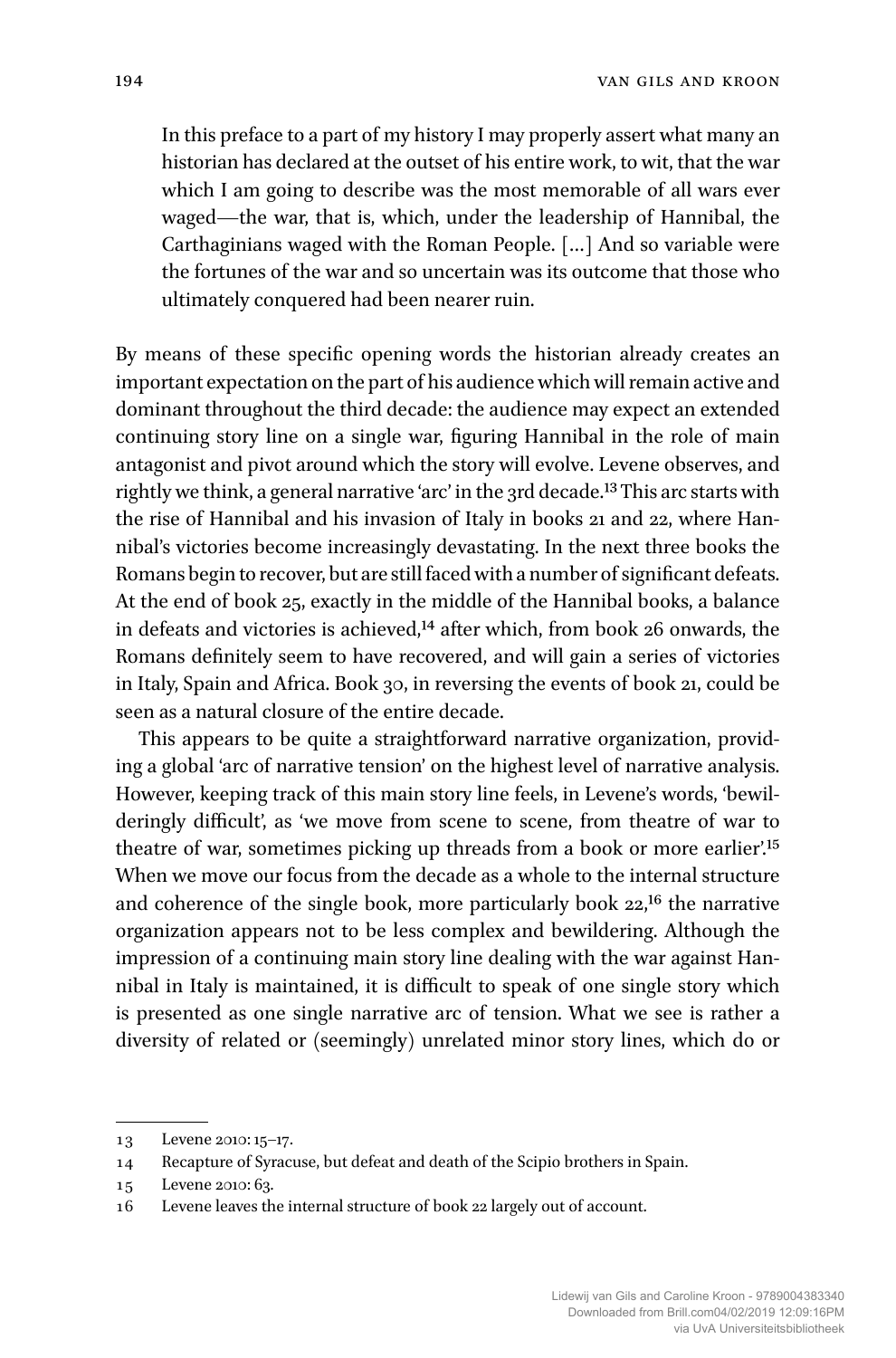do not have themselves the form of fully elaborated narrative arcs of tension, and which alternate with, or are intertwined with, elements that are generally described as 'annalistic material'. This 'annalistic material' refers to formal elements of the Roman political year, such as the election of new magistrates and their taking up of office, the reception of embassies, reports of deaths of important persons, and prodigies. These elements tend to get a fixed position in the organization of the single book (e.g. the election of new consuls at the end of a book, and their taking up office at the beginning of a new book), as was probably customary for a prior generation of historians.<sup>17</sup>The narrativity of annalistic events is usually low.18

The following—abridged—passage from the beginning of book 22 serves as an illustration of how Livy adroitly manages to interweave 'annalistic material' of the years 217 and 216BC and elements of the main story line about the war between Hannibal and the Romans. Our main focus in this chapter will be on the second half of book 22, but the illustrations in  $\S$  2- $\S$  4 below are taken from the first half, mostly in chronological order, in order to prepare both methodologically and by way of content our analysis of the battle of Cannae (22.34– 22.61).

| $\left( 2\right)$ | 22.1.1 | Iam uer adpetebat; itaque Hannibal ex hibernis mouit            |
|-------------------|--------|-----------------------------------------------------------------|
|                   |        | $\vert \dots \vert$                                             |
|                   | 22.1.4 | per idem tempus Cn. Seruilius consul Romae idibus Martiis mag-  |
|                   |        | istratum iniit. $[\dots]$                                       |
| 22.1.19           |        | postremo Decembri iam mense ad aedem Saturni Romae immo-        |
|                   |        | latum est                                                       |
|                   |        | $\vert \dots \vert$                                             |
|                   | 22.2.1 | dum consul placandis Romae dis habendoque dilectu dat ope-      |
|                   |        | ram, Hannibal profectus ex hibernis, quia iam Flaminium con-    |
|                   |        | sulem Arretium peruenisse fama erat, cum aliud longius, ceterum |
|                   |        | commodius ostenderetur iter, propiorem uiam per paludes petit   |
|                   |        | LIV. 22.1.1-22.2.1                                              |
|                   |        |                                                                 |
|                   | 22.1.1 | Spring was now drawing on, and accordingly Hannibal moved out   |

22.1.1 Spring was now drawing on, and accordingly Hannibal moved out of his winter encampment […]

<sup>17</sup> Levene 2010: 34–45 convincingly illustrates how in the Hannibal books the annalistic chronology is often subordinated to a thematically governed book structure.

<sup>18</sup> Narrativity is a concept used to distinguish narrative text types from, for instance, argumentative or reportive ones. See Herman 2007.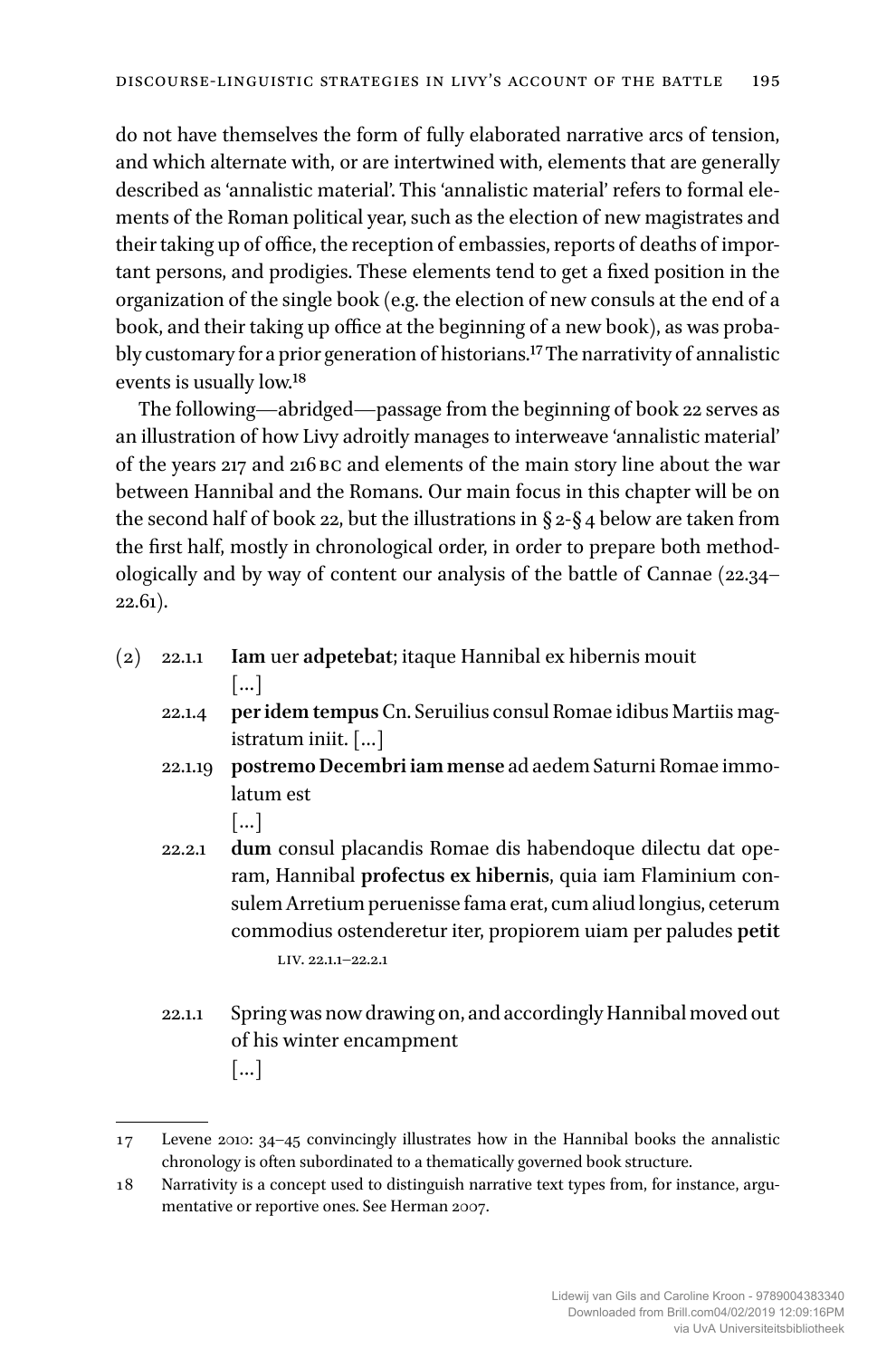- 22.1.4 About the same time, on the Ides of March, Gnaeus Servilius began his consulship in Rome […]
- 22.1.19 Finally—the month was now December—victims were slain at the temple of Saturn in Rome […]
- 22.2.1 While the consul was occupied in Rome appeasing the gods and levying troops, Hannibal, who had left his winter quarters, heard that Flaminius, the other consul, had already arrived at Arretium; and so, though another route, longer to be sure but less difficult, was pointed out to him, he took the shorter route through the marshes

The first sentence of book 22 contains clear linguistic indications that the main story line is being resumed here, the combination of *iam* and the imperfect tense (*appetebat*) being a common linguistic strategy for signalling a 'fade in', and for building up narrative tension towards the occurrence of a new action or episode in the main story line.19 The first action of this new episode follows in the next sentence: as expected now that spring has arrived, Hannibal moves out of his winter encampment (*Hannibal ex hibernis mouit*) from northern Italy towards the central regions where the Roman army was encamped (not cited).

Before we are told, however, what happened next, the main story line gives way to a passage which conveys prototypical 'annalistic material': Consul Gnaeus Servilius taking up office in Rome on the Ides of March, and the occurrence and expiation of a large number of prodigies in the ensuing months, ending, in the month of December, with a public offering and feast at the temple of Saturn (22.1.4–22.1.19). Next, in 22.2.1, we are taken smoothly back in time and switch from the events of the political and religious year in Rome to the main story line of Hannibal's offensive in Italy, the transition being facilitated by a *dum*-clause containing a few more items from the 'annalistic' list of events,20 as well as by the recapitulative phrase *profectus ex hibernis*, repeating

<sup>19</sup> The cinematographic term 'fade in' is used for the phenomenon of turning the camera to an event or situation that has already started while the camera was still at a different location. Chausserie-Laprée 1969: 497–517 speaks of '*iam* d'ouverture et de préparation'. See for this narrative technique also Kroon & Risselada 2002, 2004.

<sup>20</sup> The transitional, coherence-creating function of the clause is also enhanced by the fact that the *dum*-clause has a personal subject (*consul*), whereas the activities referred to in the immediately preceding text lack a specific, individualized subject. The *dum*-clause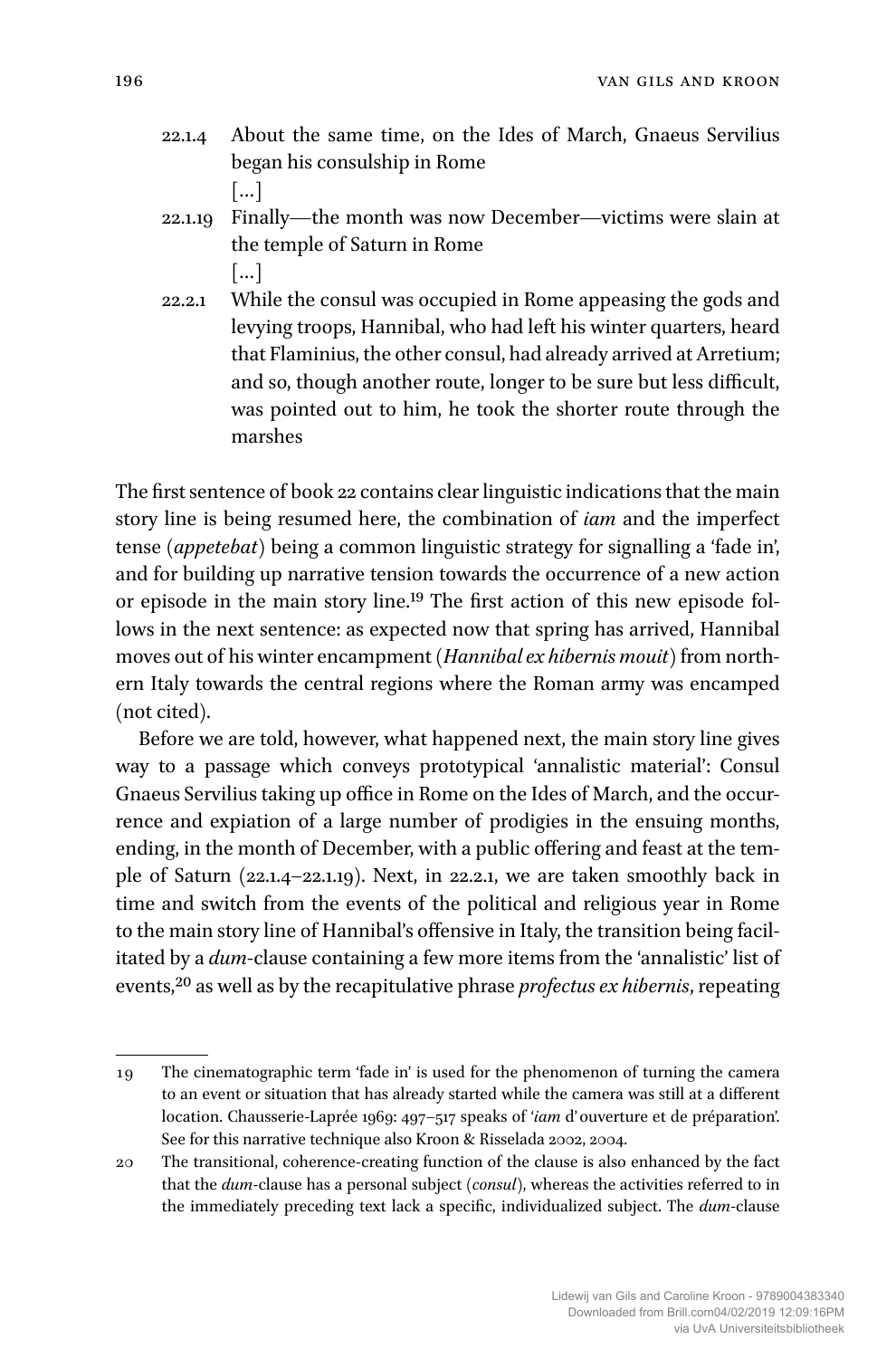*ex hibernis mouit* (22.1.1) and bringing us back to the theatre of war in mid-Italy. As we will explain later, the present tense form *petit* in 22.2.1. (the first present tense after a long series of perfects) has, as is often found in Livy, a prospective, open-ended force and provides the signal that here we are dealing with a consequential action that will propel the first of a number of smaller, local narrative arcs of tension in book 22: the dramatic episode of Hannibal's march through the marshes that will be recounted in the remainder of paragraph 2.

In terms of discourse mode, this first chapter of book 22 might be considered a sort of hybrid.21 On the one hand the passage displays the characteristics of a continuing narrative in that it contains, also in the 'annalistic digression', various characteristic features of causal-chronological storytelling, for instance the use of temporal coherence markers like *per idem tempus*, *inde*, *haec ubi facta* and *postremo*. Moreover, there appear to be a few attempts to tell the events and facts from a story-internal perspective, as is for instance the case in the sentence (not quoted in 2 above) *augebant metum prodigia ex pluribus simul locis nuntiata* ('men's fears were augmented by the prodigies reported simultaneously from many places', 22.1.8).<sup>22</sup> At the same time, however, the passage altogether lacks an arc of tension, and the temporal markers used are deliberately vague and merely serve to integrate the annalistic material loosely into the frame of the main story line, hence giving the passage the *appearance* of a coherent and continuous narrative.23 As readers we hardly have the impression that we are really drawn into a story-world, in the sense of being mentally transferred to an alternative world parallel to the *hic* and *nunc* of the historian and his audience. The suggestion of temporal continuity, moreover, seems to be broken in the sentence *postremo Decembri iam mense ad aedem Saturni Romae immolatum est* ('finally—the month was now December—victims were slain at the temple of Saturn in Rome', 22.1.19), where with *Decembri iam mense* an exact date is provided which refers to a considerably later moment in the year than the reference time of the main story line, which is early spring.<sup>24</sup>

clearly has forward-linking capacities in that it introduces here one of the protagonists of the main story line that is about to restart.

<sup>21</sup> For the concept of discourse mode, see the Introduction to this volume, p. 10.

<sup>22</sup> The imperfect tense and the mentioning of an emotive response are typical features of a story-internal perspective. See also Allan, this volume pp. 141–142.

<sup>23</sup> Chausserie-Laprée 1969: 69ff. speaks of *clichés de liaison*. See also McDonald 1957: 155–159. Levene 2010 §1.2 provides an extensive discussion of how Livy organizes his narrative of the Hannabalic war in terms of chronology.

<sup>24</sup> See also Levene 2010: 49–50, who gives a slightly different interpretation of the phrase *Decembri iam mense*.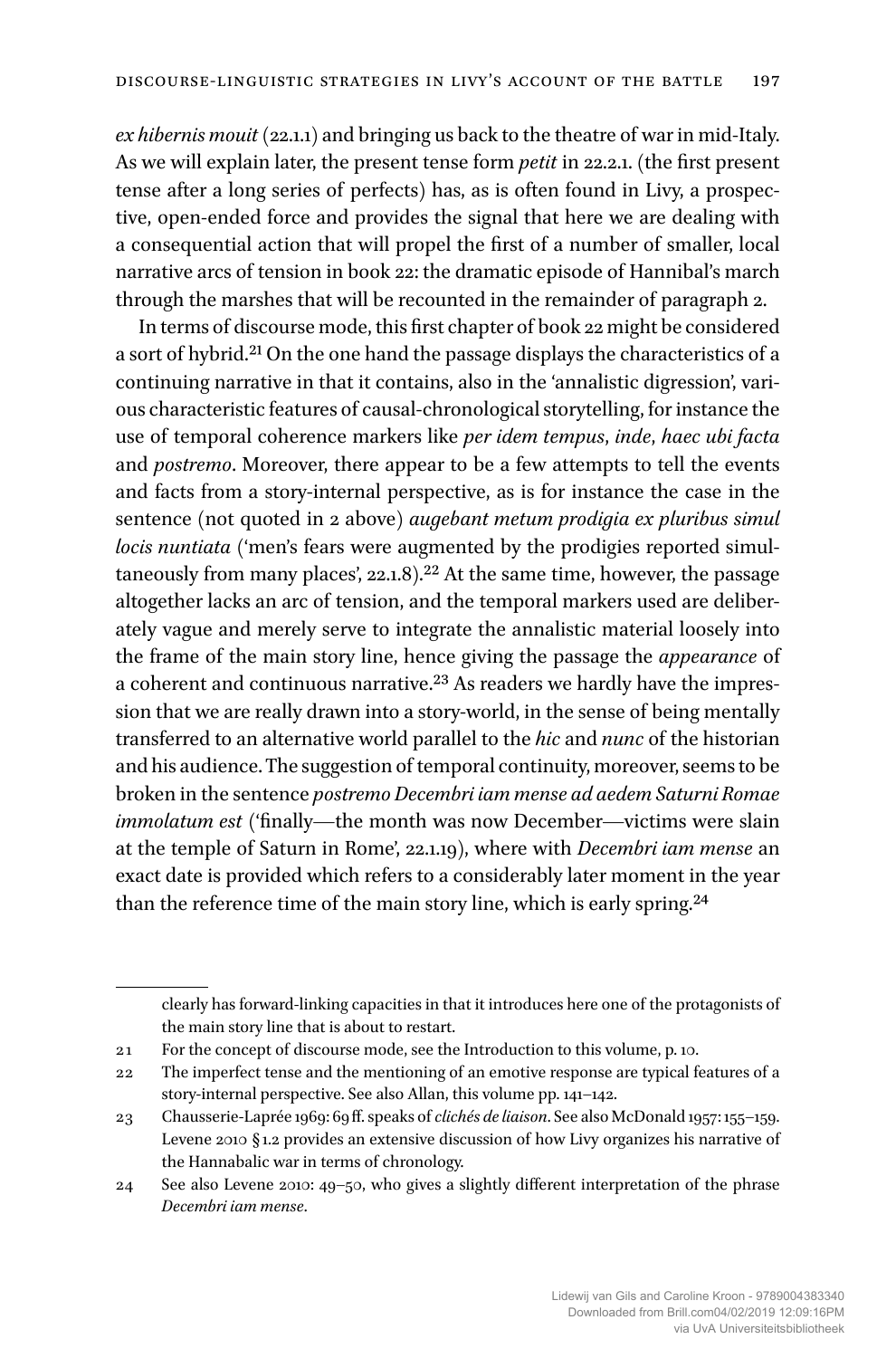All in all we might conclude that in the first chapter of book 22 we are dealing with a hybrid text type which contains features of both the *narrating* and the *discursive* discourse mode.<sup>25</sup> This mixture of modes, conveniently reflecting and combining here the two main 'layers' of the text (annalistic parts and main story line), might be regarded as a textual strategy for rhetorical purposes, meant to guarantee the coherence of the text and, hence, to retain the audience's attention also in between the individual narrative sub-arcs. In our discussion of the episode of the battle of Cannae we will see more examples of this strategy. But first we will now turn our attention to the strategic organization of the narrative sub-arcs.

## **3 Narrative Arcs of Tension and the Story of Abelux as an Illustration**26

The use of narrative subarcs is a particularly characteristic feature of Livy's book 22, as we will show. We find these subarcs in various shapes and sizes, ranging from a single complex sentence to a full-blown, self-contained ministory.27 Examples of such mini-stories in the first half of book 22 are the episode of the battle at lake Trasimene (22.4.2–22.7.5), the episode of the battle in Spain at the mouth of the river Ebro (22.19.1–22.21.8), and the episode of the clever Spanish hostage Abelux (22.22.6–22.22.21).

<sup>25</sup> For the distinction between narrating mode and discursive mode of presentation, see the Introduction to this volume. In the discursive mode the story-world is temporarily suspended, and the communicative situation of the historian and his audience comes to the fore. Undiluted discursive mode, in which the historian is overtly present and 'in discussion' with his audience, is relatively rare in book 22. Livy hardly gives explicit comments or judgements on the recounted facts and events, and becomes visible as a historian only at major moments in the narrative organization, or in passages in which he discusses his sources. For examples of the former, see 22.42.10 *di prope ipsi eo die magis distulere quam prohibuere imminentem pestem Romanis* and 22.43.10 *ad nobilitandas clade Romana Cannas urgente fato profecti sunt*; for an example of the latter, 22.36.1 *Exercitus quoque multiplicati sunt; quantae autem copiae peditum equitumque additae sint, adeo et numero et genere copiarum uariant auctores ut uix quicquam satis certum adfirmare ausus sim*. A remarkable instance of metanarrative comment is 22.54.8 *Nunquam salua urbe tantum pauoris tumultusque intra moenia Romana fuit. Itaque succumbam oneri neque adgrediar narrare quae edissertando minora uero faciam*.

<sup>26</sup> See Adema 2008: 175–178 for a discussion of this episode in terms of discourse modes and use of tenses.

<sup>27</sup> A good example of one complex sentence in the first half of the book is 22.2.10–22.2.11,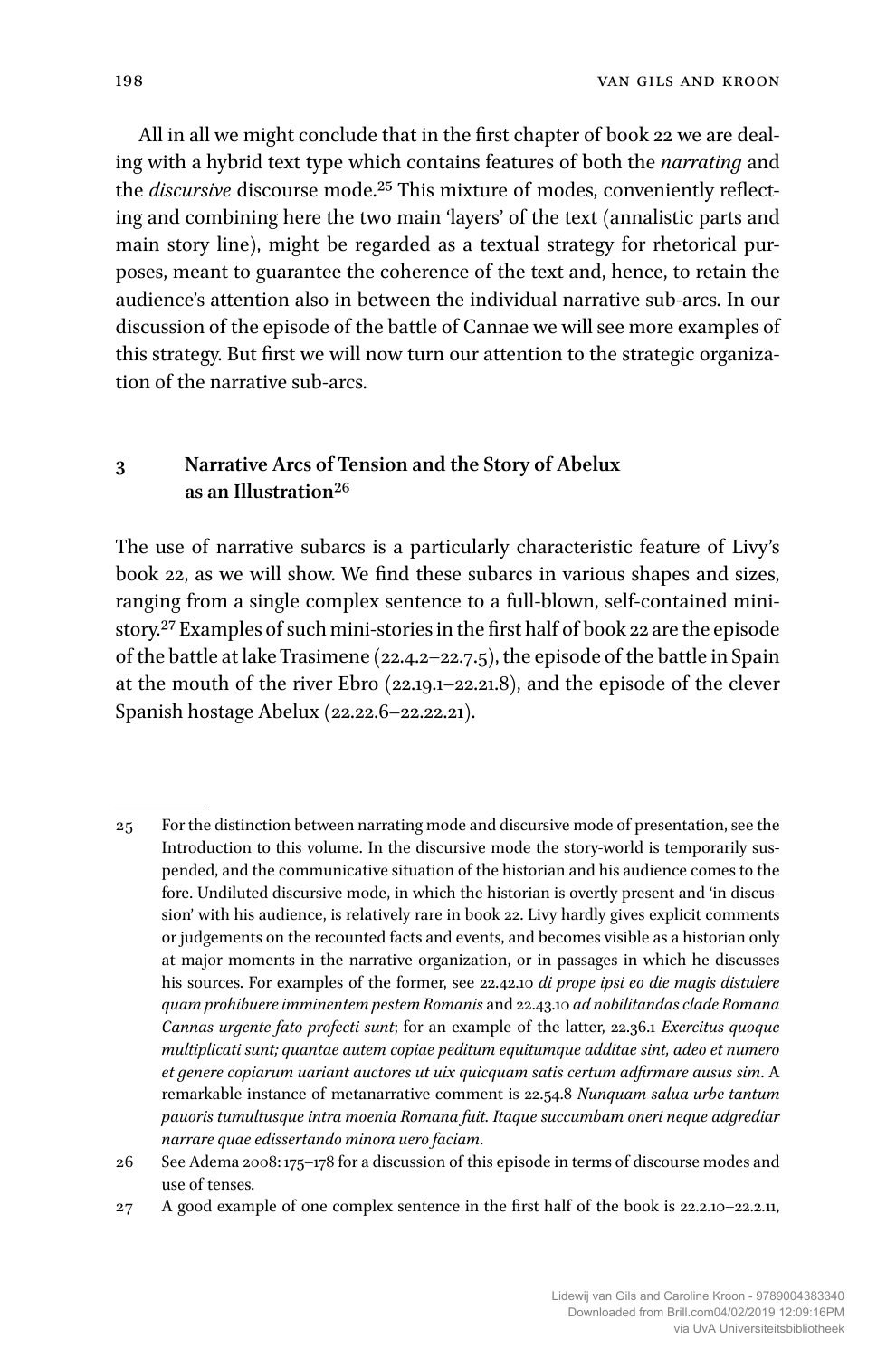Inserted substories like these comply quite neatly with theoretical models of storytelling, such as the influential model originally proposed by Labov 1972. These models describe the prototypical structure of natural stories in terms of a number of successive standard elements which together form some sort of 'arc of tension', displaying a rising action, climax, falling action, and resolution. These arcs may or may not be framed by a so-called abstract and coda, in which the transition is made from the communicative situation (the here and now of speaker/writer and hearer/reader) to the story-world and vice versa. In table 8.1 we repeat the distinctions introduced in the Introduction to the present volume, which are largely based on Labov's system.

When we apply this theory to the story of Abelux, we get quite a clear view of the historian's skills as a narrator, and of the ways in which he connects selfcontained mini-stories with the overarching main story line. The first sentence of the episode is clearly meant as an announcement of a story that the historian is about to tell, and for which he tries to capture the audience's attention by highlighting its relevance:

(3) [*Abstract*] eo uinculo Hispaniam uir unus *sollerti magis quam fideli consilio* exsoluit.

LIV. 22.22.6

From this constraint Spain was released by the machinations—more clever than honest—of one man.

It is to be noted that in this first stage of the process of tension building (the so-called *Abstract*) the discourse mode involved is usually not narrating in a strict sense, but discursive: the speaker merely draws attention to the topic of a story that he is about to tell, and is not yet involved in *creating* that world.

In the next stage (*Orientation*), the reader is actually drawn into this new, secondary reality or world, in which he will become more and more involved and curious about the story's outcome, and in which, as a narratee, he may himself actively build up expectations, form opinions and draw conclusions, under the guidance of an overtly or more covertly present narrator. In the story of Abelux, this second stage starts immediately after the introductory sentence quoted under (3) above:

where the entire story of how Hannibal lost the sight of one of his eyes is told in the form of one single periodic sentence.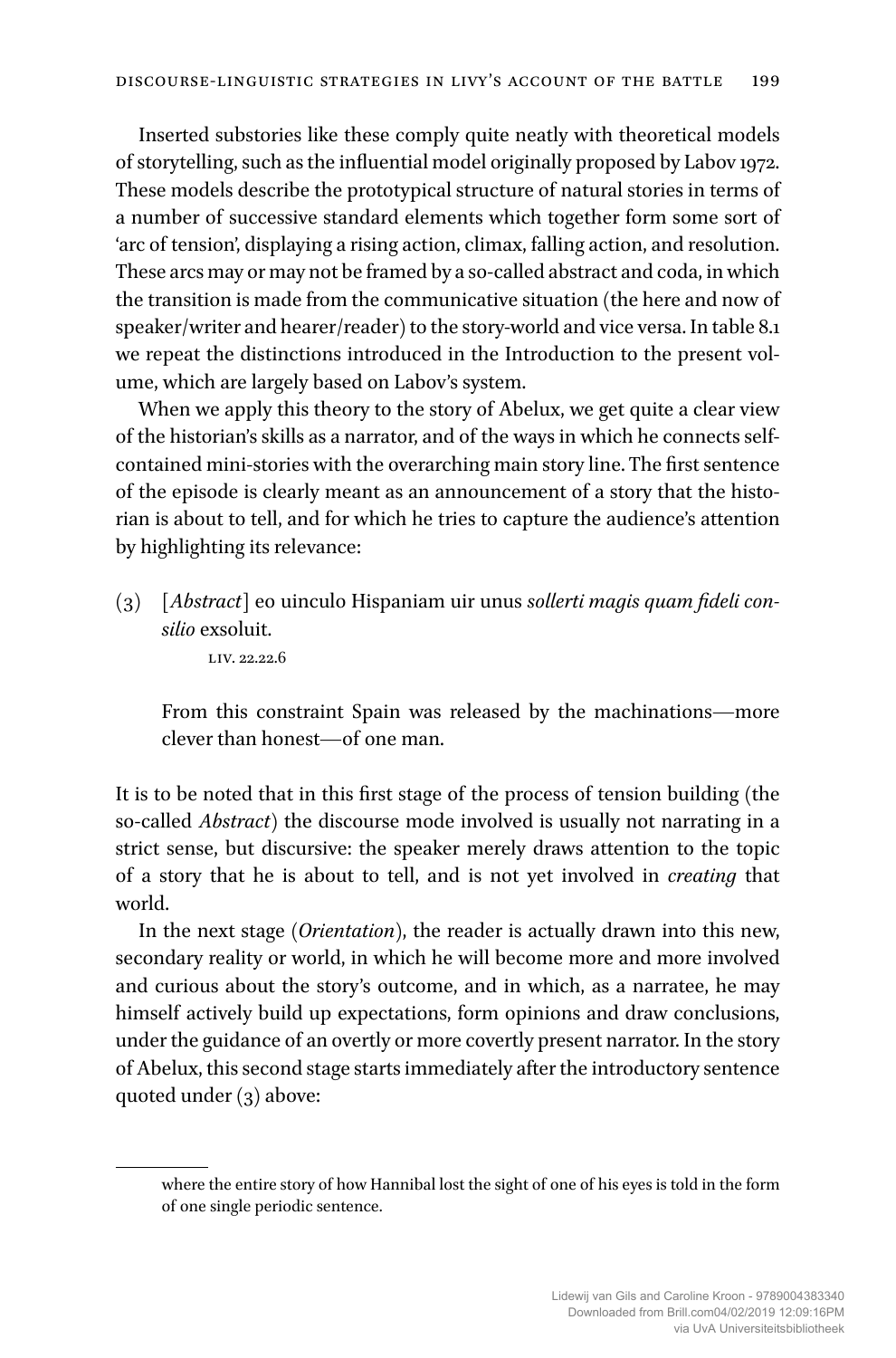| Abstract       | summary of the content or point of the narrative             |
|----------------|--------------------------------------------------------------|
| Orientation    | previous history; introduction of time, place, circumstances |
|                | and main participants                                        |
| Complication   | a conflict arises, build-up of tension                       |
| Peak           | climax: the conflict is maximally tangible and near a solu-  |
|                | tion                                                         |
| Resolution     | the conflict is resolved, substituted by another conflict or |
|                | remains permanently unresolved                               |
| Coda           | summarizing bridge to time of narrating                      |
| Evaluation     | evaluation of the narrative or of elements of the narrative, |
| (any position) | often conveying, or pertaining to, the point of the narra-   |
|                | tive                                                         |
|                |                                                              |

table 8.1 Prototypical structure of a natural story or episode

(4) [*Orientation*] Abelux erat Sagunti nobilis Hispanus, *fidus* ante Poenis, tum, qualia plerumque sunt barbarorum ingenia, cum fortuna mutauerat *fidem*. ceterum […] id agebat, ut quam maxumum emolumentum nouis sociis esset.

LIV. 22.22.6–22.22.7

Abelux was his name, and he was a noble Spaniard of Saguntum. Loyal hitherto to the Phoenicians, he had now—as barbarians are for the most part prone to do—altered his allegiance with the alteration in their fortunes. But […] he proposed to benefit his new allies to the utmost extent of his ability.

As is common in Orientations, we find imperfect and pluperfect tense forms (*erat*, *mutauerat*), the semantics of which are especially apt to describe the setting (time, place, protagonists, circumstances) within which one or more complications are expected to arise.

As appears from the inserted comment *qualia plerumque sunt barbarorum ingenia*, the narrator is still relatively 'overt', steering the narratee's interpretation of the story into a certain direction. The recurrence in the Orientation of the concept *fidus*/*fides*—introduced in the Abstract by means of the words *fideli consilio*,—corroborates this observation (see the words *fidus ante Poenis*; *fortuna mutauerat fidem*).

After this Orientation we get a clear build-up of tension in the form of a first *Complication*, Abelux's decision to deliver up the hostages to the Romans: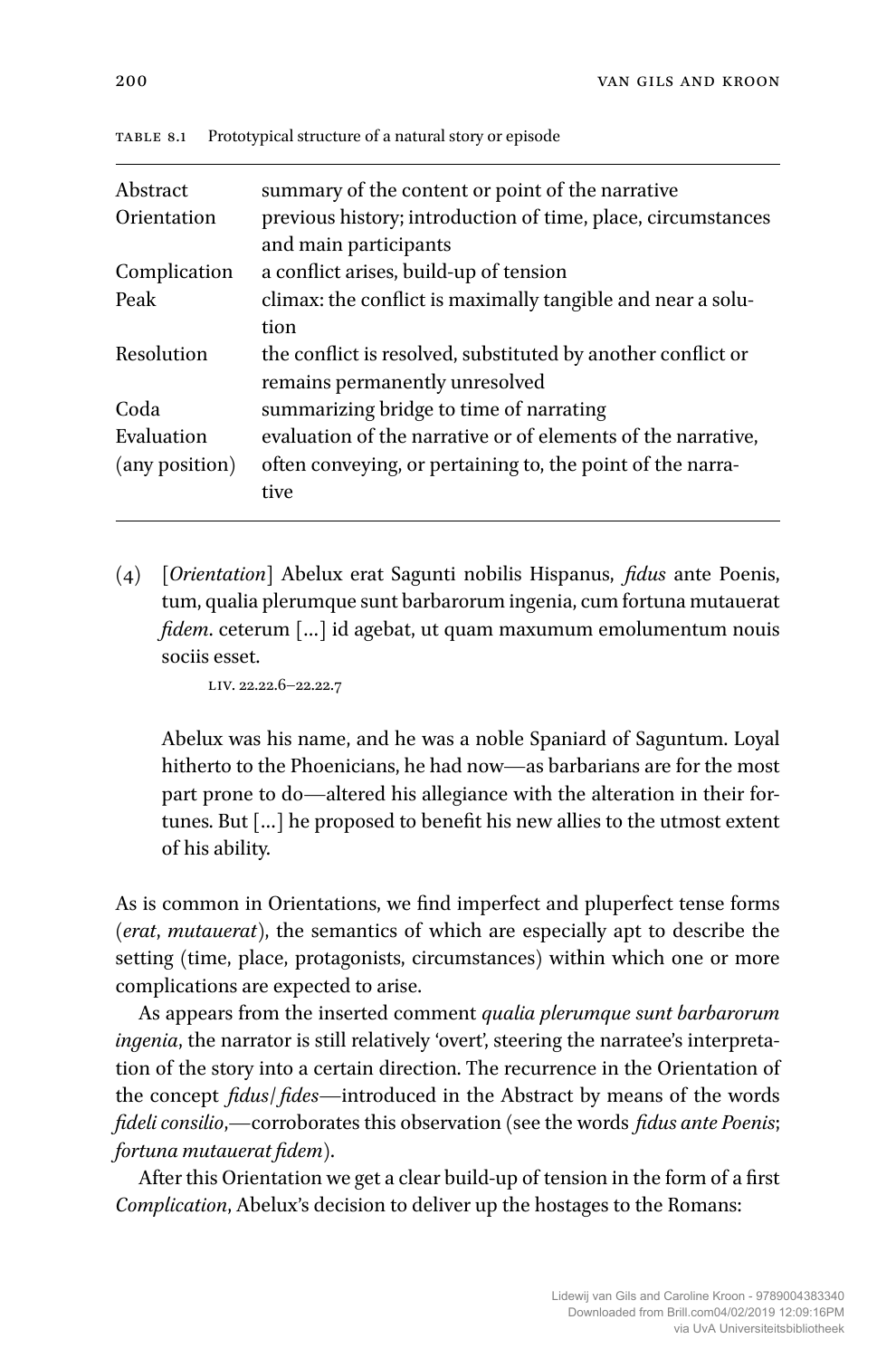(5) [*Complication*] circumspectis igitur omnibus, quae fortuna potestatis eius poterat facere, obsidibus potissimum tradendis animum adiecit, eam unam rem maxime ratus conciliaturam Romanis principum Hispaniae amicitiam.

LIV. 22.22.8

And considering everything that fortune could put into his power, he inclined for choice to deliver up the hostages, believing that this was the one thing that would most effectively secure for the Romans the friendship of the Spanish leaders.

After this start of the narrative proper, the arc of tension continues in an upward direction with a second Complicating Action, this time conveyed by a verb form in the historic present tense, *adgreditur*:

(6) [*Complication*] sed cum iniussu Bostaris praefecti satis sciret nihil obsidum custodes facturos esse, Bostarem ipsum arte adgreditur. LIV. 22.22.9

But since he knew that the men guarding the hostages would do nothing without the orders of Bostar, the governor, he artfully approached Bostar himself.

The act of approaching Bostar is not presented as the kind of event that is sufficiently newsworthy in itself to be independently stored as such in the narratee's long-term memory (as the perfect tense form *adgressus est* would have been), but merely opens a narrative window towards another event, scene or episode that is still to come, in this case the ensuing scene of Abelux's meeting with Bostar, which will turn out to be the Peak of the story. In this sense the historic present tense can be seen as a forward pointing coherence device: the historic present forms a signal for the narratee that for a yet undetermined period of time the act or event referred to has to be kept mentally active and is not to be stored as a particularly relevant event in itself on the narratee's 'mental hard disk'.<sup>28</sup> As already suggested above, and as we will explain in  $\S$ 4 with more examples, Livy often seems to use the inherent open-endedness of the present tense (e.g. as opposed to the 'factive' perfect tense) as a textual strategy to raise the narrative tension and to direct the narratee's attention for-

<sup>28</sup> For a cognitive explanation of this use of the present, see Van Gils & Kroon (forthc.).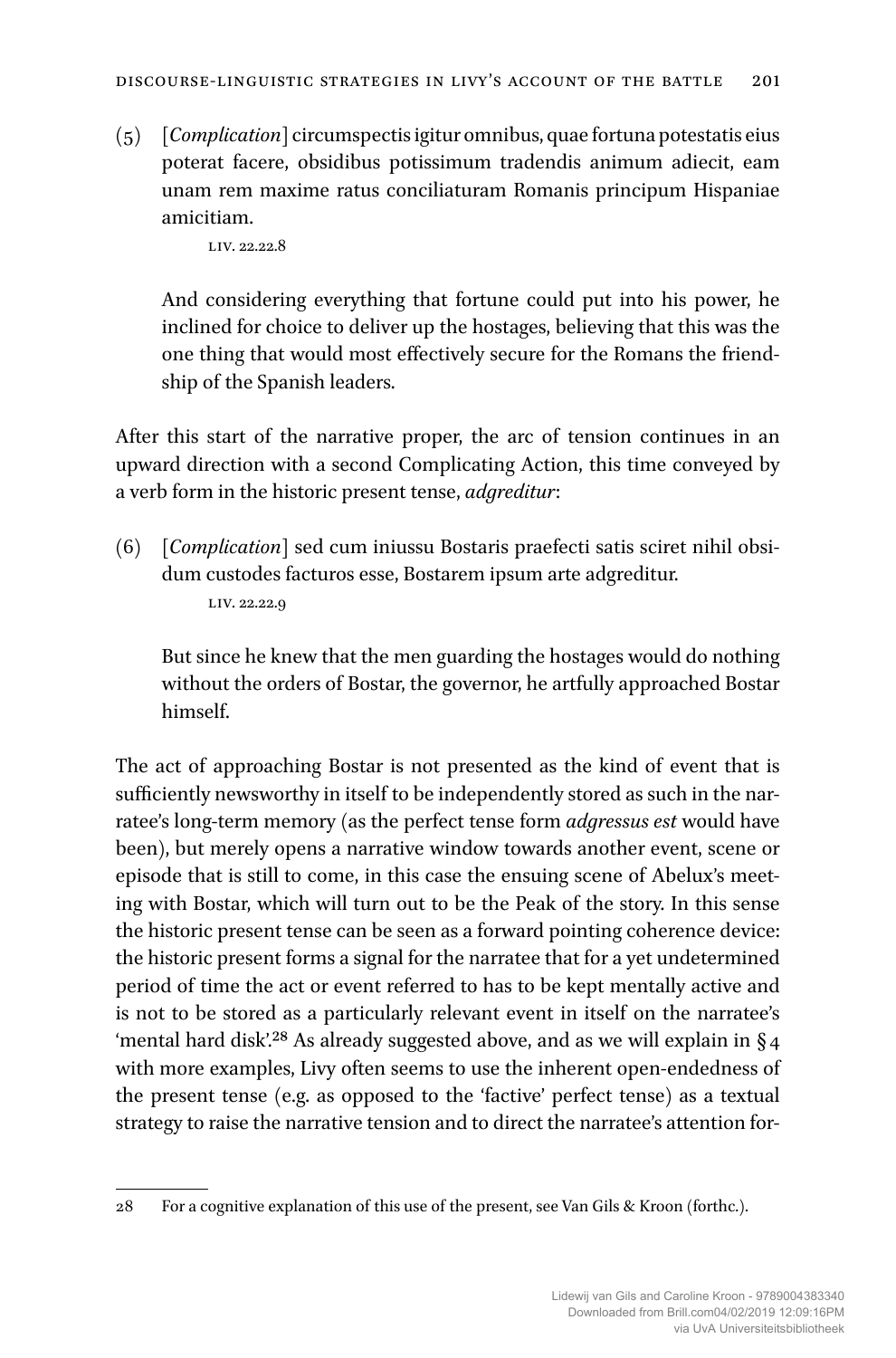wards, therewith stimulating the narratee's active anticipation of something important or remarkable that is still to come. This is also clearly the case with *adgreditur* in (6).

The next element in Labov's model of narrative organization, the *Peak*, may count as the ultimate stage of tension building. The narratee is prototypically incited in this stage to immerse himself completely into the story-world, forgetting as much as possible about his own reality and that of the narrator, and identifying himself with one or more of the characters.<sup>29</sup>The rightmost column of the table in Appendix1 on pp. 229–230 provides the linguistic and narratological features that prototypically occur in this type of immersive story-telling. In the story of Abelux, the Peak is clearly recognizable by the occurrence of both indirect and direct speech: the use of directly reported speech can be seen as a very powerful immersion device. Abelux is talking here to the prefect Bostar, who keeps, on account of Hannibal, the Spanish hostages imprisoned:

(7) [Peak] 'Obsides' inquit 'in ciuitates remitte. id et priuatim parentibus, quorum maximum nomen in ciuitatibus est suis, et publice populis gratum erit. *uolt sibi quisque credi, et habita fides ipsam plerumque obligat fidem*. ministerium restituendorum domos obsidum mihimet deposco ipse, ut opera quoque impensa consilium adiuuem meum et rei suapte natura gratae quantam insuper gratiam possim adiciam.'

LIV. 22.22.12–22.22.14

'Send back the hostages to their homes,' said Abelux. 'That will at once be grateful personally to their parents, who are the people of most consequence in their own states, and to their tribes in general. Everyone wishes to be trusted: confide in people, and almost always you confirm their confidence in you. The task of restoring the hostages to their homes I request for myself, that I may work, as well as counsel, for the furtherance of my plan, and to an act that is gracious in itself lend such added grace as I am able.'

<sup>29</sup> The three stages of tension building and gradual involvement of the audience described here also play a role in a recent experimental research by Bjørner, Magnusson & Nielsen 2016 on cinematographic storytelling, which nicely complements and corroborates our own research. The study shows how people watching a 3D animation film get only progressively involved in a story, by subsequently crossing a number of cognitive boundaries, and also how their degree of immersion lowers when all kinds of obstacles to narrative immersion from outside the story-world are brought in. The researchers propose a circular model, called 'The Wheel of Immersion' to describe the dynamic process of different levels of involvement viewers can be in while watching a film.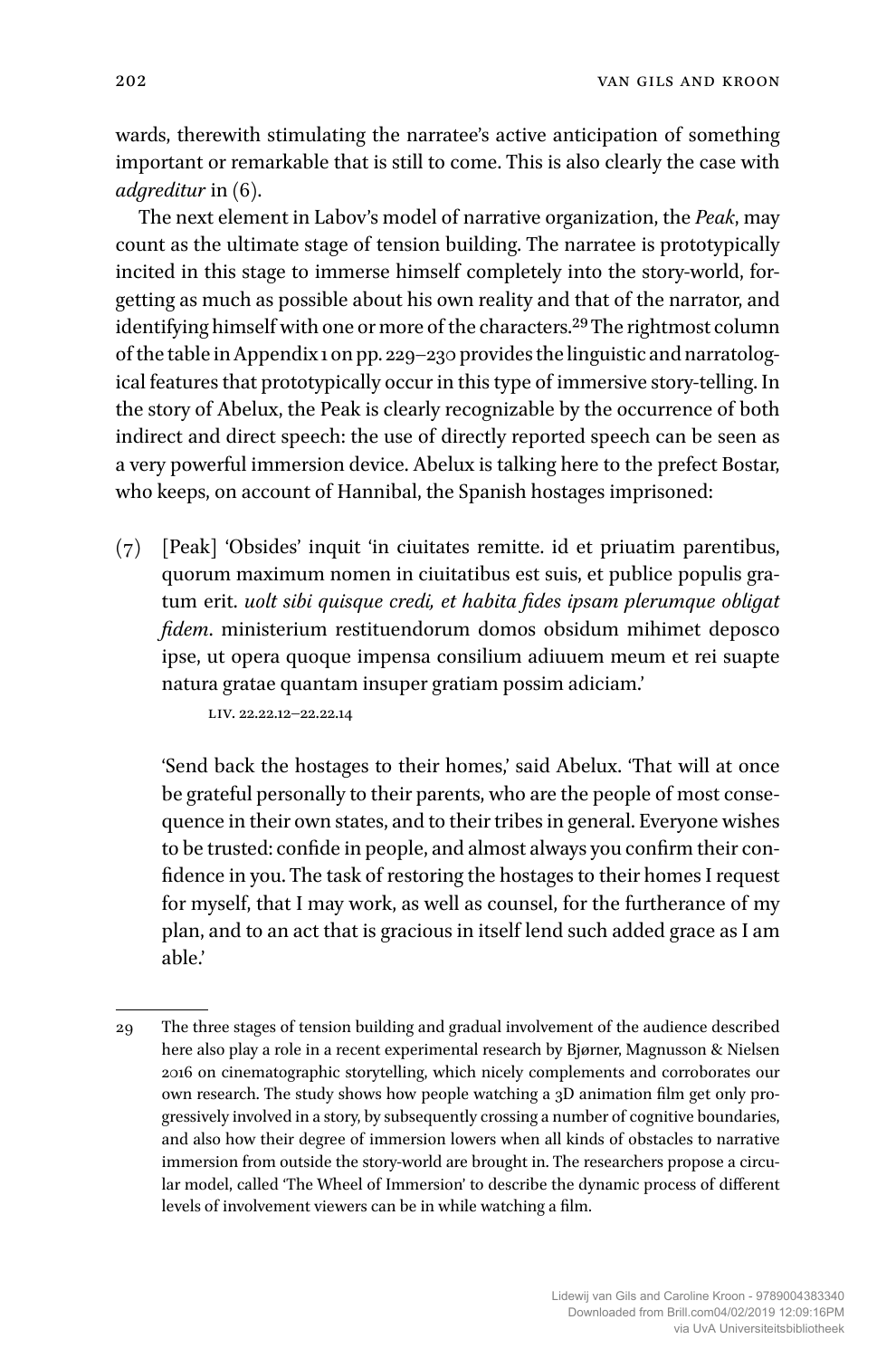It is clear that immersive Peaks of the type illustrated in  $(7)$  may play an important role in keeping the narratee's attention and in rousing his special interest. Significantly, however, the Peak of the Abeluxstory does not coincide with what might be considered the climax of the story in terms of relevance for the course of events on a higher level of the narrative (its relevance for the broader 'narrative arc', the war against Hannibal). From that point of view, the moment of Abelux's handing over of the hostages to the Romans, later on in the story, might have been a better candidate for treatment as an immersive climax.<sup>30</sup> However, judging from the actual placement of the Peak, this mini-story apparently serves quite specific communicative goals in addition to recounting the most relevant facts of the Hannibalic war. The emphasis on *fides*, both in the introductory stages of the story—see the italicized words in the passages quoted under 3 and 4—and especially in its immersive peak—see the italicized words in 7—makes clear, we think, that local arcs of narrative tension such as the mini-story of Abelux are created because of their thematic relevance. One of the important themes in book 22 is the virtue of *fides*, and especially the infidelity and treachery on the Punic side, the *Punica fraus*.31 The strategic positioning of the Peak of the story, and the concomitant narrative strategy of immersion, clearly serve to highlight this theme in the story of Abelux.

After this Peak the rest of the story (22.22.15–22.22.18) is told in a significantly lower key and in quite big steps, marked by present tense forms of the type illustrated by *adgreditur* in passage (6) above. Abelux secretly informs Scipio of his plans (*expromit*), returns to Saguntum (*redit*), and leads the hostages and their guardians into the trap (*in praeparatas sua fraude insidias ducit*), without Bostar being aware of Abelux's false intentions. These present tense verb forms lead to the outcome (*Resolution*) of the story in 22.22.18: the actual handing over of the hostages, first to the Romans and then to their families and friends. The Resolution is told in passive perfect forms which clearly round off the narrative proper (*perducti*; *acta*), after which Livy evaluates this outcome by stressing that the gratitude of the Spaniards to the Romans was much bigger than the gratitude to the Carthaginians could ever have been:

(8) in castra Romana perducti; cetera omnia de reddendis obsidibus, sicut cum Bostare constitutum erat, acta per eum ⟨eo⟩dem ordine, quo si Carthaginiensium nomine sic ageretur. maior aliquanto Romanorum gratia fuit in re pari, quam quanta futura Carthaginiensium fuerat.

LIV. 22.22.18–22.22.19

<sup>30</sup> For the idea that certain events are more 'tellable' than others, see Baroni 2013.

<sup>31</sup> For *punica fraus* see also the contribution by Pausch, this volume, p. 235.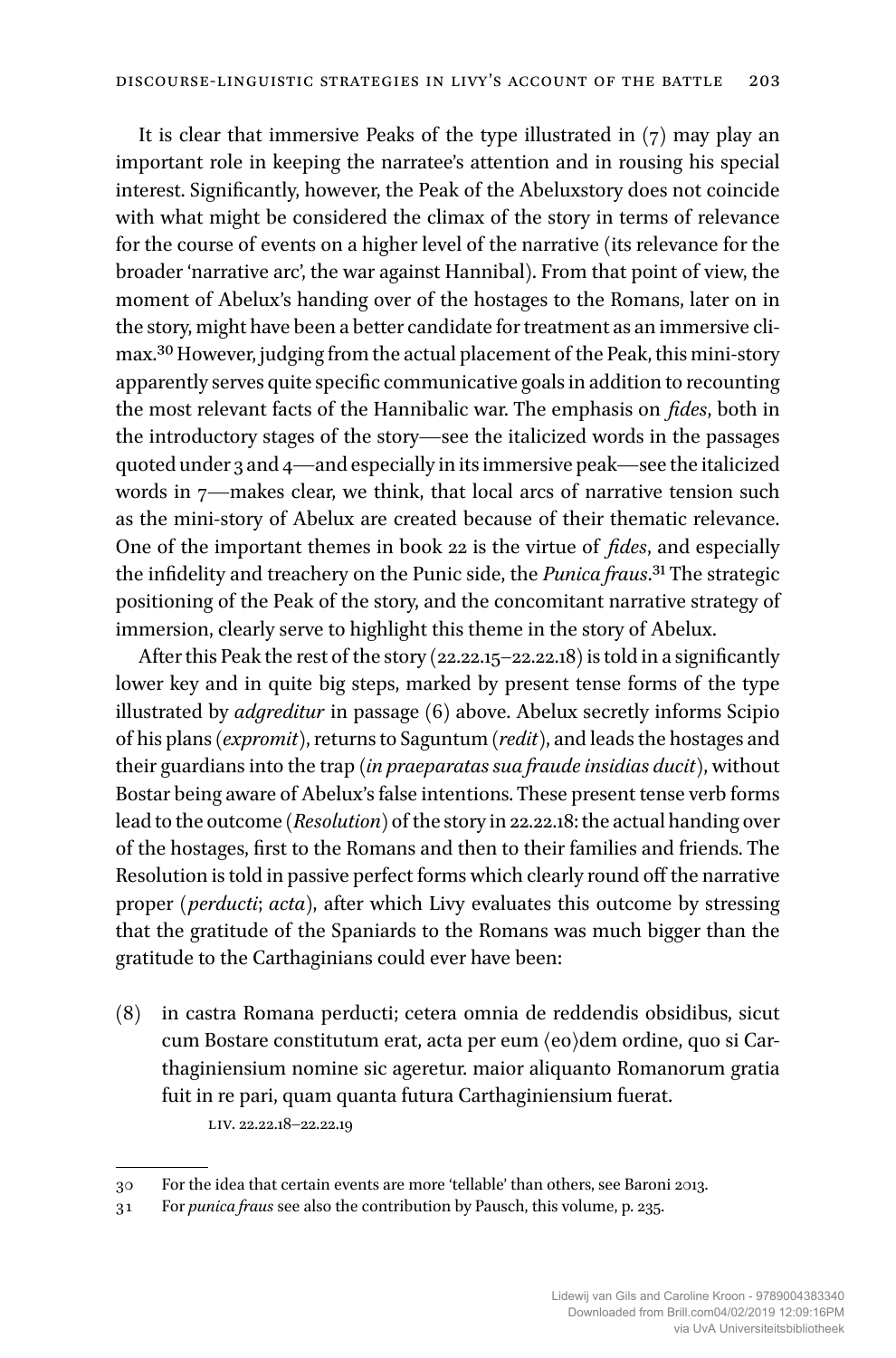They were then conducted to the Roman camp. The remainder of the plan for the restoration of the hostages to their friends was carried out, through the agency of Abelux, exactly as he and Bostar had agreed, and everything was done as it would have been if he had been acting in the name of the Carthaginians.

The gratitude which the Romans won under such circumstances was much greater than the Carthaginians would have enjoyed.

With the end of the story of Abelux the episode in Spain comes to an end, after which the historian returns to his main story line by means of the following transitional sentence, in which in a subtle manner also the book's central themes of good leadership and of *temeritas* versus *prudentia* and *ratio* is touched upon:

(9) Haec in Hispania [quoque] secunda aestate Punici belli gesta, cum in Italia paulum intervalli cladibus Romanis sollers cunctatio Fabii fecisset; LIV. 22.23.1

Such was the course of events in Spain in the second summer of the Punic war. In Italy meanwhile the defeated Romans had been afforded a little breathing space by Fabius's wise policy of holding back.

#### **4 Digression: Immersion and the Use of the Historic Present in Livy**

One of the interesting things we observed when analysing the text of Livy 22 by means of our linguistic-narratological instrument, is that there are not many moments that on account of a specific clustering of features might count as particularly immersive, that is, as causing a high degree of immersion of the narratee in the story-world, for instance by drawing the narratee into subjective or emotional involvement with a character's perspective or psychology. In the mini-story of Abelux we have analysed the passage of Abelux approaching Bostar as immersive narrative, especially due to the occurrence—always significant—of direct speech (see 7 above).32

High immersivity in narrative is commonly held to co-occur with a disappearance of overt signs of a mediating narrator (such as coherence particles

<sup>32</sup> Other instances of direct speech in book 22 can be found in 39 (Fabius' speech to Paullus), 49 (death of Paullus) and in various scenes after the battle at the end of book 22 where the fate of the surviving Roman soldiers is discussed.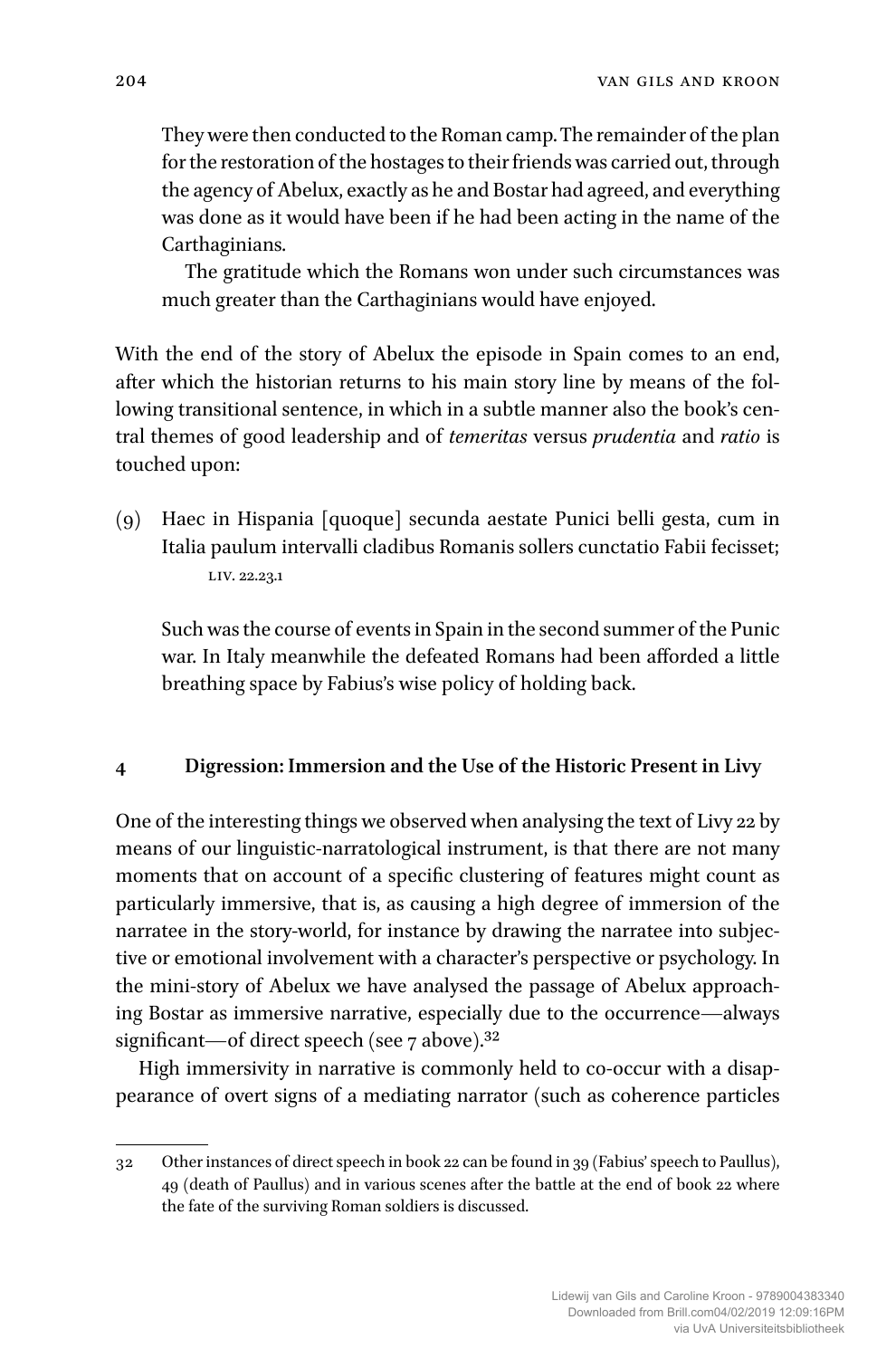and a complex sentence structure), and, especially, with the use of the historic present tense, which seems to turn the narrative into a vivid eye-witness account in which the narratee is mentally engaged.33This so-called eye-witness use of the historic present can be illustrated with an excerpt taken from the section in book 22 that precedes the story of Abelux, and which also deals with the war in Spain. The historian describes here, in quite a detailed way, the chaos among the Carthaginian sailors when they are suddenly confronted with a rapidly approaching Roman fleet. In narratological terms, such a passage in which time of narration and story time more or less seem to coincide is called a 'scene':34

(10) uixdum omnes conscenderant, cum alii resolutis oris in ancoras **euehuntur**, alii, ne quid teneat, ancoralia **incidunt**, raptimque omnia ⟨ac⟩ praepropere agendo militum apparatu nautica ministeria **impediuntur**, trepidatione nautarum capere et aptare arma miles **prohibetur**.

LIV. 22.19.10

Hardly were they all on board, when some cast off the hawsers and swung out on to their anchors, and others—that nothing might detain them cut the anchor cables, and, in the hurry and excessive haste with which everything was done, the soldiers' gear interfered with the sailors in the performance of their tasks, and the confusion of the sailors kept the soldiers from taking and fitting on their armour.

As said, this type of highly immersive passages, in which the use of the present tense can be seen as an indication that the addressee is invited to become fully engaged in the story and to immerse himself in the perspective of one or more characters on the spot, is extremely rare in book 22.35 We do find historic presents in Livy regularly, but almost all of them are of the type illustrated in (2) and (6) above (*petit*; *adgreditur*), and function as a kind of instruction for the narratee to open a window to, for instance, a new narrative arc, and to actively engage in forming expectations about what will follow in the text.

<sup>33</sup> E.g. Pinkster1990: 225; Rossi 2004: 131; Adema 2008; Allan, De Jong & De Jonge 2014; Toolan 2016; Grethlein & Huitink 2017. See also Allan, this volume.

<sup>34</sup> Walsh 1963: 185–198 speaks of 'episodes' which may contain 'emotional reactions by a vivid, imaginative and often imaginary reconstruction of crowd scenes' (185). The graphic effect, Walsh continues, is achieved through 'asyndeton, short clauses, accumulation of words and expressions, historic presents and historic infinitives'.

<sup>35</sup> We havefound onlyfour orfive other examples, and all of them less convincing than example (10).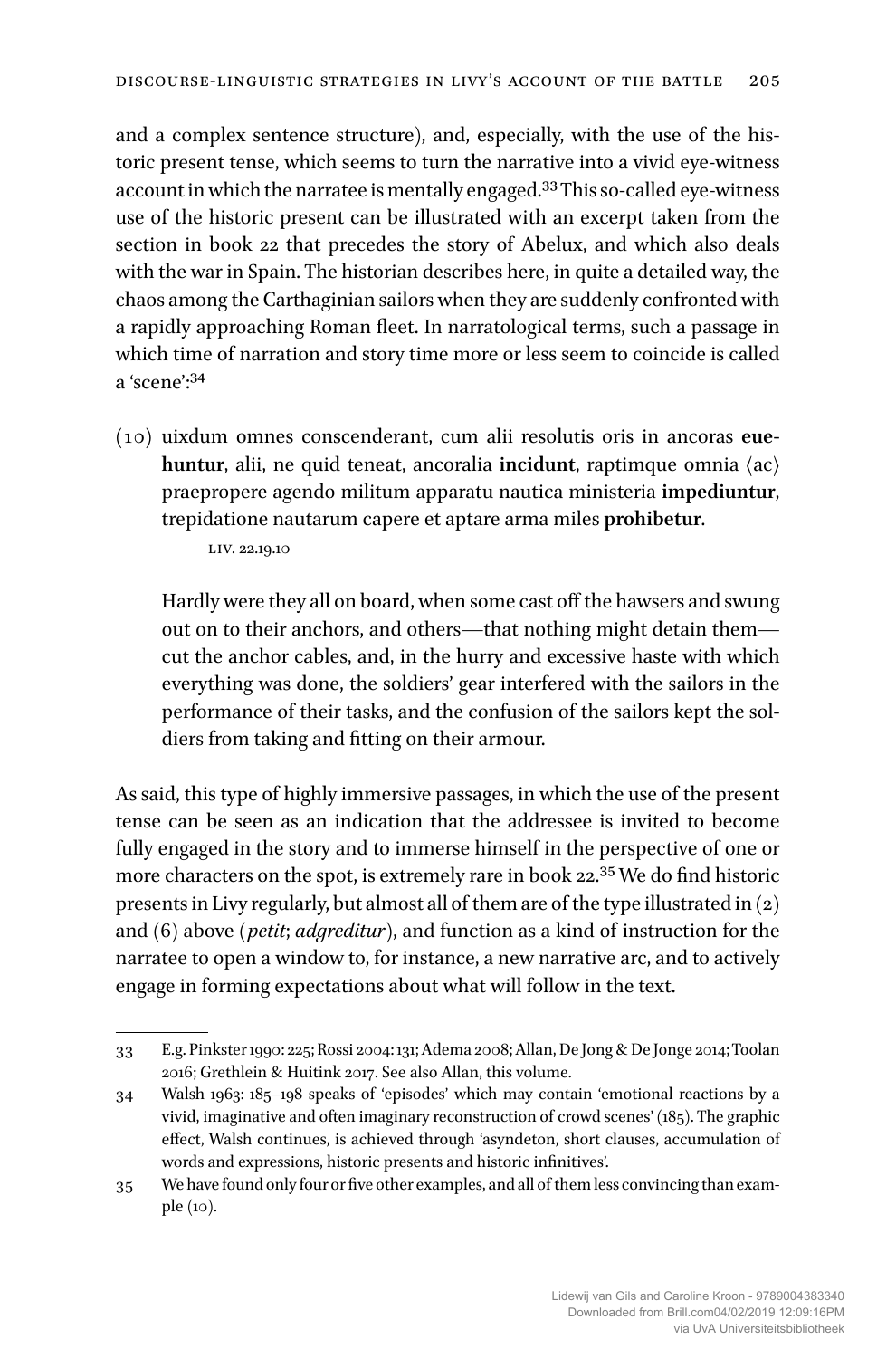Another example is*coniungit* in (11), also taken from the Spanish episode in book 22. In the text preceding this example Livy has briefly told how Publius Scipio arrived in the harbour of Terragona with a large fleet.

(11) ea classis ingens […] portum Tarraconis ex alto tenuit. ibi milite exposito profectus Scipio fratri se **coniungit**, ac deinde *communi animo consilioque* gerebant bellum.

LIV. 22.22.2–22.22.3

This fleet […] dropped anchor in the harbour of Tarraco. There Scipio disembarked his troops and **set out to join his brother**; and from that time forward they carried on the war with perfect harmony of temper and of purpose.

The semantic value of simultaneity of the present tense clearly does not have anything to do here with creating the impression of an eye-witness account (or with the reader identifying with a character in an immersive narrative mode of presentation).36 The present tense rather seems to underline, we think, that the narrator takes along the narratee in constructing the narrative, taking a step that is not necessarily new or surprising in itself, but which is needed here on which to build a new narrative arc. The arc anticipated in (11) will prove to be a major one: a small part of it is given in the next chapter (first action of the two brothers), but most of it will extend even beyond the boundaries of book 22. The view that the historic present tense somehow has a prospective force and stimulates an active anticipation on the part of the narratee of what is to follow, seems to be corroborated here by the presence of the imperfect tense form *gerebant* in the following sentence, which has the same semantic open-endedness as the present tense. Both verb forms have a tension raising effect here, which would have been absent had the perfect tense been used. The perfect tense form *coniunxit* would have made the event of the reunion of the Scipio brothers into a mere subsequent item in a chronological series of historical facts, without any structuring or tension-building effects.

Example (11) forms, moreover, a good illustration of the coherence and tension-creating force of certain thematic strands, even across individual books. It is no coincidence, we think, that in addition to the use of the prospective historic present *coniungit* and the tension-building imperfect *gerebant*,

<sup>36</sup> See Pinkster 2015: 395 for the semantic value of simultaneity of the present tense. In Van Gils & Kroon (forthc.) a more elaborate argumentation is provided for this interpretation of the historic present.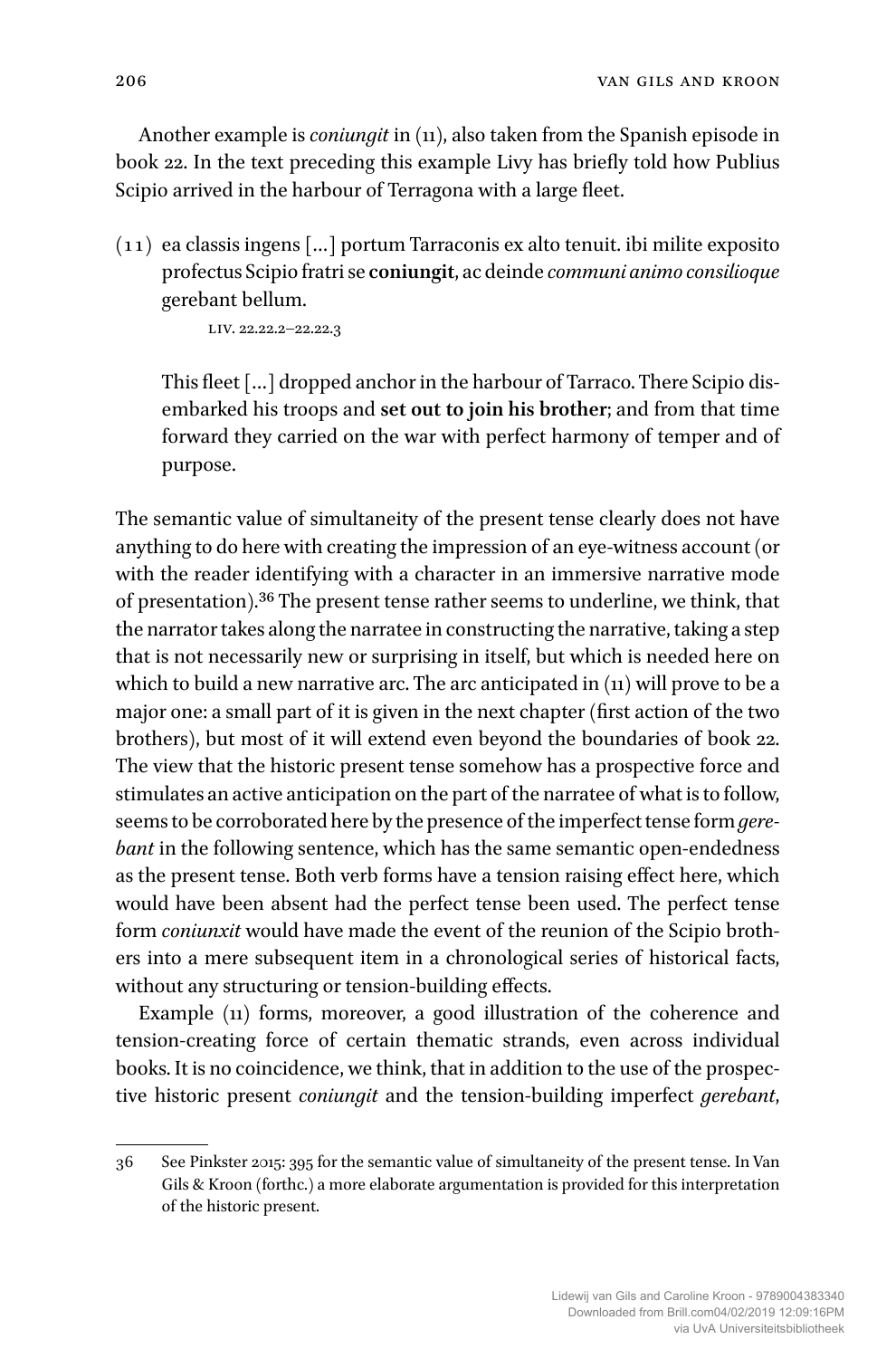we also find, in the expression *communi animo consilioque*, a reference to the important *concordia/discordia* theme that dominates the first book of Livy's third decade: although the narrative is now heading straight for the defeat at Cannae, the narratee seems to be invited here to already look ahead of that, towards the eventual recovery of the Romans and the salutary virtue of *concordia*. Various textual strategies are clearly working together here in leading the audience through the multi-layered structure of the third decade.

Finally, a particularly clear example we want to give here of the tensionbuilding use of the historic present tense in the first half of book 22 is (12). After the episode of the defeat at Lake Trasimene, the historian inserts a long passage on the reactions in Rome and the decisions made there. With the sentence quoted in (12) he finally returns to the main story line of the campaign against Hannibal, and it is here that after a long time we encounter again a historic present, *ducit*:

(12) Dictator exercitu consulis accepto a Fuluio Flacco legato per agrum Sabinum Tibur, quo diem ad conueniendum edixerat nouis militibus, uenit. inde Praeneste ac transuersis limitibus in uiam Latinam est egressus, unde *itineribus summa cum cura exploratis* ad hostem **ducit**, nullo loco, nisi quantum necessitas cogeret, fortunae se commissurus.

LIV. 22.12.1–22.12.2

The dictator, after taking over the consul's army from Fulvius Flaccus, his lieutenant, marched through the Sabine country to Tibur, where he had given the new levies notice to assemble on a certain day. From Tibur he marched to Praeneste, and striking across the country came out into the LatinWay, and then, reconnoitring the roads with the utmost circumspection, **advanced** in the direction of the enemy, though resolved nowhere to commit himself to fortune, except in so far as necessity might compel him.

Like in (11) above, the present tense opens an important new window, raising expectations for things to come. The anticipatory nature of the passage is corroborated and made explicit by the future participle *commissurus*, and gains even more in weight by the reference to one of the other important themes of the book: *prudentia*, as opposed to *temeritas*(see the italicized words*itineribus summa cum cura exploratis*). It is obviously that it is here that the rising arc of tension towards Cannae starts. The use of a perfect tense *duxit*would have presented this action as merely another narrative step after*egressus est*, instead of marking its relevance for future events in the story.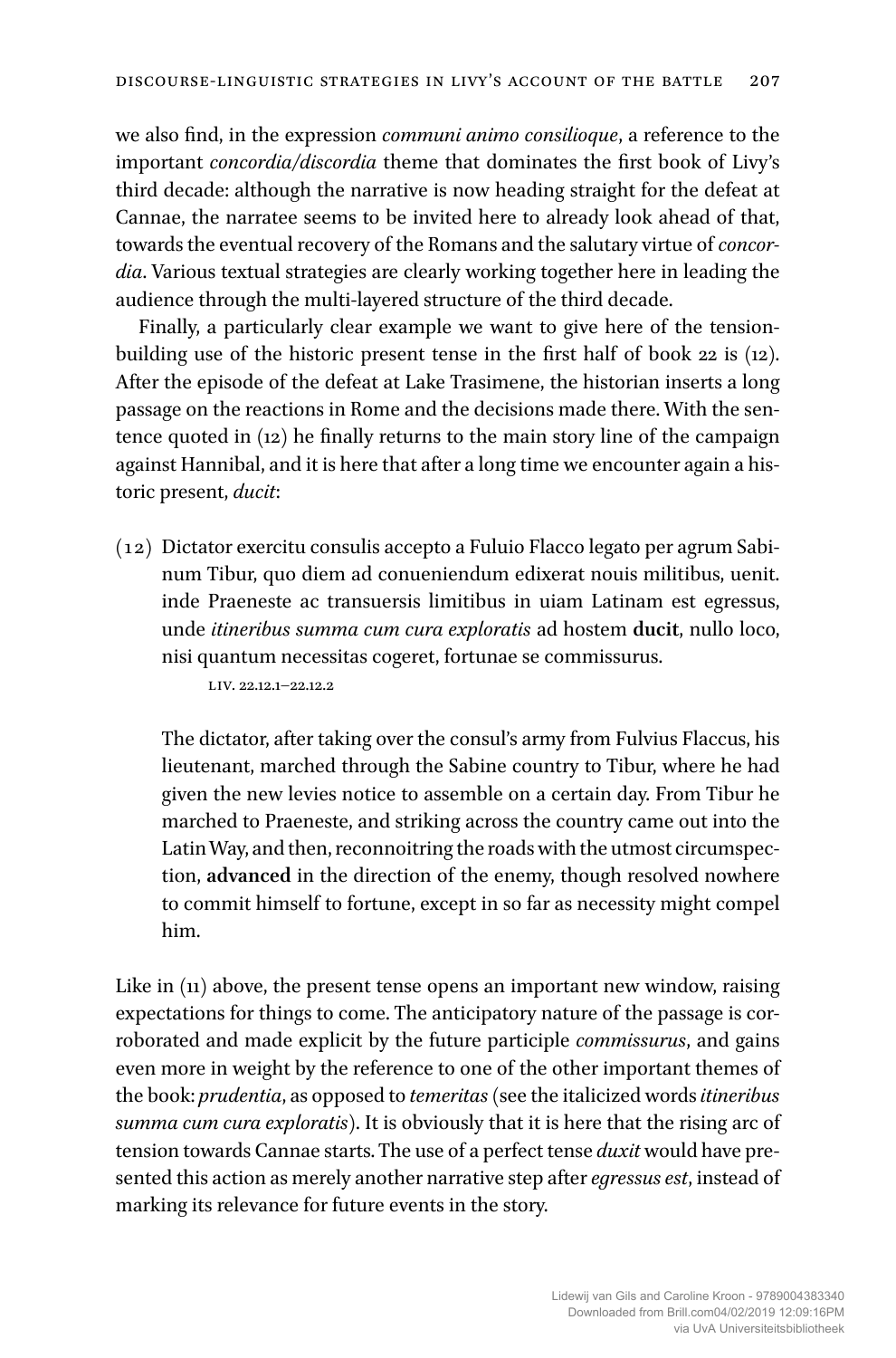### **5 The Battle of Cannae**

After this overview of Livy's narrative method in the first half of book 22 of his History, we may now proceed to our analysis of the account of the battle of Cannae. How does Livy employ the aforementioned and other narrative strategies in his presentation of the defeat at Cannae?

#### **5.1** *The Beginning of the Battle*

Defeats have been presented before in Livy's historiography, and the topic in itself is well suited for a presentation in one continuous narrative arc which starts with the first strategic plan and ends with its announcement in Rome. In spite of this narrative potential, we do not see such a single narrative arc in Livy's treatment of the battle of Cannae, but rather a series of connected episodes which may or may not have their own narrative arc of tension. We will argue that in the Cannae episode, as in the first half of book 22, Livy's narrative strategies have two intended effects on the reader: on the one hand they highlight important themes, such as *discordia*, *fides*, *fortuna* and *temeritas*, and on the other hand they provide strong cohesive ties between otherwise loosely connected episodes.

The first thing we need to decide upon for our analysis is where exactly the Cannae episode starts. Since there is not one narrative arc in which the battle of Cannae is presented, it is possible to choose various starting points.37The battle proper starts at 22.47.1 with the typical battle cry (*clamore sublato*), and finishes in 22.49.18 with the equally typical account of the number of people injured, killed, put to flight and made captive. When taking a slightly broader view, however, we could pinpoint the start of the Cannae-story at the arrival of the consuls in Cannae (22.44.1); or, also including the preparation of the enemy, we could start with Hannibal's decision to move southwards when he faced famine and rebellion in his previous camp at Gereonium (22.43.1); on account of the inevitability of the encounter of the two armies in 216, the story could also be taken as starting when the consuls Varro and Paullus leave Rome for their armies (22.40.4), or even before their departure with the speeches about how to wage a war against Hannibal (22.38.1). And we may want to start even earlier, and to include in the Cannae-story the four chapters preceding 22.38, where we are successively informed about the elections of the consuls Varro and Paullus (22.34, 22.35), about the levy of the army (22.36), about certain prodigies and embassies (22.36), and about the embassy of Hiero from Sicily (22.37).

<sup>37</sup> Oakley (this volume: 182) lets the story start in 22.33.9, as we do as well, see below.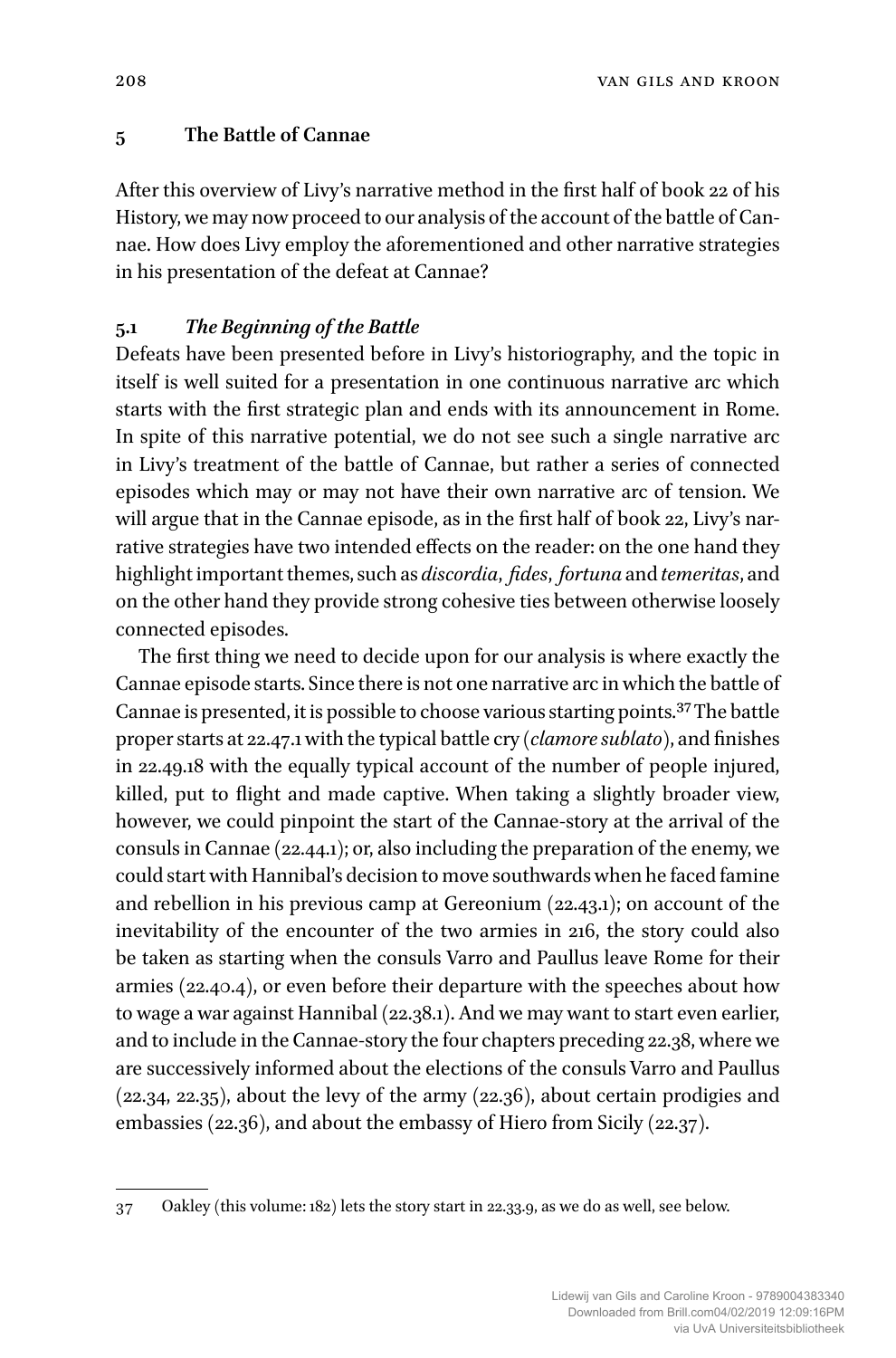In the following subsections we will analyze the battle narrative in a strict sense (22.47–22.49) as a complex, narrative unit, but we will also look at the larger story (starting at the end of 22.33 and ending at 22.61), and show how Livy uses various narrative strategies to present the elections, prodigies, and embassies in 217 together with the war preparations and the battle of Cannae in 216BC as correlated events in Roman history. We therefore take the consular elections for the year 216 as the starting point of the story about the battle of Cannae.

The idea that the outcome of elections could be the starting point of a military defeat is easily explained within the logic of ancient historiography, in which the outcome of great events, like battles or conquests, could and should be related to the conduct of individuals, usually the generals of an army.<sup>38</sup> This particular view on causes and effects in complex societies may be problematic from our modern point of view on the goals of historiography, but if one takes into account one of the most important objectives in ancient historiography, namely to teach later generations about morally good and bad leadership, the focus on the political and military leaders is quite understandable. It is therefore natural that the story about Rome's most traumatic defeat should begin with the election of the discordant consuls who would command the Roman army against Hannibal. The theme *discordia* is present from the first introduction of the elections till the final stages of the battle.39

If we look at the larger narrative structure of book 22, the elections are presented as a very problematic political episode in between the two main defeats of book 22—Lake Trasimene and Cannae—and, in spite of their chronological place in the year 217BC, appear to be more strongly connected to Cannae than to the past and contemporary events of the year 217. Livy does not interrupt the tragic episode of the Lake Trasimene or the following episodes about the prudent dictator Fabius and his rash master of the horse Minucius with a section on the elections in Rome.<sup>40</sup> Instead, the typically annalistic material of electoral outcomes is presented only after the reader has heard about the armies

<sup>38</sup> See Cic. *De orat*. II.63.

<sup>39</sup> E.g.*comitia habita magno certamine patrum ac plebis*(22.34.1) and at the end of the battle, Paullus explicitly says he would rather die than become an *accusator collegae* (22.49.11). Two examples of *concordia* just before the elections (*summa inter se concordia* in 22.32.1 and the delayed construction of the temple of Concordia in 22.33.7) may be interpreted as anticipating by contrast the upcoming *discordia* with its disastrous consequences for the war.

<sup>40</sup> Also in section 2 above we have seen that some typically annalistic events throughout 217 were mentioned clustered instead of scattered throughout the main story line about Hannibal's advancement into Italy.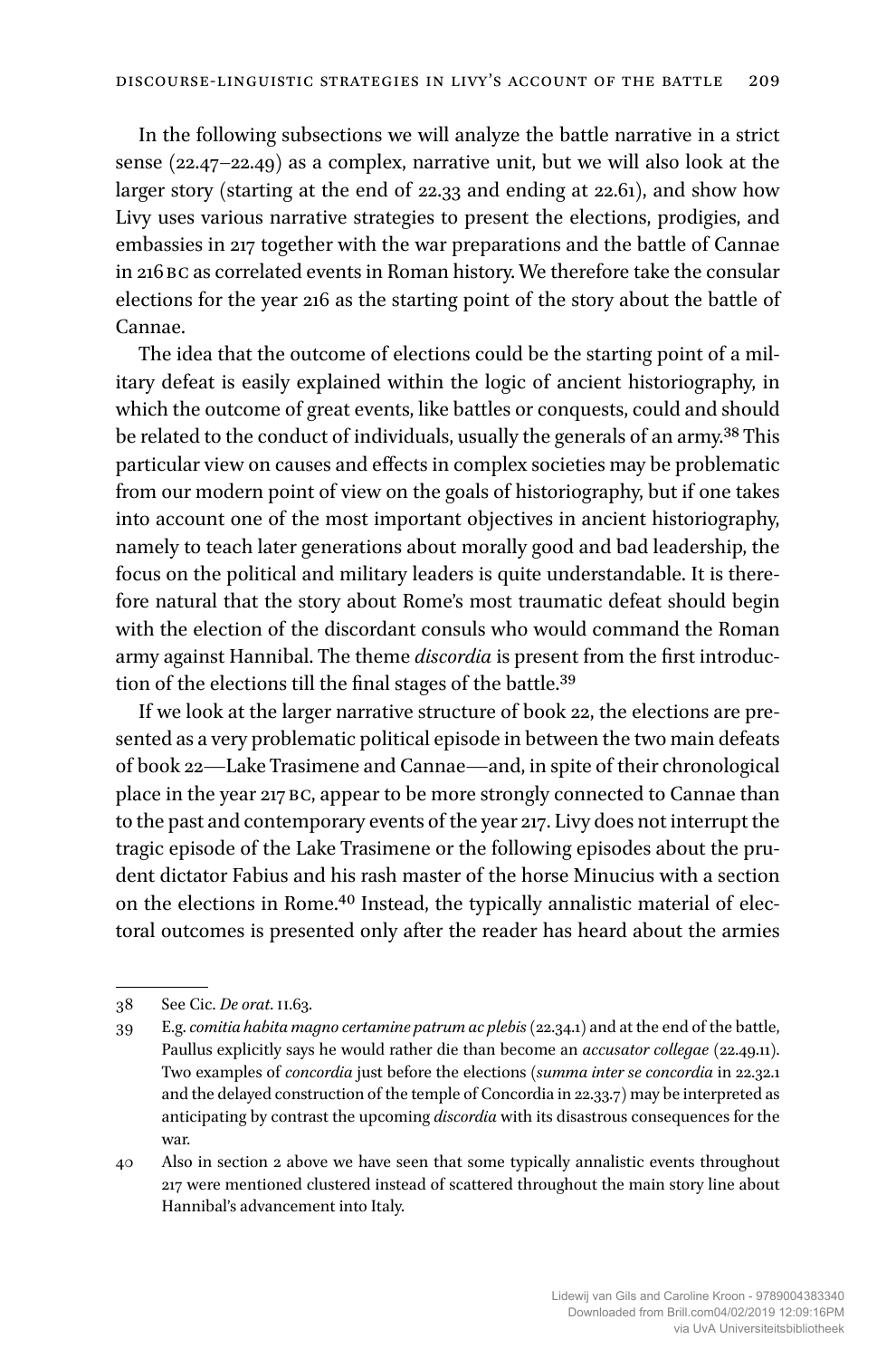having retired in their winter camps (22.32.4). Probably the elections had taken place already by that time.41 A reader will not easily recognize this deviation from the chronological order, as Livy loosely relates his information about the Roman winter camps to information about envoys arriving in Rome.42 After some elaboration about this embassy, an equally vague connection brings the reader to yet another short annalistic report, this time about remarkable punishments, and ending with the city praetor arranging the building of a new temple.43 The next subtle connection is that this same praetor had written to the consuls with a request to hold elections for the new consuls.44 Without noticing, we have made a chronological step backwards in this sentence.45

All in all, in terms of narrative strategies, Livy apparently wants to present the consular elections as the start of the Cannae-story rather than connect them to the events of the preceding year 217. From a narrative strategic point of view, the difficult process of organizing consul elections for the year 216 anticipates the problematic year itself, especially with regard to Roman leadership.46

#### **5.2** *Types of Narrative Arcs in the Cannae Episode*

Each event in Livy's History, whether it is the election of new consuls or the heat of the battle, may in essence be either summarily reported in the discursive mode or presented in more detail in the narrative mode. Why certain events are presented as full-blown narrative episodes is an intriguing, but difficult question to answer.47 Based on the analysis presented in this chapter, we see that in book 22 Livy chooses the more elaborate, narrative option for events which best illustrate his main themes, like *fraus Punica* or Roman *discordia*, and the discursive presentation for the other events which need to be

<sup>41</sup> A chronological reconstruction of the consular elections for the year 216 can be found in Sumner 1975.

<sup>42</sup> *Cum ad Gereonium iam hieme impediente constitisset bellum, Neapolitani legati Roman uenere*. (22.32.4)

<sup>43</sup> *Per eosdem dies speculator Carthaginiensis* (22.33.1).

<sup>44</sup> *Ab eodem praetor* … *litterae ad consules missae*(22.33.9).

<sup>45</sup> See Levene 2010: 36–63 for a discussion of various examples of subtle non-chronological presentation of events and vague temporal expressions to link non-related events.

<sup>46</sup> This observation fits in with Levene's general conclusion on Livy's third decade (2010: 52): 'while Livy is aware of his calendrical anachronisms, and generally ensures that they do not overtly damage the main chronological sequence of his narrative, he is simultaneously prepared to allow them to maintain a narrative effect according to their place in his 'textual' year rather than according to when they actually occurred.'

<sup>47</sup> Reasons for presenting events in a narrative episode may be their immersive potential or simply the level of detail in available sources, but neither seem to play a role in the case of Livy's book 22.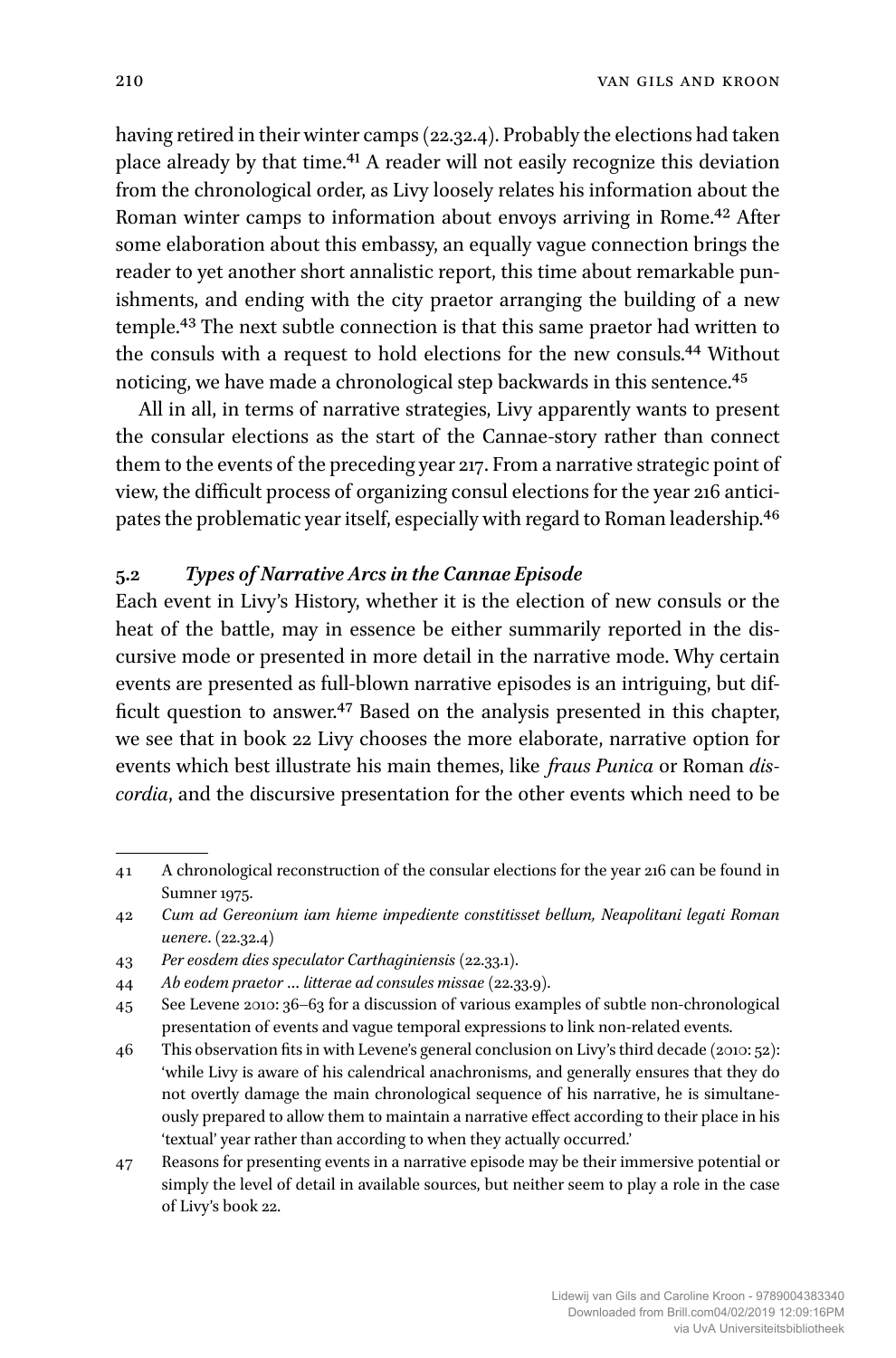covered by the annalistic historiographer, especially the events of the political years 217 and 216BC in Rome.

Narrative episodes in the Cannae-story, and elsewhere, are distinguished by the presence of a narrative arc, which prototypically contains the fixed set of components summed up in table 8.1 above (section 3), namely Abstract, Orientation, Complication, Peak, Resolution and Coda.48 When we look at Livy's use of the narrating mode in the second half of book 22, we find only a few episodes told with a complete narrative arc and most of them told after the defeat.<sup>49</sup> Other episodes contain narrative components, but these are of a much more complex type than the prototypical Labovian pattern and seem to be intentionally structured in such a way as to continually increase the narrative tension. The patterns we find in the second half of book 22, and which may also be combined, are of the following kind:

- (i) An episode containing all elements of a narrative arc
- (ii) The periodic sentence (which contains a narrative arc within the scope of one syntactic unit)
- (iii) A short narrative episode (which contains a complete narrative arc in a few sentences)
- (iv) An extended ascending narrative arc (which contains an abstract, orientation and complication)
- (v) A change of perspective halfway through a story (which has the effect of starting a new narrative arc)

In the last two types, we find 'Labovian' narrative arcs which are incomplete either because they lack the final components of Resolution and Coda (type iv), or because they lack the initiating components of Abstract and Orientation (type v). We will see below how the historian in book 22 combines especially the patterns (iv) and (v) combining an ascending narrative arc with a change of perspective, to the effect that halfway through a complication the story is interrupted by a new viewpoint on the situation.

In the following sections, we treat the various episodes in the broader Cannae-story as composed of narrative, discursive and hybrid elements, paying specific attention to narrative patterns and strategies.<sup>50</sup> The results of this analysis reveal narrative and historiographical choices which, we believe, are

<sup>48</sup> See also the Introduction to this volume. The Abelux-episode discussed in section 3 of this chapter illustrates such a typical narrative arc.

<sup>49</sup> Before the end of the battle at Cannae, complete narrative arcs are found for the Punic ruse at the end of 48 and, immediately afterwards, the dying Paullus in 49. See Appendix 2 for examples of complete narrative arcs after 49.

<sup>50</sup> See Appendix 2 for a schematic overview of the narrative structure of book 22, based on our analysis.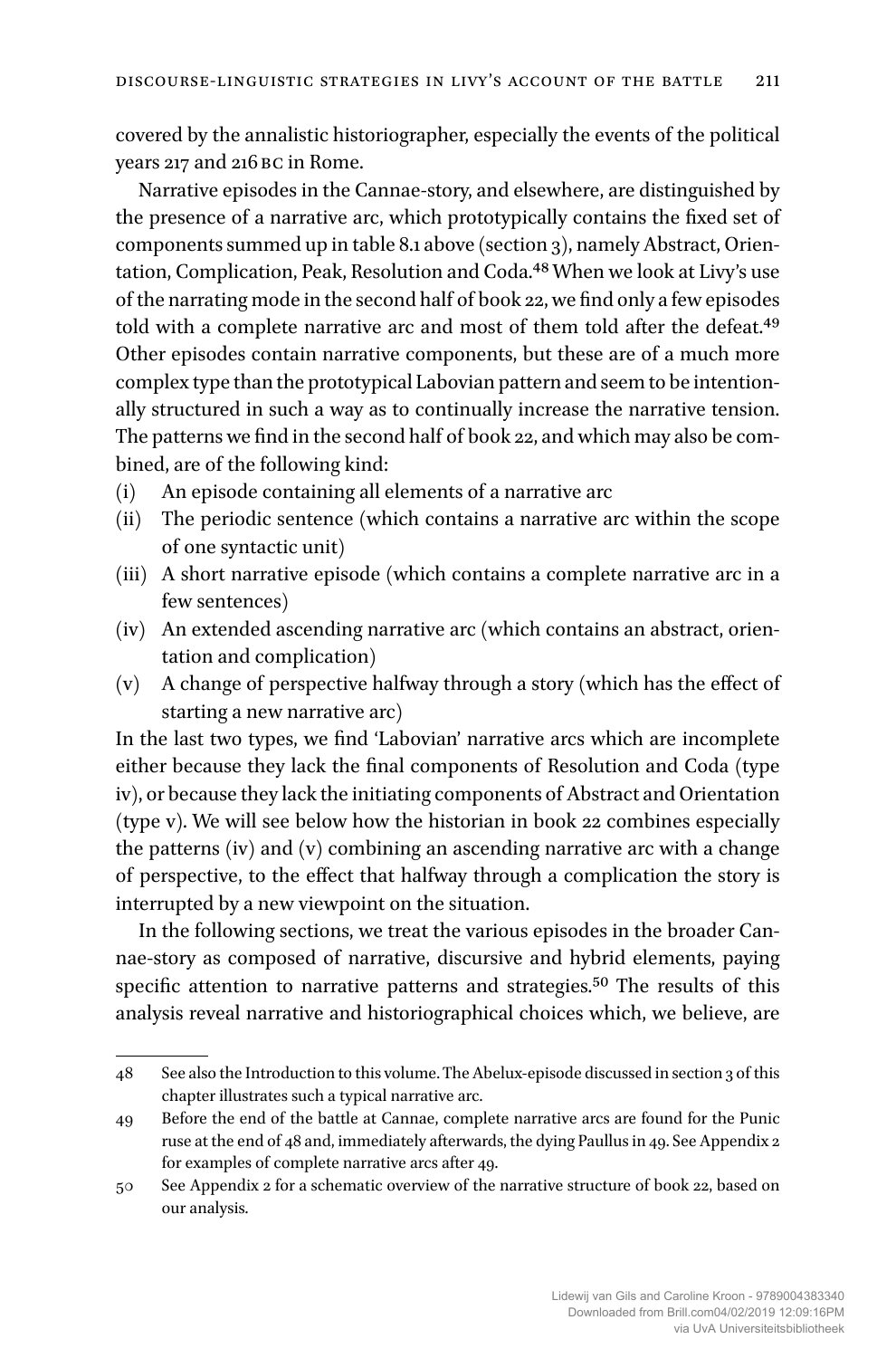directly relatable to the historian's particular ideological and moral stances and to his efforts to keep the reader involved.

**5.3** *Elections, Armies, Prodigies, Embassies (22.34–22.37)*

In 22.34 the plain discursive presentation of events, which continues the text type of 22.33, soon makes place for an ascending narrative arc:<sup>51</sup>

(13) Consulibus prorogatum in annum imperium. interreges proditi a patribus C. Claudius Appi filius Cento, inde P. Cornelius Asina. in eius interregno comitia habita magno certamine patrum ac plebis. LIV. 22.34.1

The authority of the consuls was extended for a year. To be interrex the Fathers named Gaius Claudius Cento, the son of Appius, and after him Publius Cornelius Asina. The latter conducted an election, which was marked by a bitter struggle between patricians and plebeians.

All three sentences contain passive perfect tense predicates—a typical feature of the discursive mode, see Appendix 1—and lack any form of narrative tension. However, the last sentence clearly hints at a story by announcing a major conflict (*magno certamine*) between the senators and the plebs. The experienced reader of these sentences will supposedly recognize the dominant theme of Roman *discordia* here, which heightens his expectation of an upcoming story. A discursive sentence announcing a thematically relevant event may function as an *Abstract* of a narrative. Such abstracts do not necessarily summarize the main event of the story, but may point to a significant aspect of it, which in Livy's book 22 is usually one of the central themes of the decade, such as *discordia*, *temeritas* and *fraus*, or their opposites.52

The abstract in 22.34.1 is indeed followed by the next component in the Labovian narrative model, an *Orientation*. The plebeian protagonist of this narrative episode is introduced in the remaining part of 22.34 with his name, background and character in imperfect tenses and with his thoughts in indirect speech.

(14) C. Terentio Varroni, quem sui generis hominem, plebi insectatione principum popularibusque artibus conciliatum, ab Q. Fabi opibus et dictato-

<sup>51</sup> The theme of consular elections starts at 22.33.9 with a few discursive sentences about the difficult epistolary communication between the senate in Rome and the consuls who stay outside Rome with their armies.

<sup>52</sup> See also examples 3 above and 20 below, where the abstracts point at a story about *temeritas*.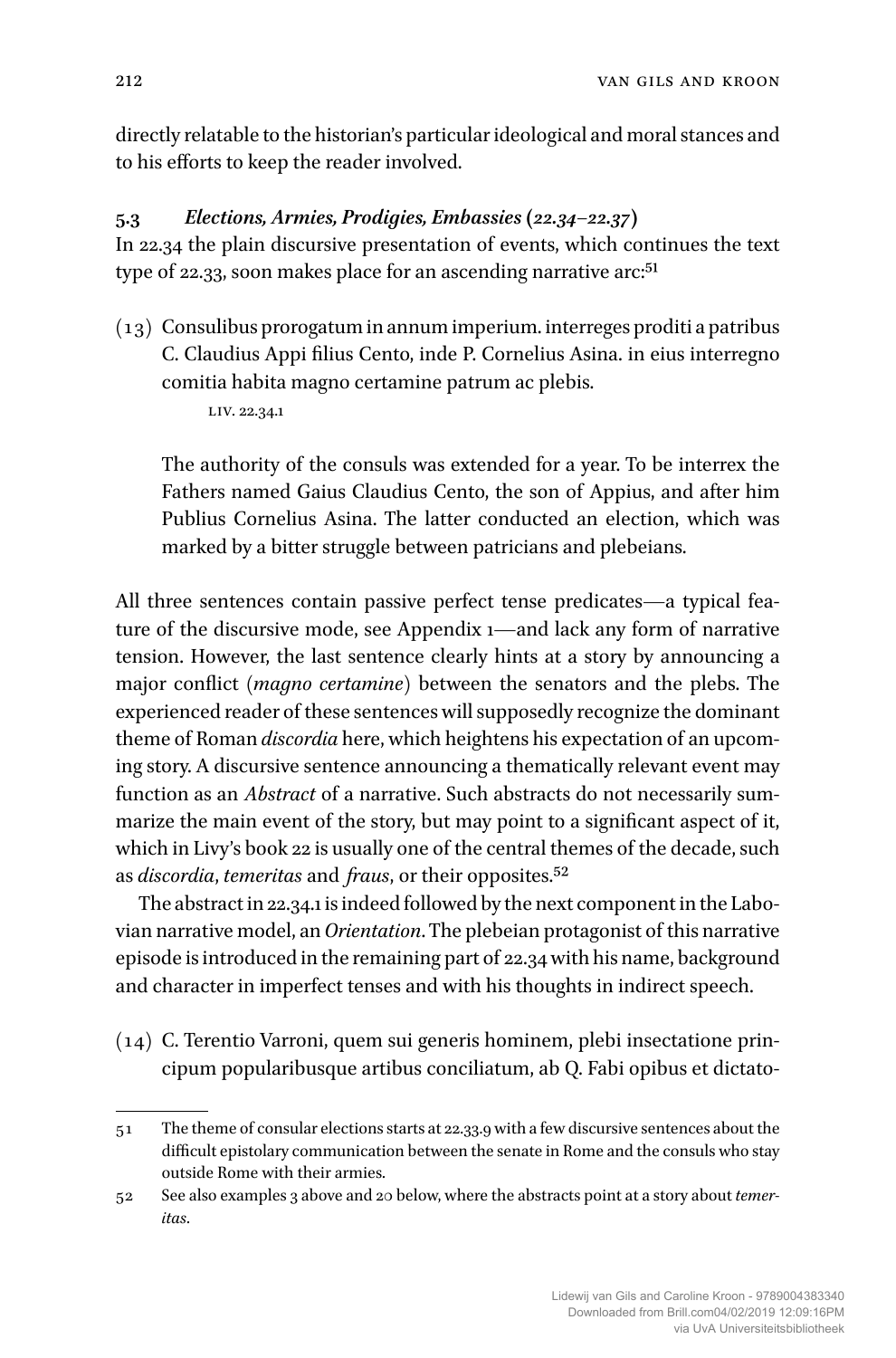rio imperio concusso aliena inuidia splendentem, uolgus [et] extrahere ad consulatum nitebatur, patres summa ope obstabant, ne se insectando sibi aequari adsuescerent homines.

```
LIV. 22.34.2
```
Gaius Terentius Varro had endeared himself to the plebeians—the class to which he himself belonged—by invective against the leading men and the usual tricks of the demagogue. The blow he had struck at the influence and dictatorial authority of Fabius brought him the glory which is won by defaming others, and the rabble was now striving to raise him to the consulship, while the patricians opposed the attempt with all their might, lest men should acquire the custom of assailing them as a means of rising to their level.

At 22.35, the *Complication* starts when the character Varro, with his provocative behavior and his atypical background for a consul, reaches this political rank as a result of his popularity at the elections:<sup>53</sup>

(15) Cum his orationibus accensa plebs esset, […] C. Terentius consul unus **creatur**, ut in manu eius essent comitia rogando collegae. LIV. 22.35.1–22.35.2

When the plebs had been inflamed by these harangues, […] Gaius Terentius was the only consul elected, and the assembly called to choose a colleague for him was therefore under his control.

The event of the election of the popular Terentius Varro who opposed the leading elite, leaving all his aristocratic competitors far behind, is the first in five capita to be presented with a historic present tense (*creatur*). This historic present is clearly of the type discussed above with regard to *petit* in example (2), *adgreditur* in (6),*coniungit* in (11) and *ducit* in (12): the choice for a present tense instead of a perfect tense makes clear that the election of Varro is not a mere subsequent fact in an annalistic account of historical events, but rather a consequential event in the main story line.54 This means that*creatur* starts a

<sup>53</sup> Historical veracity of Livy's presentation is not our object of study: whenever we discuss historical events as treated by Livy, these should be taken as being part of the story world and not as historical reality.

<sup>54</sup> Compare the present tense form *creatur* here with *creati* in 22.35.5 which is clearly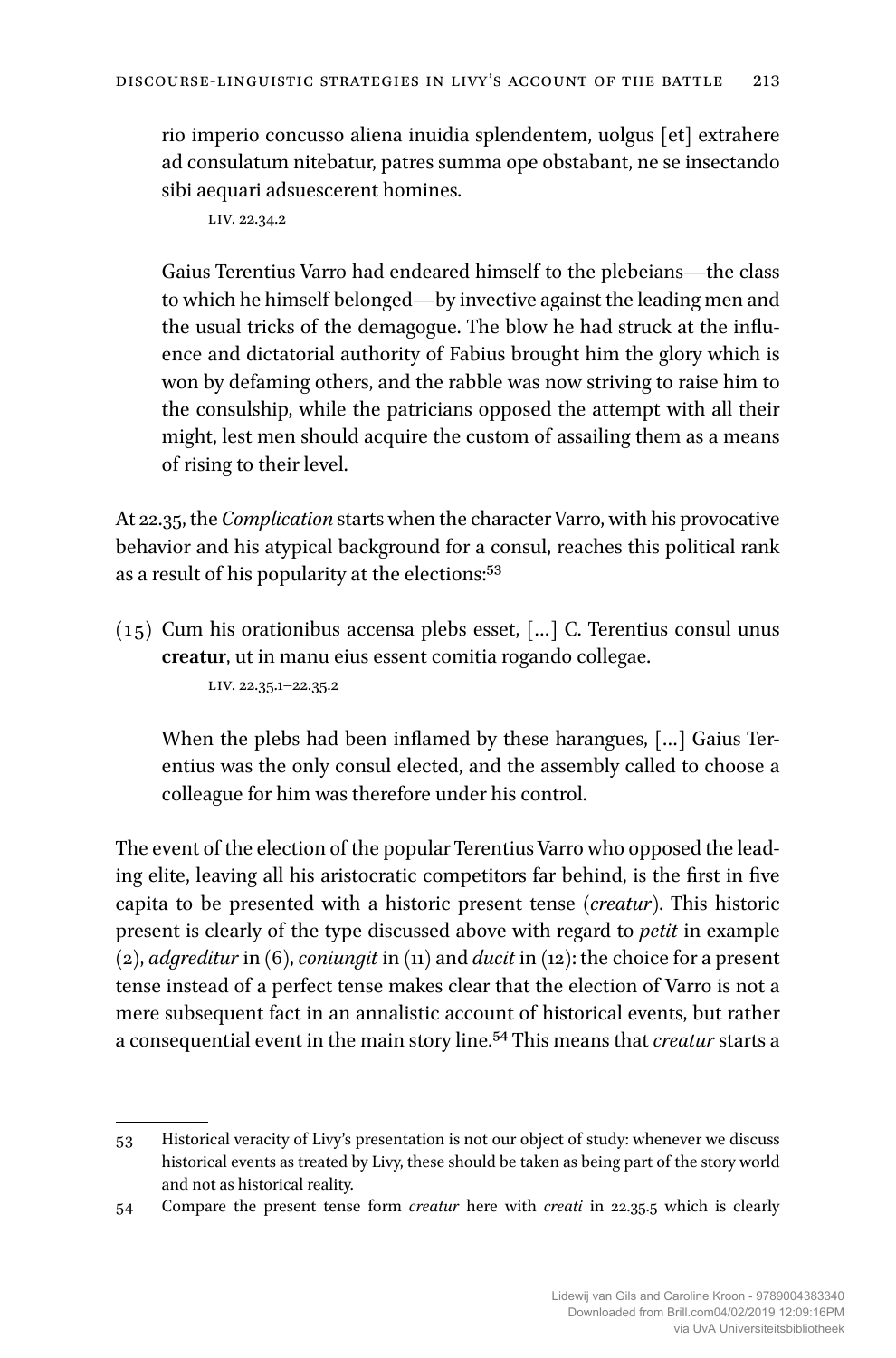narrative arc, in this case one that will lead to the disastrous battle of Cannae. The preceding discourse has prepared the reader for this narrative development and it is immediately clear that it complicates the course of events. However, the expected next step, the satisfaction of the plebs about this election, which would count as a resolution to this narrative arc, does not (yet) follow. Instead, the ascending narrative arc is interrupted, due to a radical switch to another point of view, namely the perspective of the *nobilitas*:

(16) tum experta nobilitas parum fuisse uirium in competitoribus eius, L. Aemilium Paulum, qui cum M. Liuio consul fuerat, ex damnatione collegae, ex qua prope ambustus euaserat, infestum plebei, diu ac multum recusantem ad petitionem **compellit**.

LIV. 22.35.3

The nobles, finding that Varro's competitors had not been able to command the necessary strength, thereupon obliged Lucius Aemilius Paullus to stand, though he held out long and earnestly against their importunity. He had been consul together with Marcus Livius, and the condemnation of his colleague—from which he had not himself escaped unscathed had embittered him against the plebs.

Within one single sentence we find out about the deliberations of the *nobiles* and their decision to put forward Aemilius Paullus as the only candidate for the position of second consul. This periodic narrative sentence contains an Orientation with regard to the thoughts of the nobilitas (*experta … eius*) and an Orientation with regard to the newly introduced character of Lucius Aemilius Paullus (*L. Aemilium Paulum … infestum plebei*), and ends with a Complicating (and consequential) new action within the situation sketched: *nobilitas Paulum ad petitionem compellit*. Periodic sentences like these build up narrative tension through two or more embedded clauses and they often contain character motivations for the particular course of action that is conveyed by the finite verb form of the sentence.

The change in perspective from the *plebs* to the *nobilitas* is both a break and a continuation of the narrative arc about the election of Varro. In fact, the two perspectives of Varro and his supporters on the one hand and the *nobilitas* and their leaders on the other will continue to alternate as simultaneous

included in an 'annalistic' context and lacks the tension-raising capacities that *creatur* has.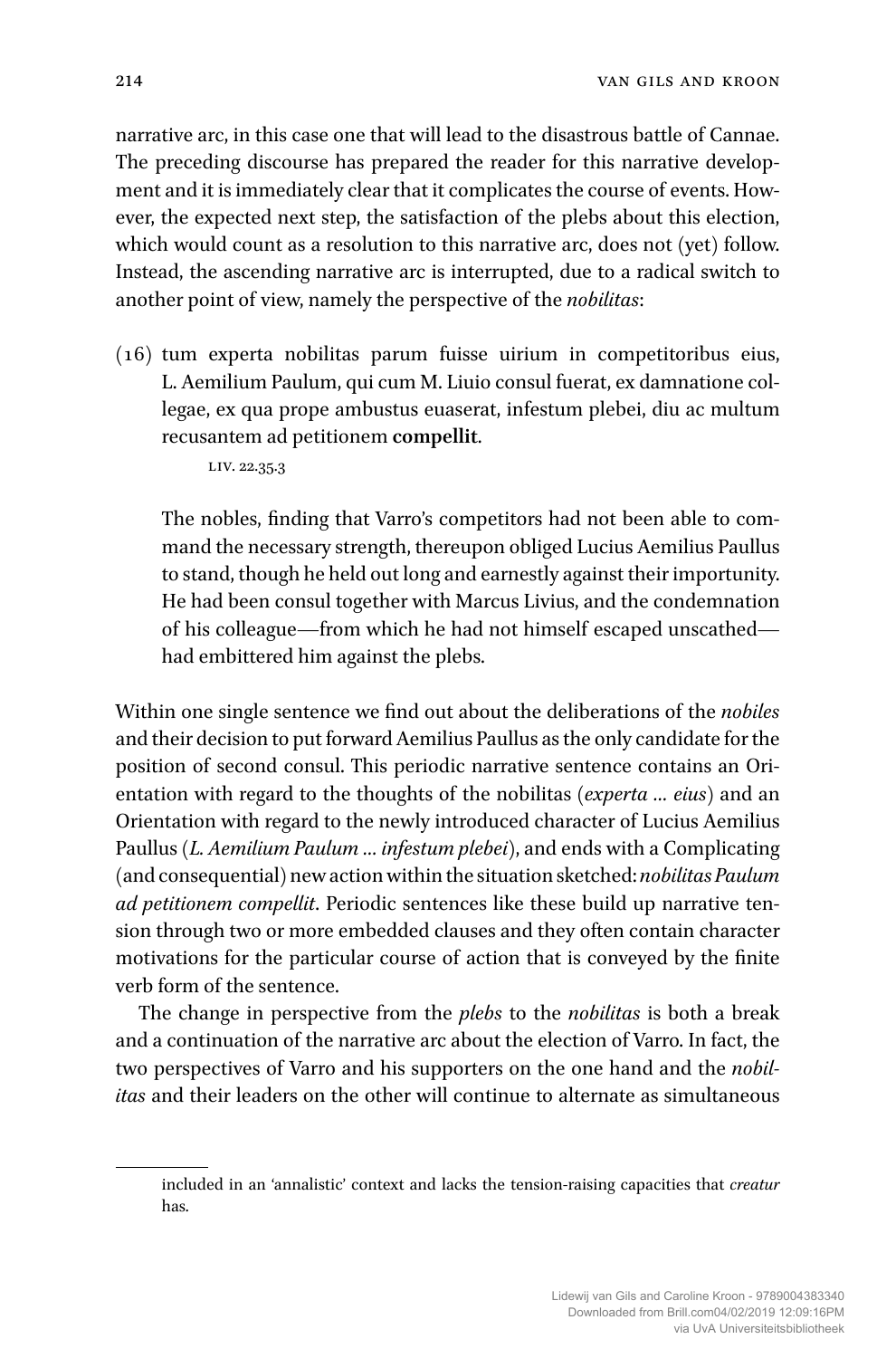narrative arcs with conflicting objectives.55 Later on, we will find a third perspective, namely that of Hannibal.56

In the story about Cannae, the continuous alternation of these three perspectives stimulates the curiosity of the reader about the outcome of multiple ascending narrative arcs, in which the component called Complicating Action is never followed by a Peak or Resolution, but by a switch to one of the other two perspectives—as is also the case in (16) above. Often the sentence before such a change in perspective contains a historic present tense, which stresses the open-endedness of the current narrative arc and gives the effect of continuing tension.57 These present tense forms, such as*creatur* in (15) and *compellit* in (16), usually refer to logical and well-motivated actions of a character or group, which will appear to have major consequences for the following course of events. It is remarkable how Livy uses, or rather abuses, the forward looking capacity of the historic present to keep the reader alert just before radically moving perspective, leaving the ascending narrative arc without a proper peak, let alone a resolution. The effect is clearly that of a suspenseful story of multiperspectivalism in which the parallel universes of Hannibal, the plebeian consul with soldiers and plebs, and the senatorial consul with the *nobilitas* all contribute to illustrate the major themes of *discordia*, *temeritas* and *fraus*, or their opposites.58

The story about the turbulent consular elections of 216, which started in 22.34.1 with a discursive sentence containing an Abstract (example 13), continued with an Orientation and Complication and was interrupted by a change in perspective, ends (22.35) with information about the elected praetors and consuls. The sentences are again typically discursive here, with the passive voice, no individual agents and a summarizing rhythm.59 In terms of narrative coherence, these sentences present the Resolution and Coda of the story of the elections.

<sup>55</sup> See also *Varrone indignante* (22.41.3), *et consul alter* (22.42.4), and *Quod quamquam Varro*  $(22.42.9)$ .

<sup>56</sup> For Hannibal's view as a sudden break in perspective, see 22.40.7, 22.41.4, 22.43.1, 22.44.4, 22.45.1, 22.46.1; or back from Hannibal to the Romans, see 22.42.1, 22.44.1.

<sup>57</sup> In addition to creating unresolved narrative tension, the combined perspectives also provide the narratee with more information than the characters (dramatic irony). See Pausch (this volume, 241) for the suspense created by presenting two opposing views.

<sup>58</sup> Examples of the historic present just before a change of perspective and hence apparently at the end of an episode are *terga uertunt* (22.47.4), *integram pugnam ineunt* (22.47.10), *ad persequendos mittit Hispanos et Gallos pedites adiungit* (22.48.6).

<sup>59</sup> For an overview of the most characteristic features of the discursive mode in Latin historiographical prose, see the leftmost column of Appendix 1 to this chapter.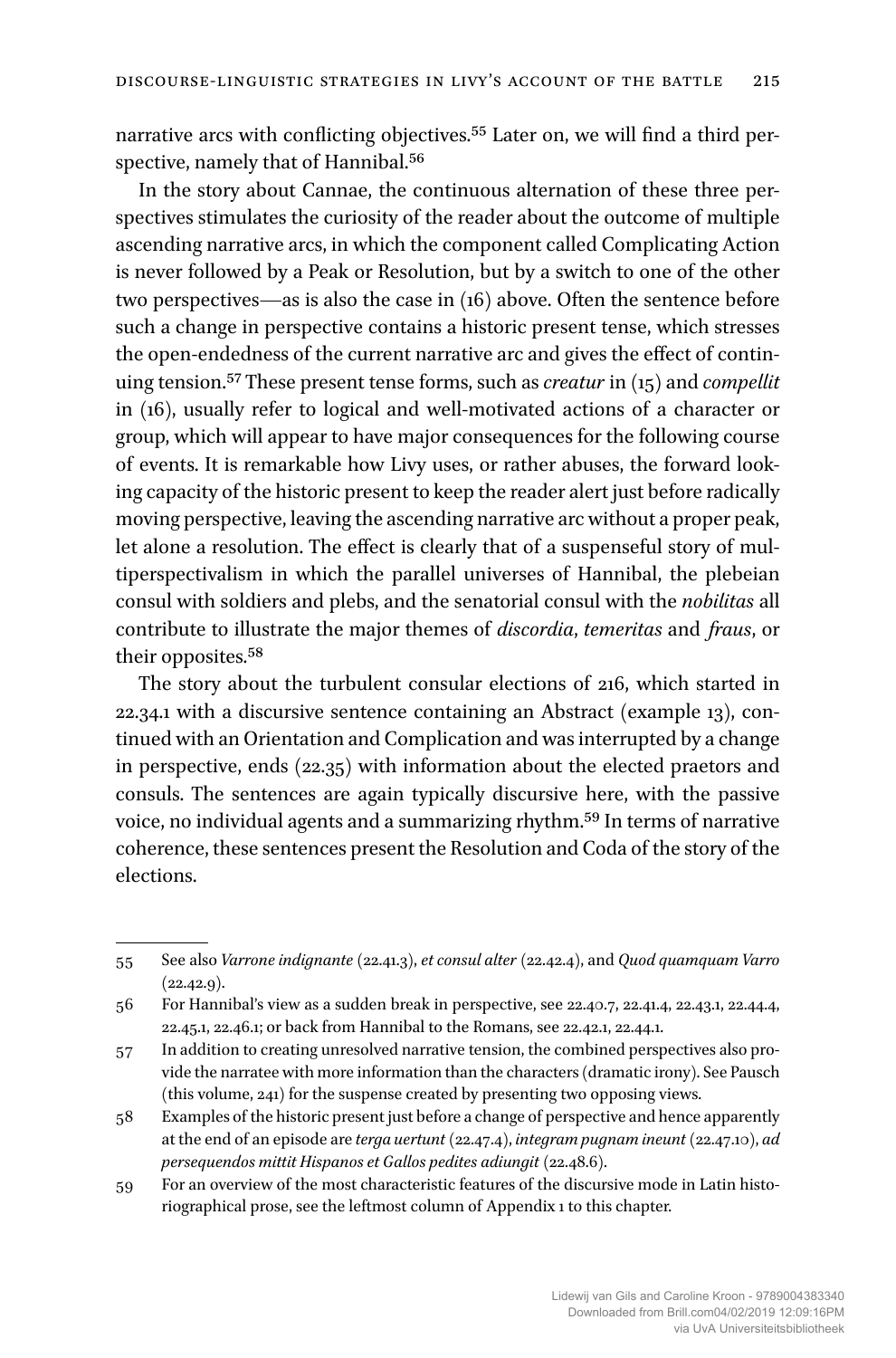Next, at 22.36, we are informed about the levy of the Roman armies and about alarming prodigies. Apart from an implicit and weak temporal relation with the preceding story about the elections and an explicit, but vague temporal relation with the following story about the Sicilian ambassadors (*per eosdem dies*, 22.37.1), there is no relation between the military preparations and prodigies in 36 and the surrounding discourse.60 The first sentence illustrates well the typical features of the discursive mode of presentation:

(17) Exercitus quoque multiplicati sunt; quantae autem copiae peditum equitumque additae sint, adeo et numero et genere copiarum uariant auctores, ut uix quicquam satis certum adfirmare ausus sim. LIV. 22.36.1

The armies also were augmented. But how large were the additions of infantry and cavalry I should hardly venture to declare with any certainty—so greatly do historians differ in regard to the numbers and kinds of troops.

The narrative pace is summarizing and lacking in details, and we find the passive voice (*multiplicati sunt*) without any reference to individual agents. The present tense (*uariant*) is a 'real' present tense in that it refers to the *hic-et-nunc* of the author and the audience: the historian explicitly discusses the source of his information (*auctores*) in this sentence and even refers to himself (*ausus sim*). There is no individual agent with personal features and no arc of tension. The prodigies in the second part of the chapter are told in the same, discursive way (passive voice, no individual agents, no narrative tension, general statements). The effect of this mode of presentation is clearly more matter-of-fact and less emotionally involving for the reader. In the discursive passages the historiographer presents himself as an author who can be trusted to include all relevant annalistic facts after thorough personal consideration of the sources.

## **5.4** *Words of Soldiers and Generals (22.38–22.40.4)*

The passage in book 22 that follows is characterized by the conventional insertion of (reported) speech. The words of combatants and especially of generals are a typical part of war narrative.<sup>61</sup> They may be quoted in direct speech, as happens with Fabius' premonitory speech (22.39), or presented in indirect speech as we see with Paullus' answer (22.40). An even more reduced pre-

<sup>60</sup> See also section 2 above.

<sup>61</sup> See Adema 2017, and in this volume 293.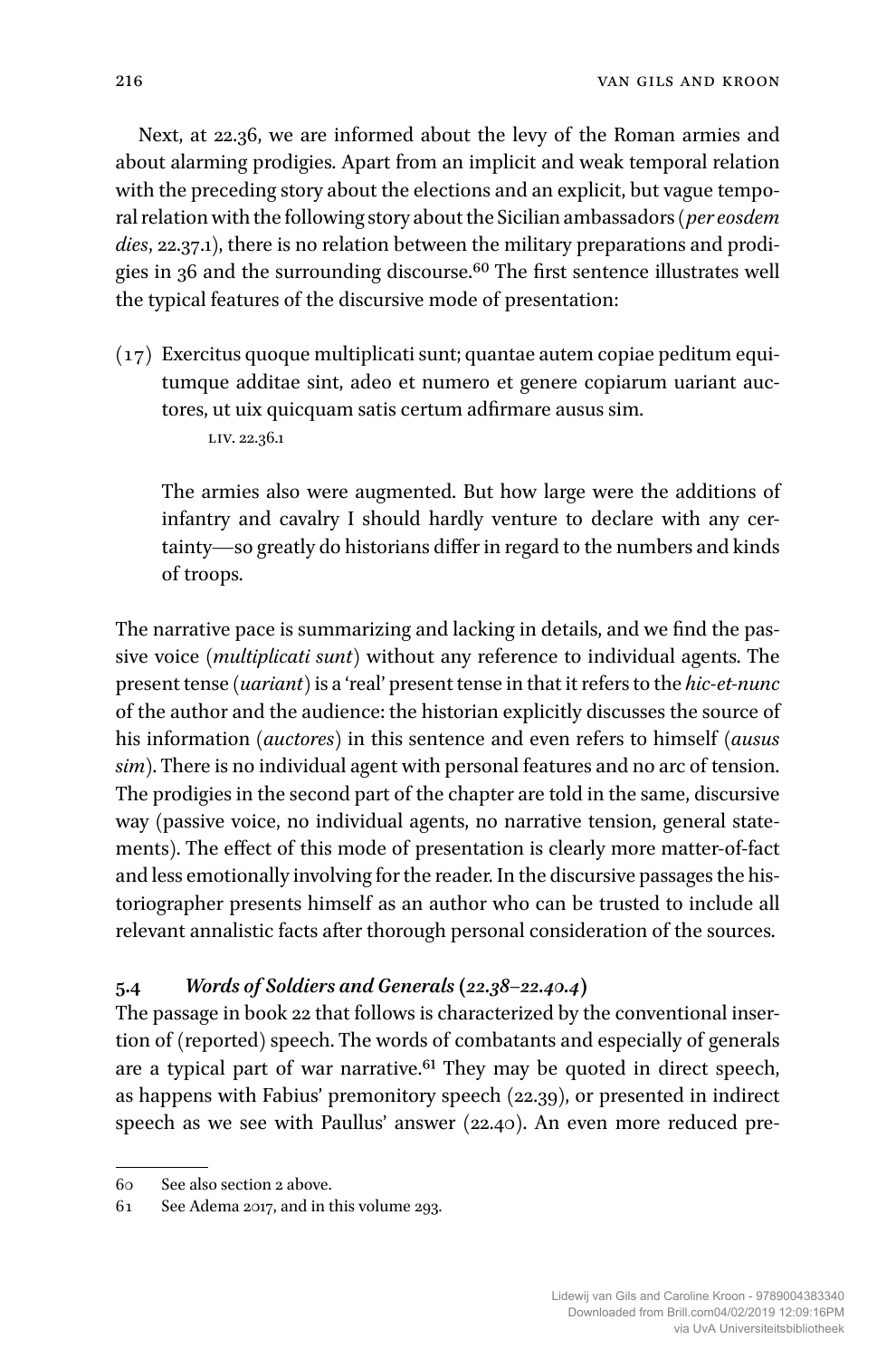sentation of speech is the summarizing treatment of the new oath of the soldiers (22.38). Direct speech especially is a forceful instrument for involving the reader and, as is also demonstrated by Buijs (this volume), for bringing to the fore important themes uttered by characters who are mostly affected by the course of history themselves.

In terms of narrative tension, the speech of Fabius at 22.39 may, as a whole, be seen as a rising narrative arc which brings other characters, and especially the addressee Paullus, in a situation which is typical of a 'Complication'.62 Paullus' answer resolves the tension by acknowledging the points Fabius has made.It is to be noted that the speech of Fabius highlights several of the themes we have established above as dominant, namely *discordia* between generals, fear of *fraus punica* and an admonition towards *prudentia*.

As a whole this set of speeches, coming right after the story of the elections, is yet another foreshadowing of the looming disaster. There is apparent thematic coherence in the presentation of events anticipating the battle of Cannae. However, the events themselves (elections, speeches and the following arrival at the encampment in 22.40) are only loosely connected and do not constitute one narrative arc.

### **5.5** *Arrival and First Hostilities in Gereonium (22.40.5–22.42)*

One of the aspects in which literary storytelling typically differs from everyday oral storytelling, is the presentation of multiple perspectives. We have seen already that in his presentation of the consular elections, the narrator easily switches between the short-sighted view of the masses and the cautious point of view of the *nobilitas* (example 16). In the episode in which the Roman army arrives at Gereonium, a third point of view is added: the strategic thoughts of Hannibal.63

An interesting question is how exactly such a changing of perspective might interfere with a narrative arc. We refrain here from a theoretical digression on the various ways in which a change of perspective may interrupt, expand or complicate a narrative arc. Instead, we merely indicate the effect in terms of reader involvement: an arc is, as it were, interrupted by a new point of view and the reader is implicitly invited to balance the two points of view and form a critical attitude towards at least one of them.

<sup>62</sup> A premonitory speech is expected to heighten the tension because the speaker highlights an uncomfortable or dangerous truth for the addressee who is expected to react in either a contrastive or proactive way (peak) or simply by accepting the inevitability of the situation (resolution).

<sup>63</sup> See Van Gils in this volume: 265 for the spatial indications of the various points of view.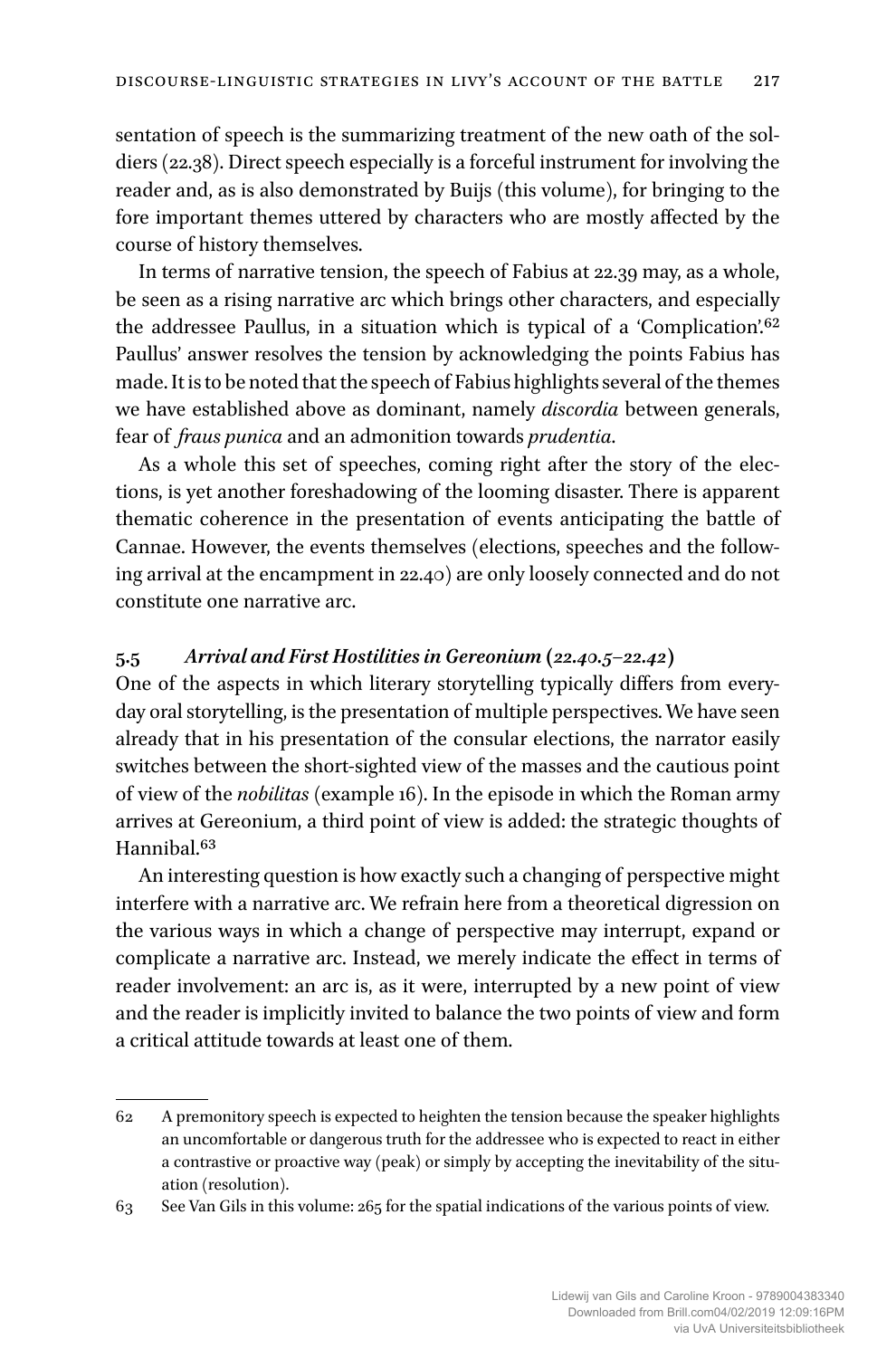A first example of a shift in perspective to Hannibal is found when Varro and Paullus arrive at the camp near Hannibal and take control of their legions:

(18) ut in castra uenerunt, […] Geminum Seruilium in minoribus castris legioni Romanae […] praeficiunt. Hannibal […] tamen aduentu consulum mire gaudere. non solum enim nihil […] superabat […]. LIV. 22.40.5–22.40.8

When they got to the camp [...] Geminus Servilius was put in command of the smaller camp […]. Hannibal […] was nevertheless greatly rejoiced at the coming of the consuls. For not only were the spoils exhausted […].

The consuls are, exceptionally enough, presented as unanimously taking a decision: they put consul Geminus Servilius in command of the smaller camp (*praeficiunt*, a historical present marking, as we saw before, a consequential action), but before we hear about the consequences, our viewpoint is directed toward Hannibal, who is oddly happy to see the Roman army augmented. Hannibal's joy is explained in a mixed narrative-discursive sentence.64

In the following episode, which forms the overture to the actual battle at Cannae, we also find an example of mixed, narrating-discursive telling:

(19) Ceterum temeritati consulis ac ⟨prae⟩propero ingenio materiam etiam fortuna dedit, quod in prohibendis praedatoribus tumultuario proelio ac procursu magis militum quam ex praeparato aut [in]iussu imperatorum orto haudquaquam par Poenis dimicatio fuit. ad mille et septingenti caesi, non plus centum Romanorum sociorumque occisis. ceterum uictoribus effuse sequentibus metu insidiarum obstitit Paulus consul, cuius eo die—nam alternis imperitabant—imperium erat, Varrone indignante ac uociferante emissum hostem e manibus debellarique, ni cessatum foret, potuisse.

LIV. 22.41.1–22.41.3

But even Fortune furnished material to the recklessness and over-hasty temper of the consul. The repulse of a foraging party had led to a general melee, which came about from the soldiers rushing forward to attack the enemy, rather than from any plan or orders on the part of the generals;

<sup>64</sup> Narrative elements are the imperfect tense and spatial indications from Hannibal's relative viewpoint, and discursive elements *enim*, references to later sources, counterfactual mood.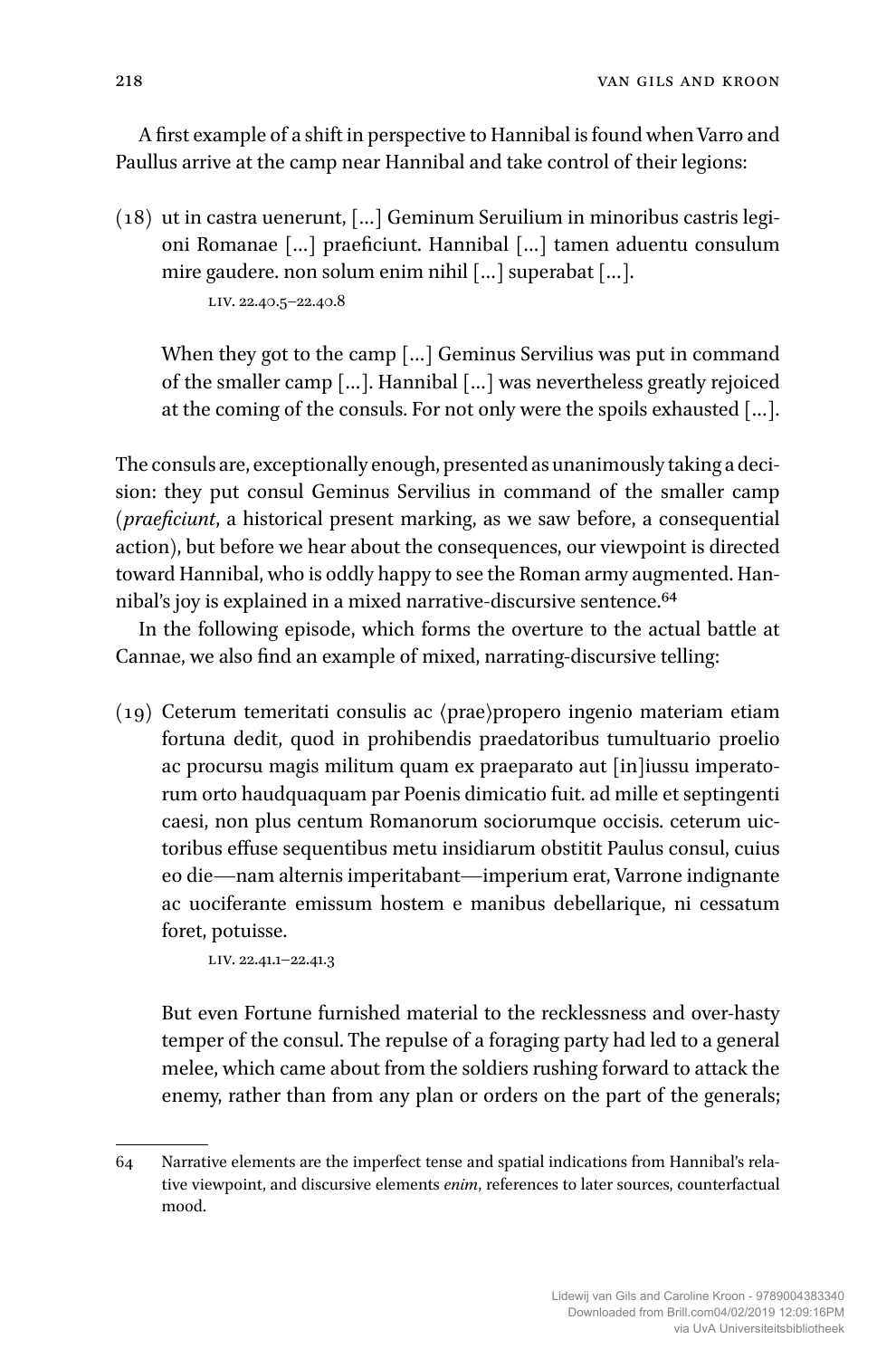and in this the Phoenicians by no means held their own. About seventeen hundred of them were slain and not more than a hundred of Romans and allies. But the consul Paullus, who was in command that day—for they commanded on alternate days—was fearful of an ambuscade and checked the victors in their headlong pursuit, despite the angry remonstrances of Varro, who cried out that they had let the enemy slip through their hands and that they might have brought the war to a conclusion if they had not relaxed their efforts.

In the above passage the historian recounts the first skirmishes between the Romans and the Carthaginians after the arrival of the new consuls Paullus and Varro in the Roman camp in central Italy. In the preceding paragraph we have seen Hannibal greatly rejoicing at the arrival of the consuls and at the advantageous prospect of a combat, pressed hard as he is by a lack of supplies and the expected desertion of his Spanish troops. The first sentence of the passage in (19) at first sight seems to prepare the reader for the start of a new narrative subarc of tension, and, hence, for a narrating mode of presentation: the clause *ceterumtemeritati consulis ac praepropero ingenio materiam etiam fortuna dedit* ('But even Fortune furnished material to the recklessness and over-hasty temper of the consul') has clear characteristics of an Abstract, mentioning the significant themes of *temeritas* and *fortuna*.

What follows, however, is *not* a gradual building up of a narrative arc of tension (via an Orientation and Complication rising towards a Peak), by means of which the narratee may become more and more involved in a story-world that is being evoked. Rather, the discursive mode of presentation seems to continue, with the historian supplying a number of relevant facts without elaborating upon them in an 'episodic', story-telling way: there has been a fight in which the Carthaginians were hardly a match (*haudquaquam par Poenis dimicatio fuit*), and the casualties at the Carthaginian side outnumbered by far the Roman casualties (*ad mille et septingenti caesi, non plus centum Romanorum sociorumque occisis*). Typically discursive features in the passage are the use of the 'factive' perfect tense, the lack of a clear temporal sequentiality of the reported events, the mentioning of approximate, large numbers, the use of negation (*haudquaquam*) and comparison (*magis… quam*), and the low degree of 'agentivity'.65 The paragraph seems to end, however, in a mixed narrating-

<sup>65</sup> This low degree of agentivity appears from the use of the abstract verbal noun *dimicatio*, the passive verb form *caesi*, and the lack of specific, individualized protagonists. For an overview of features of the discursive mode in Latin historiographical prose, see Appendix 1 to this chapter.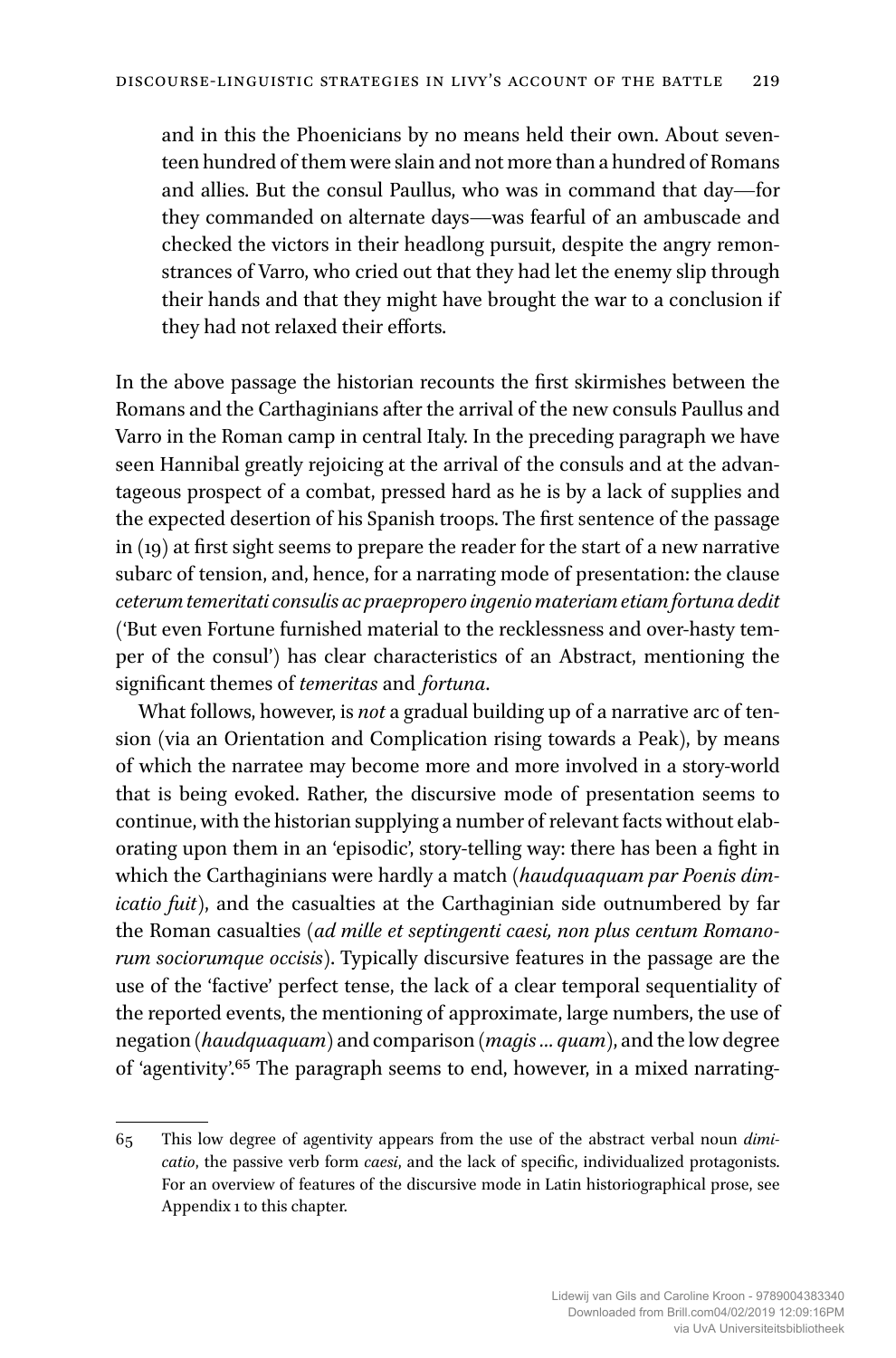discursive way, with the return of the protagonists Paullus and Varro, and the mentioning of their (re)actions—in Varro's case even being rendered in the form of an indirect speech.

This touch of narrativity in an otherwise discursive context might be explained in terms of a coherence-creating narrative strategy, similar to the hybrid presentation in example 2 in section 2 above.What we see in example 19 is that Livy, by adding a few well-chosen narrative ingredients at the beginning and at the end, brings to the fore the entire cluster of themes that dominate book 22, especially *discordia consulum, ratio* versus *fortuna*, and *temeritas* versus *ratio/prudentia*. Instead of blowing up the fortuitous and relatively unimportant Roman victory recounted here into a full mini-story with its own narrative arc of tension (which at this point in book 22—shortly before Cannae would probably have raised the tension too high), the historian chooses to recount the battle largely in the authoritative, matter-of-fact style of the discursive mode. Its particular framing, however, makes unmistakably clear how the passage thematically coheres with book 22 as a whole, and keeps the audience's attention alive and focused.

At the end of this mixed narrative-discursive account of the small victory for the Romans, we again get the viewpoint of Hannibal (22.41.4), who evaluates his loss as an opportunity to provoke the *temeritas* of the 'rougher consul and the recruits'. Hannibal's view smoothly connects the Resolution of this lost skirmish to the Orientation of a new narrative arc, about an attempt to trick the Romans into believing that Hannibal has left with his army behind the hills. The historic presents*relinquit*,*condit, traducit* together 'open up' the complication.

The narrative arc of this story about Punic *fraus* contains a change in perspective to the Roman soldiers once Hannibal's army is hidden during the night (22.42.1 *Ubi inluxit*) and a Peak when the soldiers start to shout (22.42.3 *clamor*) and consul Paullus pleads for *prudentia* (22.42.4 *Paullus etiam atque etiam dicere prouidendum praecauendumque esse*).66 The historic infinitive underlines the inconclusiveness of the situation. But with the following sentence (*postremo*), the immersive effect ends through some clear text structuring elements from the narrator's perspective and with the historic present *mittit* (22.42.4) the narrator marks a new direction in the course of events: Paullus sends praefect Statilius to check out the situation and Statilius' report (*renun*tiat) confirms Paullus' fear of an ambush.<sup>67</sup> The unexpected effect of Statilius'

<sup>66</sup> The effect of reader immersion which is typical of a Peak is achieved through auditive and visual details of the situation and the inclusion of character perspectives on the situation.

<sup>67</sup> The immersive effect of the preceding sentence ends through some clear indications that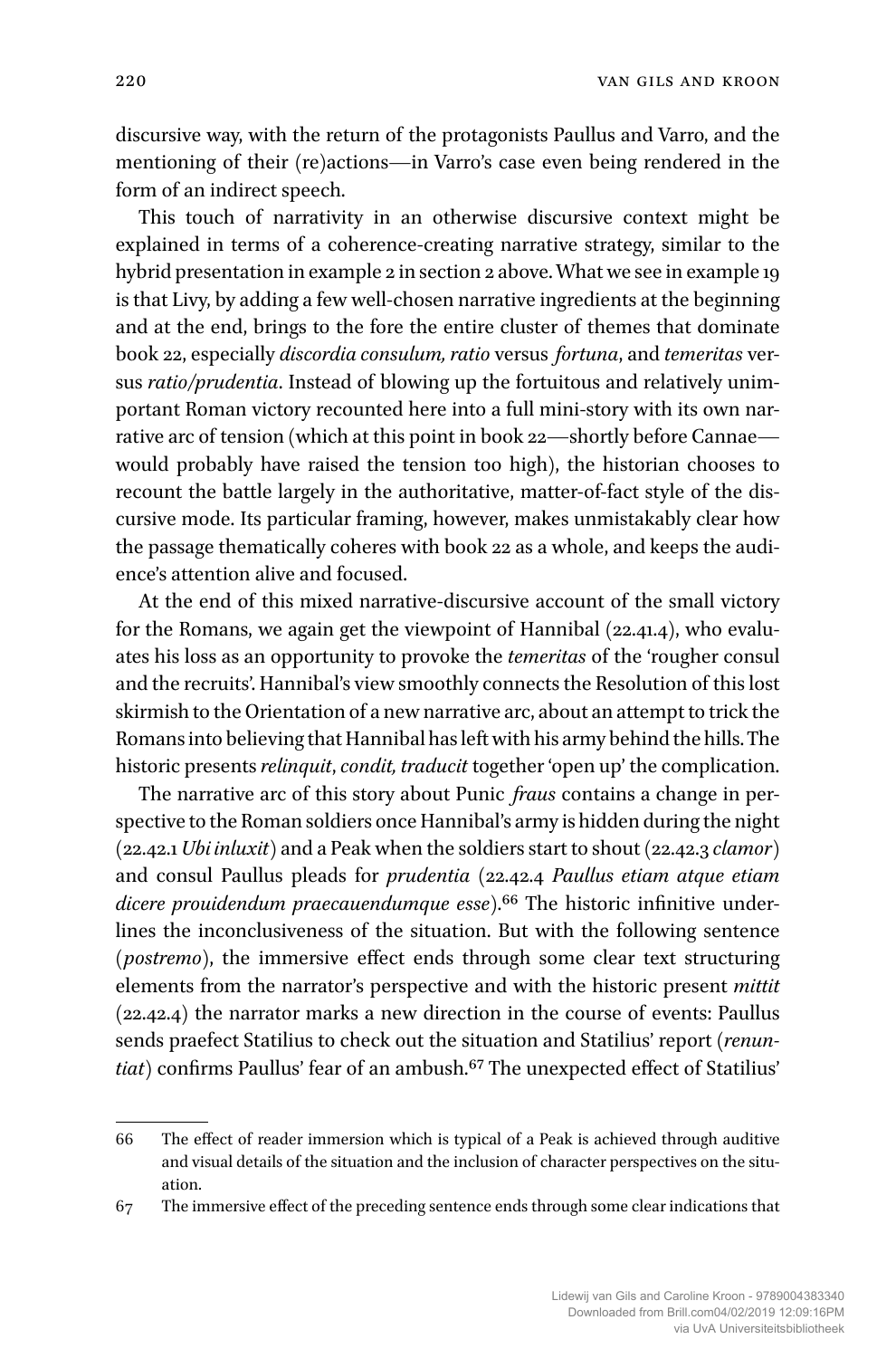words on the soldiers and their leader Varro is summarized by the narrator: they are determined to go to Hannibal's camp and, in spite of Statilius' warning, fall in Hannibal's trap. The two completely contrasting reactions to Hannibal by Varro and his soldiers on the one hand and Paullus and Statilius on the other are another illustration of the Roman *discordia* which will also determine the outcome of the battle of Cannae.

At this point in the course of events, however, the Romans are still saved by the gods. The surprising denouement to this story of fraud is told in the form of a mini-episode with one sentence for every Labovian narrative component:

(20) [ABSTRACT] di prope ipsi eo die magis distulere quam prohibuere inminentem pestem Romanis: [ORIENTATION] nam forte ita euenit ut, cum referri signa in castra iubenti consuli milites non parerent, serui duo, Formiani unus, alter Sidicini equitis, qui Seruilio atque Atilio consulibus inter pabulatores excepti a Numidis fuerant, profugerent eo die ad dominos; [COMPLICATION] deductique ad consules **nuntiant** omnem exercitum Hannibalis trans proximos montes sedere in insidiis. [RESOLUTION AND CODA] horum opportunus aduentus consules imperii potentes fecit, cum ambitio alterius suam primum apud eos praua indulgentia maiestatem soluisset.

LIV. 22.42.10–22.42.12

On that day, it might almost be said, the very gods put off, but did not prevent, the calamity that impended over the Romans: for it chanced that when the consul ordered the standards back into the camp and the soldiers were refusing to obey him, two slaves appeared on the scene, one belonging to a Formian, the other to a Sidicinian knight. They had been captured by the Numidians, along with other foragers, in the consulship of Servilius and Atilius, and on that day had escaped back to their masters. Being conducted to the consuls, **they stated** that Hannibal's entire army was lying in ambush just over the nearest hills. Their opportune arrival restored the authority of the consuls, when one of them, by running after popularity, and by unprincipled indulgence, had impaired their prestige—beginning with his own—amongst the soldiers.

the narrator's structuring and evaluating perspective is back: *postremo, seditio*, and the full denomination of *Marium Statilium praefectum*.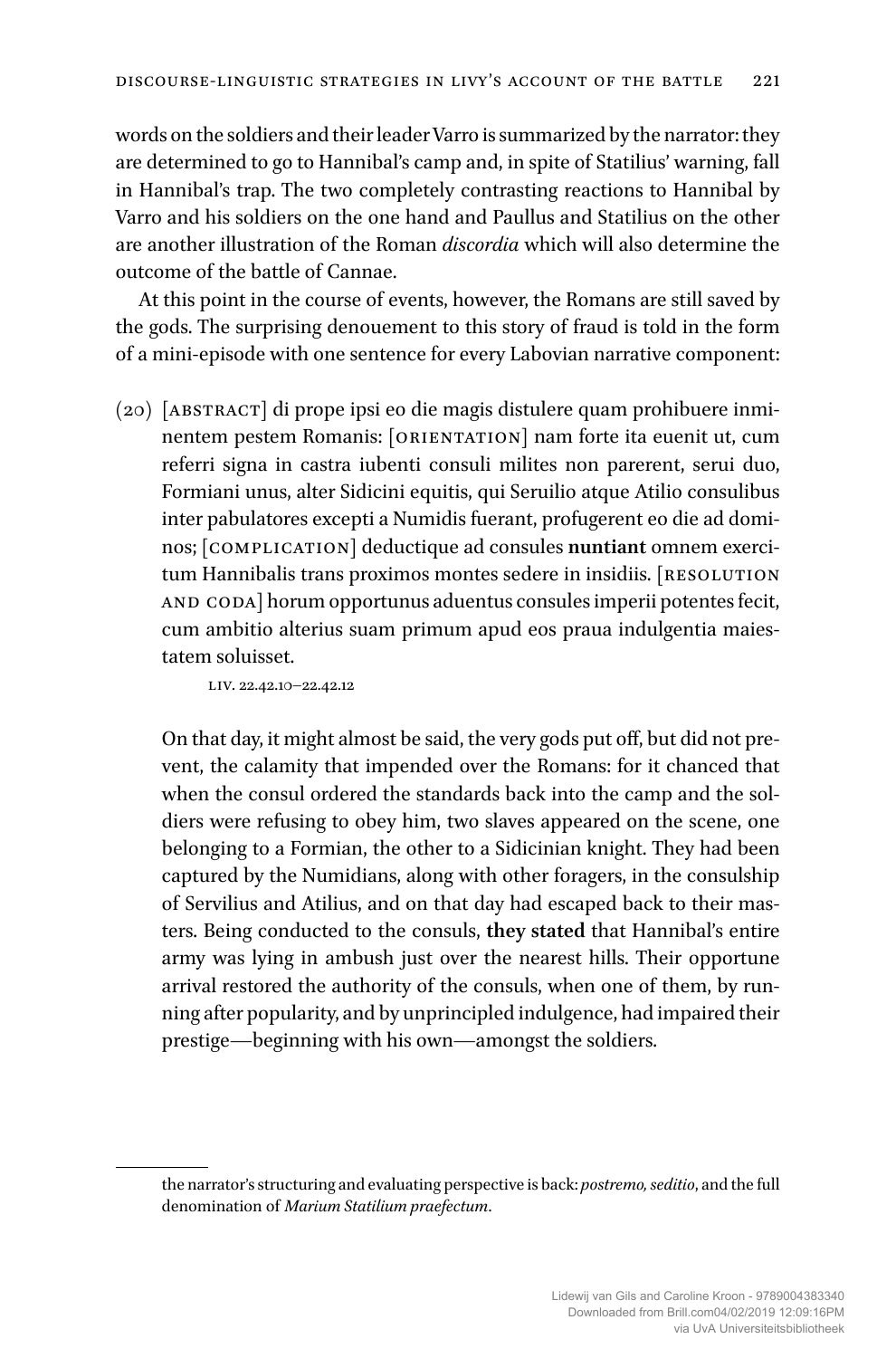The Abstract of this story announces how the gods themselves postponed the imminent disaster of the Roman defeat. The story reinforces the two important themes of *discordia* and *fraus*: only divine intervention could temporarily help the two discordant consuls against Hannibal and the prudent consul was, of course, right in suspecting Hannibal's *insidiae*.68 The use of the historic present (*nuntiant*) in the Complication of this short narrative episode marks the future relevance of this action.69 The consequences are summarized in the next sentence which functions as Resolution and Coda to this story.70 A ministory like this seems to be the perfect form to tell a thematically relevant story which does not pertain to the main story line.

#### **5.6** *Movement to Cannae and Preparations for Battle (22.43–22.45)*

After his failed attempt to ambush the Romans, Hannibal decides to move to Cannae and the consuls Paullus and Varro follow shortly afterwards. This episode is told quite elaborately with a narrative arc starting with an Orientation and moving forward with a Complicating action (*statuit*). This would be a typical context for a historical present. The form *statuit* is ambiguous, but based on our analysis of similar contexts we propose to interpret it as a present tense, and not a perfect tense: the consequences of Hannibal's decision to move southwards will include the fatal battle at Cannae, a consequence explicitly anticipated here by the narrator.71

In this passage, as elsewhere in historiographical narrative, perfect tense forms are the unmarked way to tell a chronologically structured story. Similar to the situation in Gereonium (*praeficiunt*, 22.40.7), a present tense action by the two consuls (*communiunt*, 22.44.1) opens up a new narrative arc, the rare plural form of which promises well for future events. This hope vanishes quickly when the perspective switches to Hannibal again who knows perfectly well how to push the Roman leaders in the direction of disagreement (*dirigit aciem lacessitque … hostes*, 22.44.4). Hannibal's consequential action (note the historic presents) has the desired consequences. And while the Roman consuls contest each other (*discordia consulum*, 22.44.5), Hannibal provokes them further by sending his Numidians in a surprise attack (*mittit*, 22.45.2). The expected reaction by Varro, as soon as he is in command, does not keep the reader waiting: the armies are prepared for the final battle with the consuls Varro

<sup>68</sup> See Pausch (this volume, 237–240) for the role of *insidiae*in books 21 and 22.

<sup>69</sup> See §4 above.

<sup>70</sup> The aftermath of the peak is told (Resolution), but we also find a comment about the general significance of this story (Coda).

<sup>71</sup> *ad nobilitandas clade Romana Cannas urgente fato profecti sunt* (22.43.10).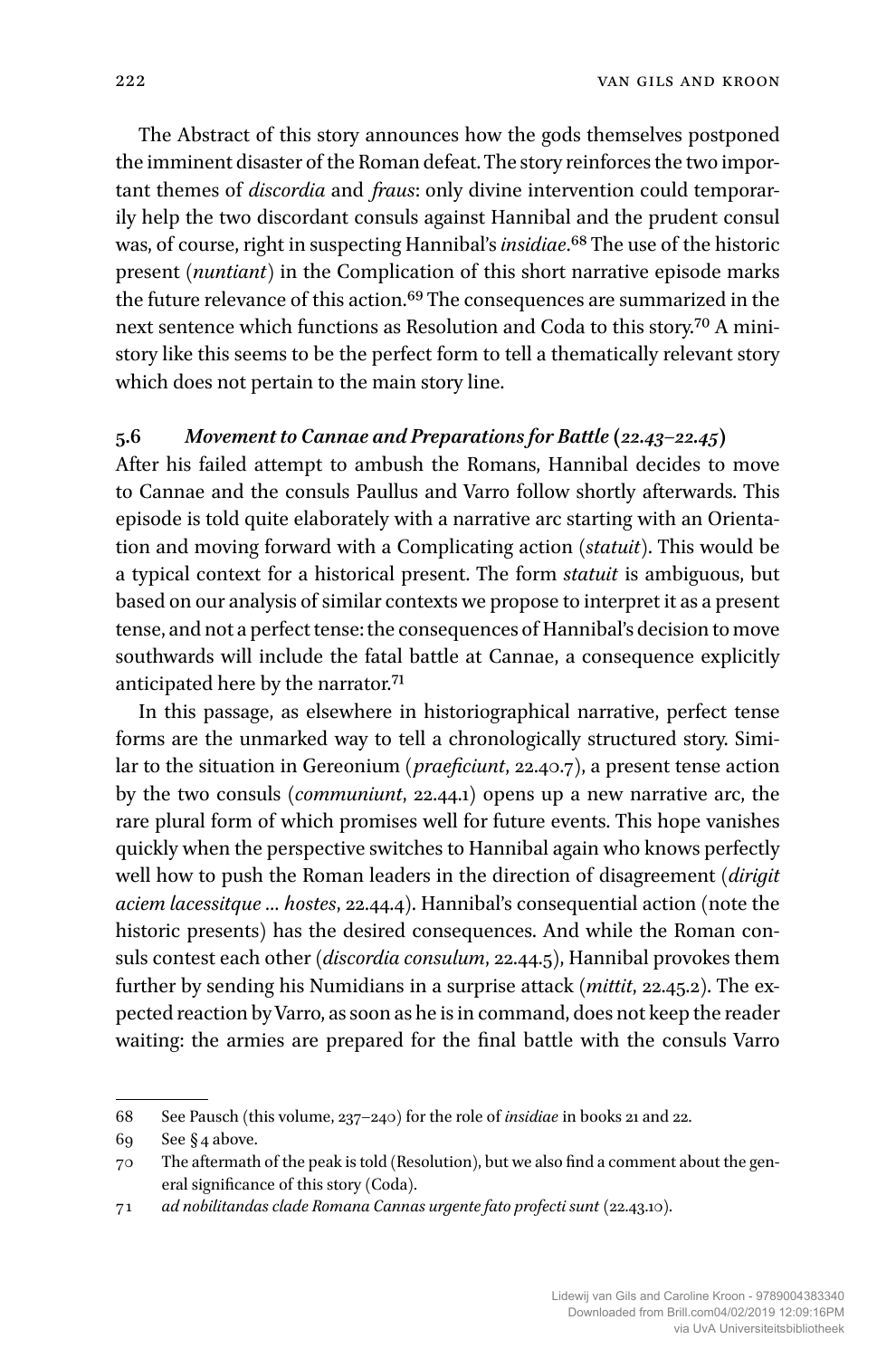and Paullus on respectively the left and right wing and the ex-consul Geminus Seruilius in the middle.72

## **5.7** *Description of the Armies and the Battle (22.46–22.49)*

The episode of the actual battle starts with a description of the enemy with imperfect tenses and visual details (22.46), which, in terms of Labov, can be seen as an Orientation to the battle itself. Battle narratives are a traditional ingredient of ancient historiography and tend to contain typical elements which are recognized, and maybe even expected as such by the audience.<sup>73</sup> The description of the armies is one of those elements, and others are the battle cry (*clamore sublato*, 22.47.1) which signals the beginning of the fighting and the description of simultaneous fighting scenes told in a series of connected episodes from left to right wing or vice versa.74 Also the fate of the survivors and a view of the battlefield when the battle is over can be considered typical elements, or historiographical topoi. In the case of the battle of Cannae, we find three battle episodes: right wing, left wing and back to the right wing.

The right wing of the Romans (of which Paullus was commander, but this is not mentioned) is described first in discursive mode (22.47.1). The combat leads to the remarkable flight of the Roman cavalry (*Romani equites terga uertunt*, 22.47.3). This unfavourable moment in the right wing is presented in a historic present tense, as if, we hypothesize, this was not the end, but rather the beginning of a new complication. A perfect tense would have suggested that the flight was a conclusive step in the narrative, whereas the historic tense suggests that the flight is not the end of the story. The fight continues indeed, but the Romans are unable to overcome the tactics of the Punic army. The battle description of the right wing finishes with an open end: the Romans enter a new fight (*integram pugnam ineunt*, 22.47.10), but the reader's expectation is subtly directed towards a negative end through the meaningful classification of the fight as unfair (*iniquam*): the tired Romans are confronted with fresh and strong troops.

The continuation of the story is an example of how a rising narrative arc with an open end may be followed by a change in perspective and a new episode. The left wing description incorporates the story of a Punic ruse (22.48). We find a

<sup>72</sup> *Consules cornua tenuerunt, Terentius laeuum, Aemilius dextrum: Gemino Seruilio media pugna tuenda data* (22.45.8).

<sup>73</sup> See, for instance, Walsh 1963: 197–204 for stock techniques in Livy's battle descriptions and Hau 2014 for battle topoi in Greek historiography.

<sup>74</sup> Livy closely follows the information found in Polybius in the battle scene. See Oakley (this volume, 182–189).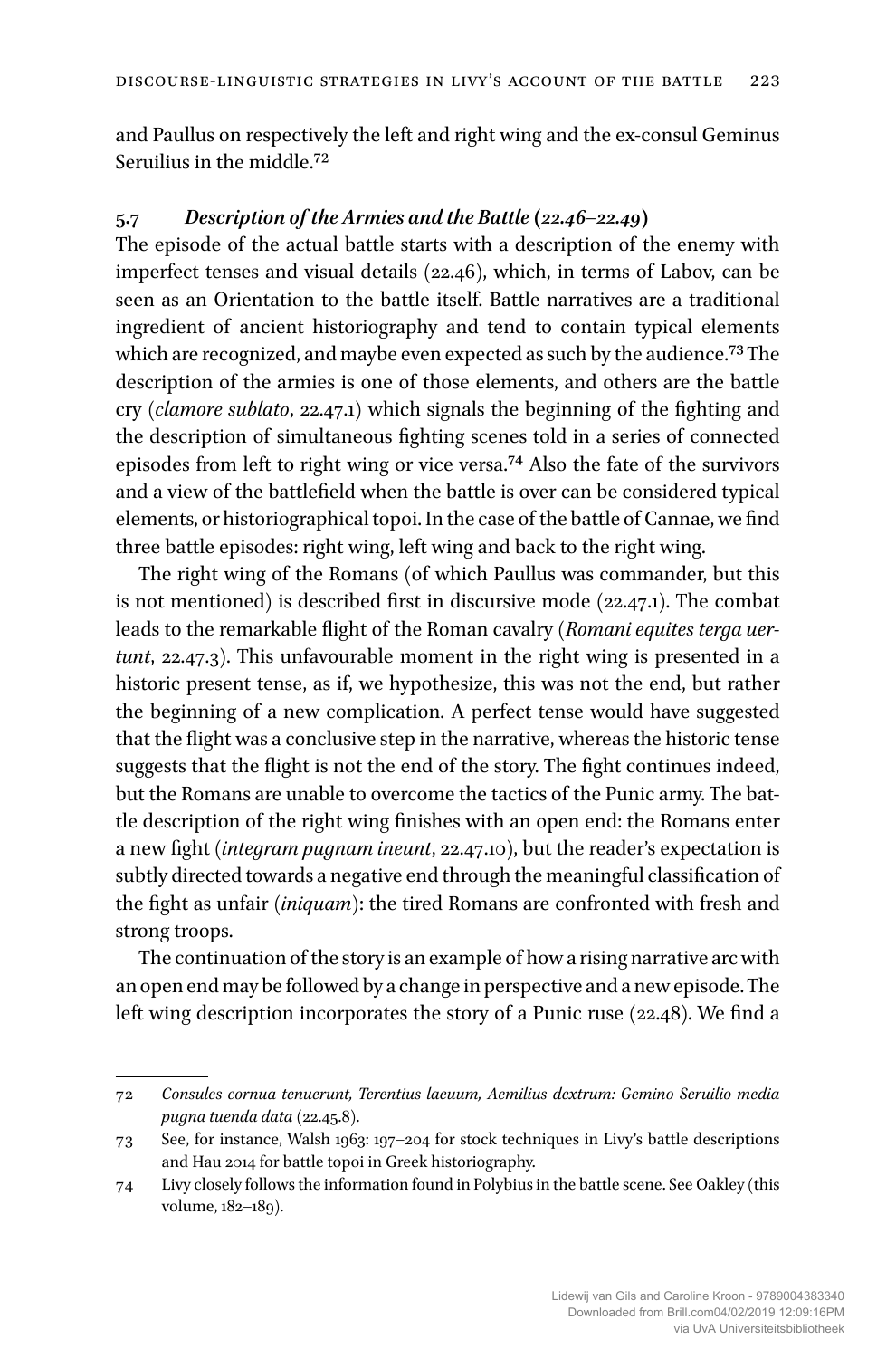hint about a story in the Abstract-like first sentence (*Punica fraude*, 22.48.1), an Orientation in which the main characters are introduced (*Quingenti ferme Numidae* etc., 22.48.2), and a Complication in the historic present (*repente* … *desiliunt … considere iubentur*, 22.48.3). The reader knows it is a story about fraud, so he expects a surprise attack any moment, and this expectation is fulfilled (*adoriuntur*, 22.48.4) in a Peak.

In the third and last battle episode (22.49), we return to the right wing (*parte altera pugnae*), where Paullus sits heavily wounded. This section contains much direct speech and the rhythm of the narrative accordingly slows down to scenic level. The narrative of the dying Paullus contains a rising arc with Lentulus' approach to Paullus and his offer to help him escape. The Peak of this scene and, we believe, of the Cannae story at large, is formed by Paullus' elaborate answer to Lentulus in which he refuses Lentulus' offer, but shows typical Roman values, like *uirtus*, *dignitas* and *constantia* even in the moment of death. After the Peak, Paullus' death is described matter-of-factly as a Resolution to the story, in the discursive mode.

In a next scene, the Romans flee in all directions ( *fugiunt*, 22.49.13). The historic present *fugiunt* opens up a window about the outcome of this flight, which is, indeed, immediately elaborated upon in more detail: in the following sentences the facts about the whereabouts of the fleeing Romans and allies are given. Note that in this case, the 'window' that was opened is not filled in with a narrative, but with a list of events in discursive mode. At the end of the battle description (22.46–22.49) we find a Coda with the words *Haec est pugna Cannensis* (22.50.1) and a comparison to another major Roman defeat (at the river Allia around 390BC).

(21) Haec est pugna ⟨Cannensis⟩, Alliensi cladi nobilitate par, ceterum ut illis, quae post pugnam accidere, leuior, quia ab hoste est cessatum, sic strage exercitus grauior foediorque.

LIV. 22.50.1–22.50.2

Such was the battle of Cannae, a calamity as memorable as that suffered at the Allia, and though less grave in its results—because the enemy failed to follow up his victory—yet for the slaughter of the army even more grievous and disgraceful.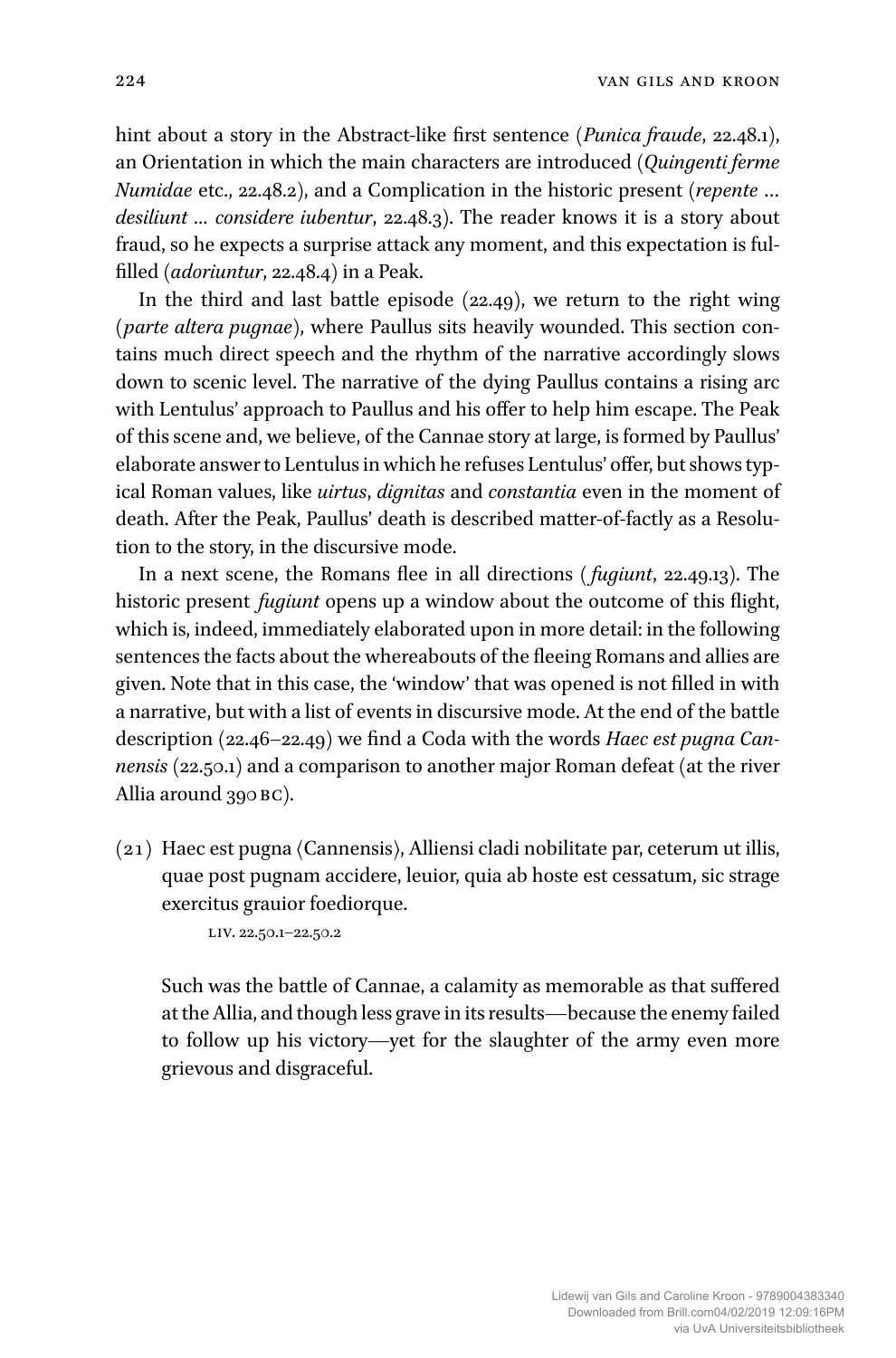## **5.8** *Aftermath of the Battle (22.50–22.54)*

The aftermath of the battle is given more space than the battle itself.75 This is remarkable in itself, but the details of this narrative episode are even more noteworthy: the lack of formal leaders and the chaotic situation of the defeated Romans is told with special interest in the deliberations and discussions of the various groups who need to decide on their own what to do. In 22.50, we hear about contrasting proposals in indirect and direct speech and certain Romans, like Sempronius Tuditanus, are a clear *exemplum* of courageous words and deeds.

Hannibal also needs to decide what to do right after his victory and again the various options are presented in direct and indirect speech by Maharbal and Hannibal respectively (22.51). Hannibal's choice is explicitly evaluated by the narrator as an exemplum of a wrong decision in terms of warfare leadership. Hannibal decides not to proceed immediately to Rome, but to let his soldiers plunder the victims and take the surviving Romans as hostages.

The next scene, the Carthaginians revisiting the site of the carnage, starts off with a historic present (*insistunt*, 22.51.5). The view of the battlefield is terrible even for the enemy ( *foedam etiam hostibus spectandam stragem*, 22.51.5) and, as if it were through their eyes, Livy gives us a horrific description of this view. The graphic quality of this description makes it one of the most immersive passages of book 22. Note that not the historic present tense, but rather participle and imperfect and pluperfect tenses are used to give the graphic quality to this scene.76

(22) quosdam et iacentis uiuos succisis feminibus poplitibusque inuenerunt, nudantis ceruicem et reliquum sanguinem iubentes haurire; inuenti quidam sunt mersis in effossam terram capitibus, quos sibi ipsos fecisse foueas obruentisque ora superiecta humo interclusisse spiritum apparebat.

LIV. 22.51.7–8

Some were discovered lying there alive, with thighs and tendons slashed, baring their necks and throats and bidding their conquerors drain the remnant of their blood. Others were found with their heads buried in holes dug in the ground. They had apparently made these pits for themselves, and heaping the dirt over their faces shut off their breath.

<sup>75</sup> See also Oakley (this volume, 170) for a discussion of this observation.

<sup>76</sup> Walsh 1963: 181 has pointed out the graphic presentation of this 'rare scene of horror' in Livy. Another immersive passage is 22.2.5–22.2.10, again with imperfect tenses rather than the historic present.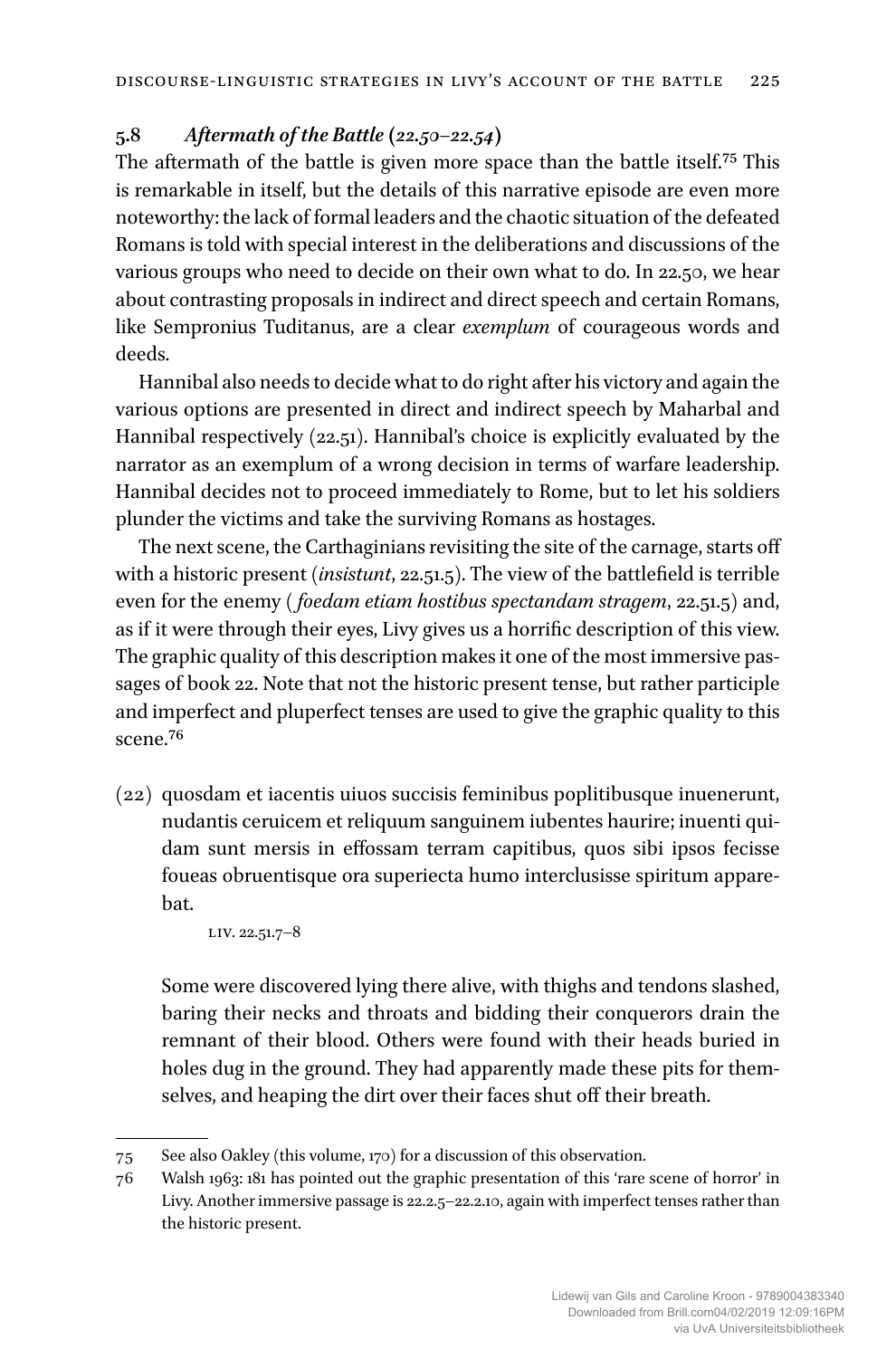The next decision regards the capture of the smaller camp and trade of hostages. With *ducit et excludit* (22.52.1) the narrator opens up a new discursive window: a great number of quantitative data are provided and the fate of groups and not that of individuals is told. Predicates are in perfect tense, often passives, or are actual present tense forms. An individual note is reserved for a generous lady called Busa who provided shelter, food and clothes to the Romans who were valorous enough to escape to Canusium.

Canusium provides the context for a narrative episode about Roman leadership (22.53). First, we hear about a number of military tribunes and other young noble Romans who deliberate about the best course of action; the young Scipio is given the role of good exemplum by convincing the others through words, oaths and threats to defend the Roman Republic. Next, the reader is informed about the situation in Venusia, where consul Varro finds himself still alive. In a hybrid mode of presentation facts are summarized and a lack of narrative tension is combined with typically narrative elements like imperfect tenses and individual agents. As soon as Scipio and the other leader Appius hear about Varro's presence in Venusia, they send him a message to ask him what he wants them to do. The historic present (*mittunt*, 22.54.5) opens a narrative window which is quickly 'filled in' with Varro's decision to move to Canusium.

The narrator ends his treatment of the surviving Roman troops with a section on the situation in Rome where people are still unaware of the fate of the survivors. With negations and strong personal comments, the narrator is extraordinarily visible at this point in his work.<sup>77</sup> Especially noteworthy is his personal evaluation that no other people would have been able to rise again after such a major defeat, comparing this defeat even to the future downfall of Hannibal in Africa. With this comment at the end of 22.54, the narrator brings his readers back to the primary narrative arc of the third decade which was explicitly started in the first paragraph of book 21 (example 1 above). Where the start was a typical Abstract, this is a typical (intermediate) Coda in which evaluations are common and the mode of presentation is clearly discursive.

### **5.9** *Reactions in Rome (22.55–22.61)*

The impact of the battle of Cannae on the Roman politics and population is described in the last sections (22.55–22.61) of book 22. We learn about the desperation of their personal and political losses, but also their harshness towards

<sup>77</sup> *Ne has quidem reliquias* (22.54.7); *Numquam salua urbe*(22.54.8); *succumbam oneri neque adgrediar narrare*(22.54.8); *nulla profecto alia gens*(22.54.10);*compares cladem ad Aegates insulas* … *aut pugnam aduersam in Africa* (22.54.11); *nulla ex parte comparandae sunt*  $(22.54.11).$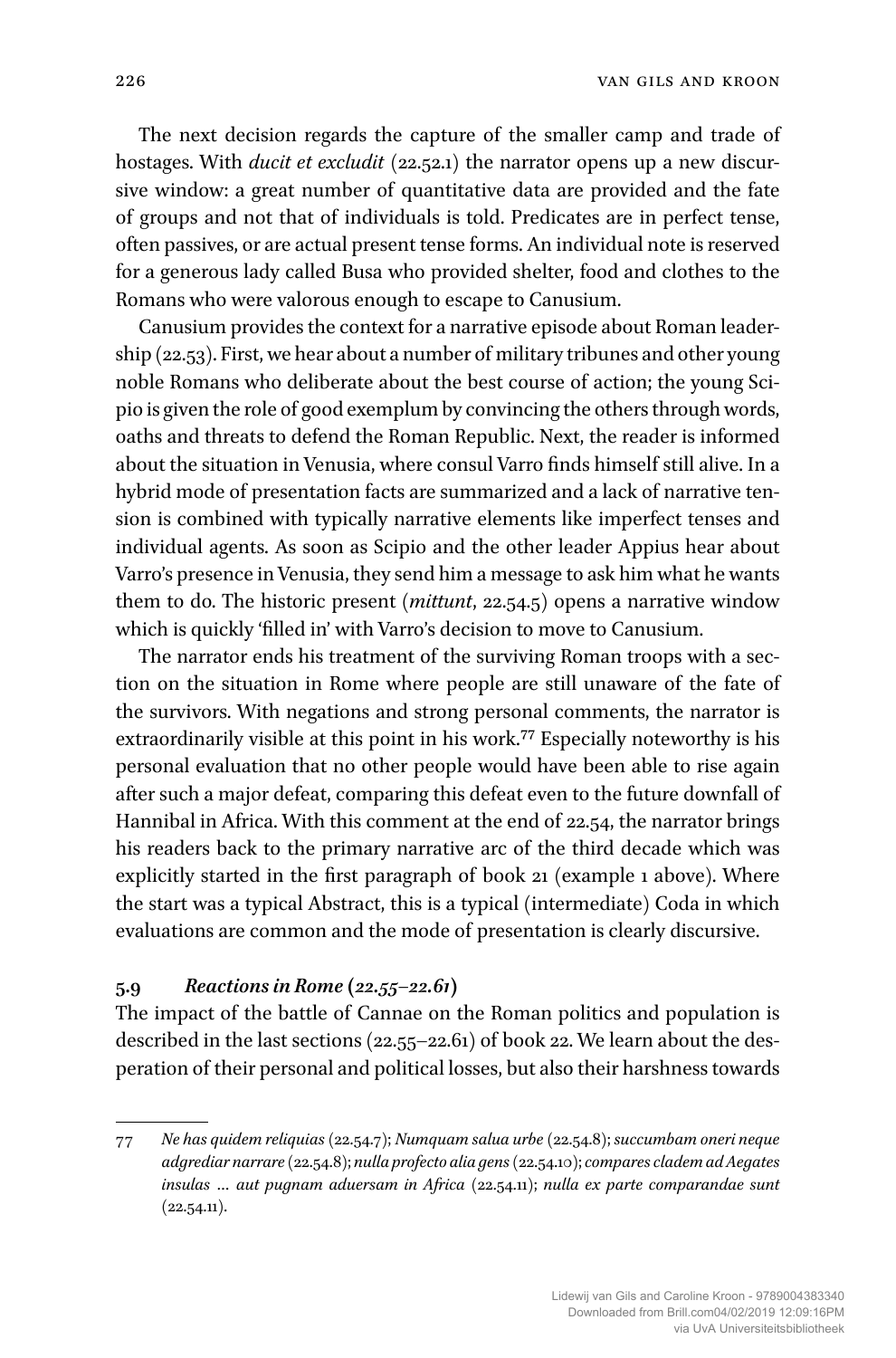the Roman hostages who are kept prisoner by Hannibal mainly through indirect and direct speeches. The narrator connects the various speeches with discursive sentences in which the difficult situation in Rome is emphatically brought to the fore. Direct speeches in the form of rhetorically well-formed orations, such as delivered by Fabius (22.39), the embassy of prisoners (22.59), and the response to their request by a severe Roman senator (22.60), are a format well suited to argue, by the utterances of involved characters, the key themes. Moreover, orations slow down the narrative rhythm and heighten narrative tension because of their persuasive goal.

In the last section of book 22 (22.61) the prisoners' dilemma is resolved: the harsh verdict is pronounced to the envoys (*triste responsum*, 22.61.3) that no money will be spent to get the captives back to their families. In two sentences a story is told about an unnamed envoy who deceitfully returned to his home ( *fallaci reditu*, 22.61.4) but was sent back to Hannibal by a unanimous decision of the Romans: there is no place for fraud in Roman society, even if the alternative is surrendering to the enemy.78 Finally, the historian includes a completely different version of the story about the prisoner's embassy in indirect speech (*est et alia fama*, 22.61.5) and after this alternative version he comments on the strangeness of the existence of different versions.

The last passage of book 22 contains a second Coda to the story of Cannae.79 It is a sign of Livy's narrative art that he manages to make us think of this battle as one coherent story (*ea clades*, 22.61.10) and evaluate the impact or magnitude of it in a typical Coda, even though there has not been one single narrative arc to describe the defeat of the Romans at Cannae.

(23) Quanto autem maior ea clades superioribus cladibus fuerit, uel [de] ea res indicio ⟨est, quod fides socio⟩rum, quae ad eam diem firma steterat, tum labare coepit, nulla profecto alia de re, quam quod ⟨de⟩sperauerant de imperio.

LIV. 22.61.10

For the rest, how greatly this disaster exceeded those that had gone before is plain from this: the loyalty of the allies, which had held firm until the day of Cannae, now began to waver, assuredly for no other reason than because they had lost all hope of the empire.

<sup>78</sup> See also Oakley, 180–182 for this passage.

<sup>79</sup> We already saw a Coda in Liv. 22.50.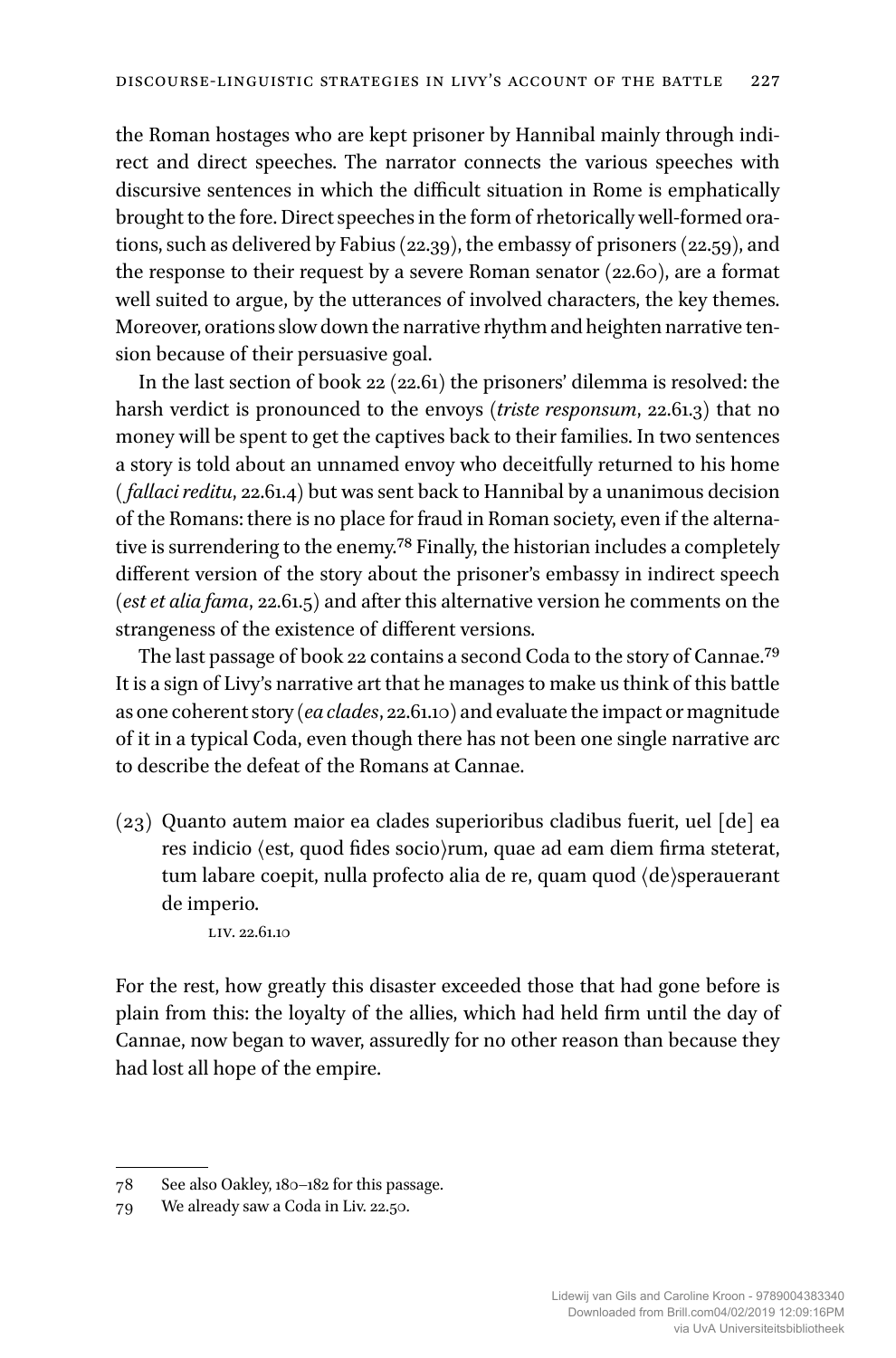#### **6 Conclusion**

In this chapter, we have investigated the textual strategies and associated linguistic devices in book 22 of Livy's *Ab urbe condita*. The results of this analysis strongly suggest that two motivations are behind most presentational choices of the historian: to keep the audience alert and interested, and to highlight specific moral themes.

In the first part of this chapter, we have introduced and illustrated with examples from the first half of book 22 a number of narratological and linguistic concepts which can help us to discover Livy's use of textual strategies in the story about Cannae. In the second part of this chapter, we have analysed the story about Cannae in the second half of book 22, making use of the concepts introduced in part 1. The larger Cannae-story has been divided into seven episodes and for each episode the presence of particular textual strategies has been analysed.

The most important textual strategies we have discerned are the announcement of a thematically relevant event (Abstract), the insertion of narrative subarcs (subsequent increase and decrease of narrative tension, along the components Orientation-Complication-Peak-Resolution in terms of Labov), the change of perspective halfway through a narrative arc, the rare use of immersive narrative and the frequent use of a hybrid narrative-discursive mode of presentation.

In order to detect the various textual strategies, we have made use of a narratological-linguistic instrument which is summarized in Appendix 1. The linguistic devices we have particularly focused on are tenses, coherence markers, and point of view. Also relevant for our analysis, though less systematically discussed, have been active-passive variation, collective vs. individual agents, narrative rhythm, the presence of emotions or visual details, and lexical references to key themes like *fraus*, *fides*, *prudentia* and *temeritas*.

In the analysis of book 22, the frequent use of the historic present to open up a narrative window (or Complication, in terms of Labov) was particularly revealing. Events presented in the historic present tense are typically wellmotivated actions by one of the main characters, which are expected to have relevant consequences. We have coined the term 'consequential action' to describe this type of events. These consequences are often given in the ensuing text. The reader's expectation linked to a consequential action is, however, not always fulfilled: the narrator may insert a sudden switch in perspective. The tension about relevant consequences remains, but is temporarily put on hold because a new narrative arc is introduced.

Another recurring characteristic of Livy's text is his use of typically narrative features (e.g. temporal connectives, the imperfect tense, references to emo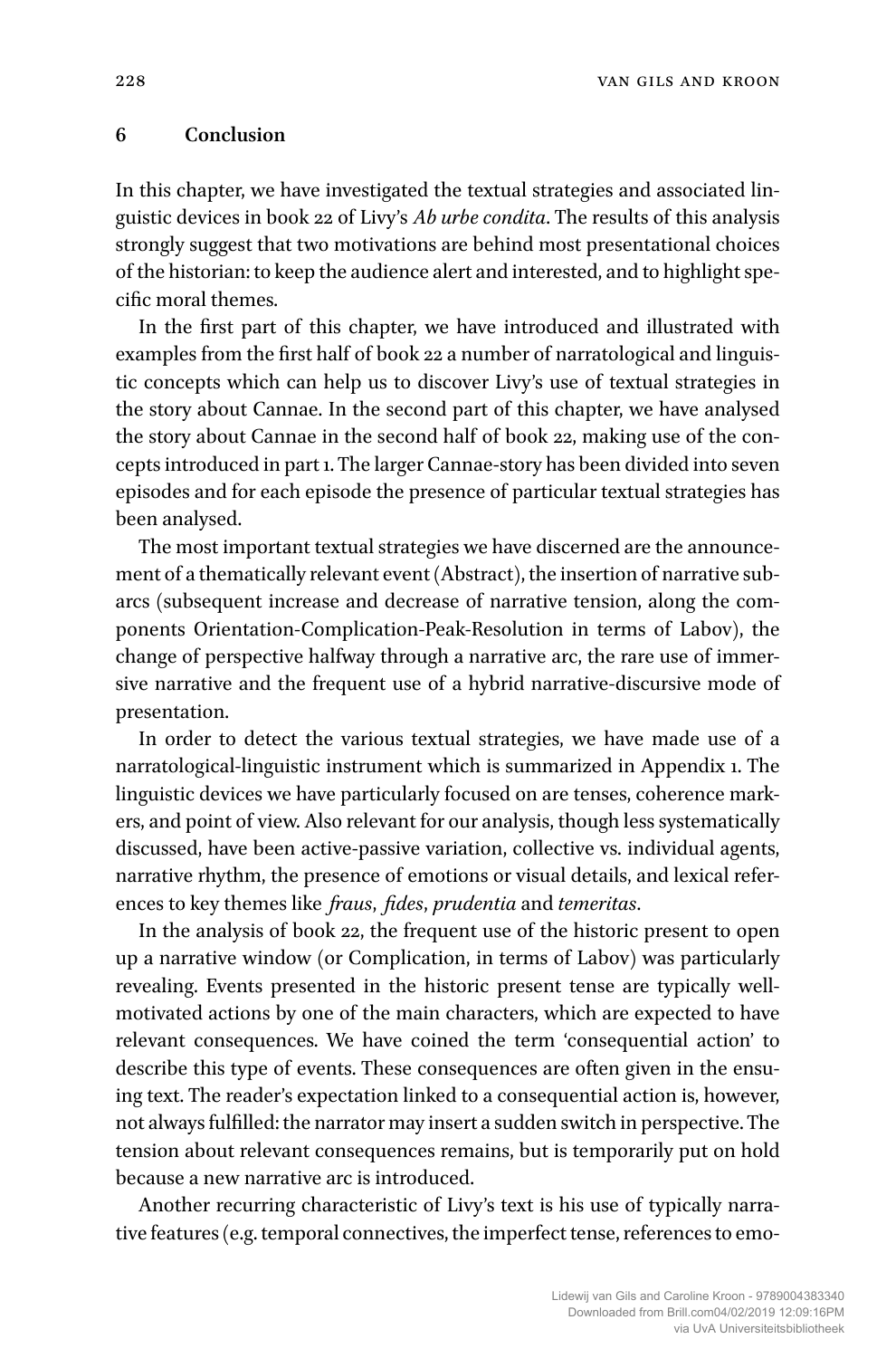tions) in passages which lack a narrative arc. In such passages we find the historian reporting a number of events in a summarizing and evaluative manner and without creating expectations about a particular outcome, as a straightforward narrative would have done. In order to keep the audience attentive, the report is, so to speak, 'narrativized'.

A last observation regards the thematic relevance of (in)direct speech. The insertion of a conversation between two characters, as happens in the scene of Abelux and Bostar (22.22) and of Lentulus and the dying Paullus (22.49), seems to typically mark the Peak in a narrative arc. The words of these characters contain valuable moral lessons for the reader, and seem to point at the very reason why the historian has inserted the story. The Peaks of both stories do not coincide with historically pivotal events, but with exemplary characters showing their moral standard to a fellow character, and indirectly to the reader.

All in all, we would conclude that Livy's decisions as to narrative structuring (where to put peaks, what events to be magnified, and what other events to be played down, mentioned in passing or not referred to at all) may be partly driven by aesthetic considerations, but that, at least in book 22, many of his choices seem to be strategies for taking the audience along a well-considered construction of moral and ideological themes.80

|                   | Discursive mode                 | Neutral narrating mode  | <b>Immersive narrating</b><br>mode |
|-------------------|---------------------------------|-------------------------|------------------------------------|
|                   | (low/no immersion)              | (moderate immersion)    | (total immersion)                  |
| point of view     | speaker (historian)             | narrator                | character                          |
| progression       | argumentative                   | narrative               | impressionistic                    |
| coherence marking | (ceterum, itaque, igitur, ergo) | (tum, eo die)           | (hic, repeate)                     |
| events            | listed                          | summarized              | detailed                           |
| rhythm            | quick                           | quick or scenic         | scenic or slower                   |
| quantities        | big numbers possible            | big numbers possible    | small numbers                      |
| nouns             | abstract, collective            | collective, concrete    | concrete                           |
| semantic agent    | collective or well-known        | character or collective | character                          |

## **Appendix 1: Prototypical Features of Modes of Presentation in Latin Historiography**

<sup>80</sup> For a comparable conclusion with respect to Livy's third decade more generally, see Levene 2010: 31, who refers to Lipovsky 1981.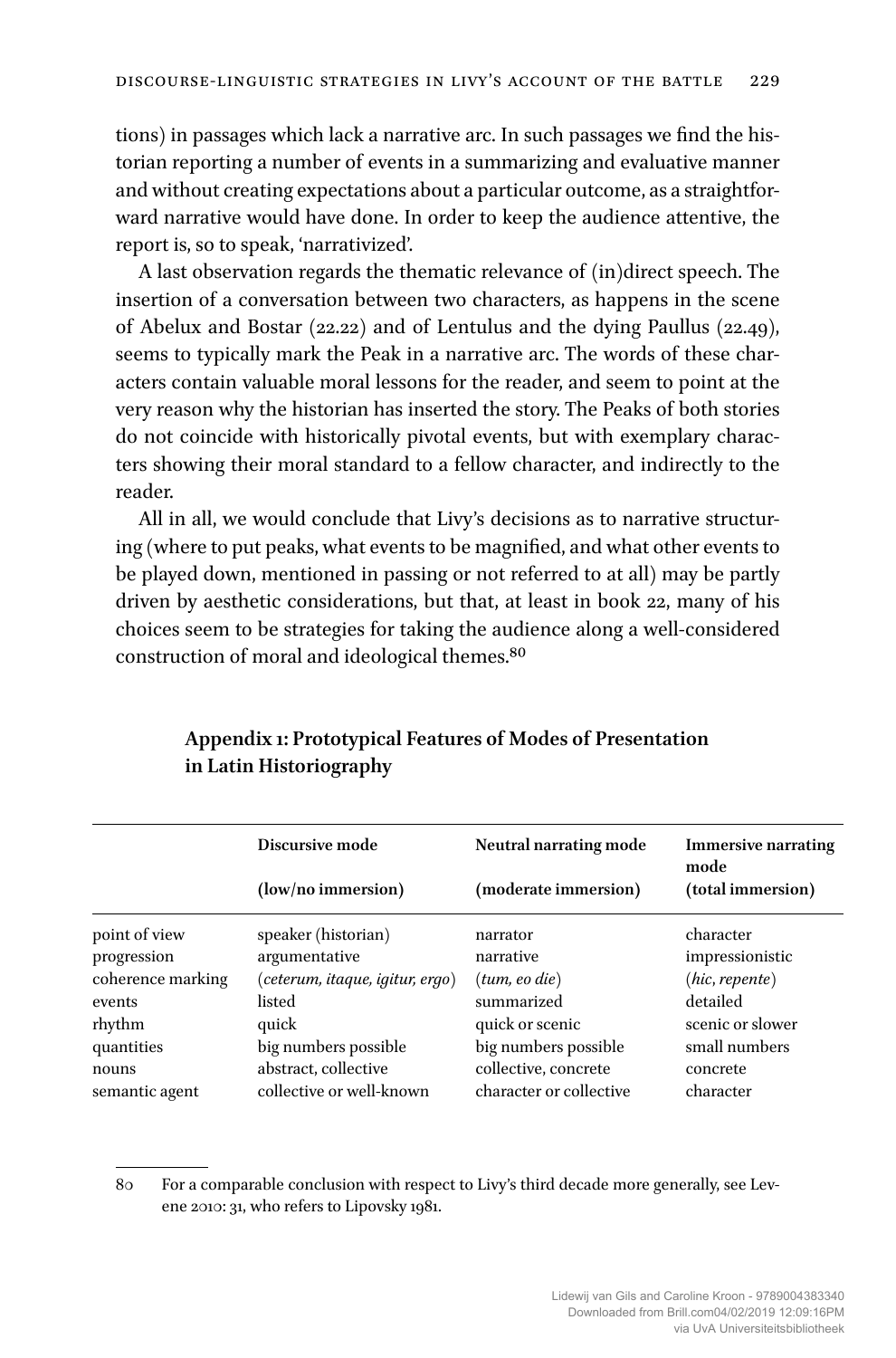|                                                                 | Discursive mode<br>(low/no immersion)                                                         | Neutral narrating mode<br>(moderate immersion)                                                                       | <b>Immersive narrating</b><br>mode<br>(total immersion)                                                              |
|-----------------------------------------------------------------|-----------------------------------------------------------------------------------------------|----------------------------------------------------------------------------------------------------------------------|----------------------------------------------------------------------------------------------------------------------|
|                                                                 |                                                                                               |                                                                                                                      |                                                                                                                      |
| syntactic subject<br>referential chain<br>transitivity<br>tense | evaluative or abstract noun<br>full denotation<br>low transitivity<br>actual present; perfect | character or collective<br>series, light references<br>high transitivity<br>perfect & imperfect;<br>historic present | character<br>series, light references<br>high transitivity<br>historic present;<br>imperfect;<br>historic infinitive |
| voice<br>embedded speech                                        | passive<br>no                                                                                 | active<br>indirect discourse                                                                                         | active<br>(in)direct discourse                                                                                       |

## **Appendix 2: Narrative Elements in the Presentation of the Battle of Cannae (22.34–22.61)**81

|        |                                                                              | Presence of narrative arc                  |
|--------|------------------------------------------------------------------------------|--------------------------------------------|
| 34.1   | Varro becomes popular and is elected consul                                  | Arc type iv                                |
| $35-3$ | Paullus is put forward as consular colleague                                 | Arc type ii                                |
| 35.5   | The result of the elections and composition of the armies                    | No arc: discursive                         |
| 36.6   | Prodigies frighten the Roman citizens                                        | No arc: hybrid                             |
| 37.1   | Arrival at the senate of a Sicilian embassy                                  | No arc: hybrid, incl. (in)direct<br>speech |
| 38.1   | The soldiers take a new oath                                                 | No arc: hybrid                             |
| 38.6   | Commander's speeches by Varro and Paullus                                    | No arc: discursive, incl. ind.<br>speech   |
| 38.12  | Fabius takes the floor and gives a speech                                    | Arc type iv: dir. speech                   |
| 40.1   | Paullus reacts to Fabius                                                     | Arc type v: ind. speech                    |
| 40.5   | The consuls arrive at the Roman camp                                         | Arc type iv                                |
| 40.7   | Hannibal sees and rejoices at the arrival of the consuls and<br>new soldiers | No arc: hybrid                             |
| 40.8   | The situation of Hannibal is tough                                           | No arc: hybrid                             |
| 41.1   | Swift Roman victory in chaotic melee                                         | No arc: discursive                         |
| 41.3   | Paullus' holds back the Roman soldiers                                       | No arc: hybrid                             |
| 41.4   | Hannibal's view on the Roman victory is positive                             | Arc type v, incl. ind. speech              |
| 41.6   | Hannibal prepares an ambush                                                  | Arc type iv                                |

<sup>81</sup> See pp. 210 for the five types of narrative patterns we distinguish and the difference between a discursive and narrative-discursive (hybrid) presentation of events.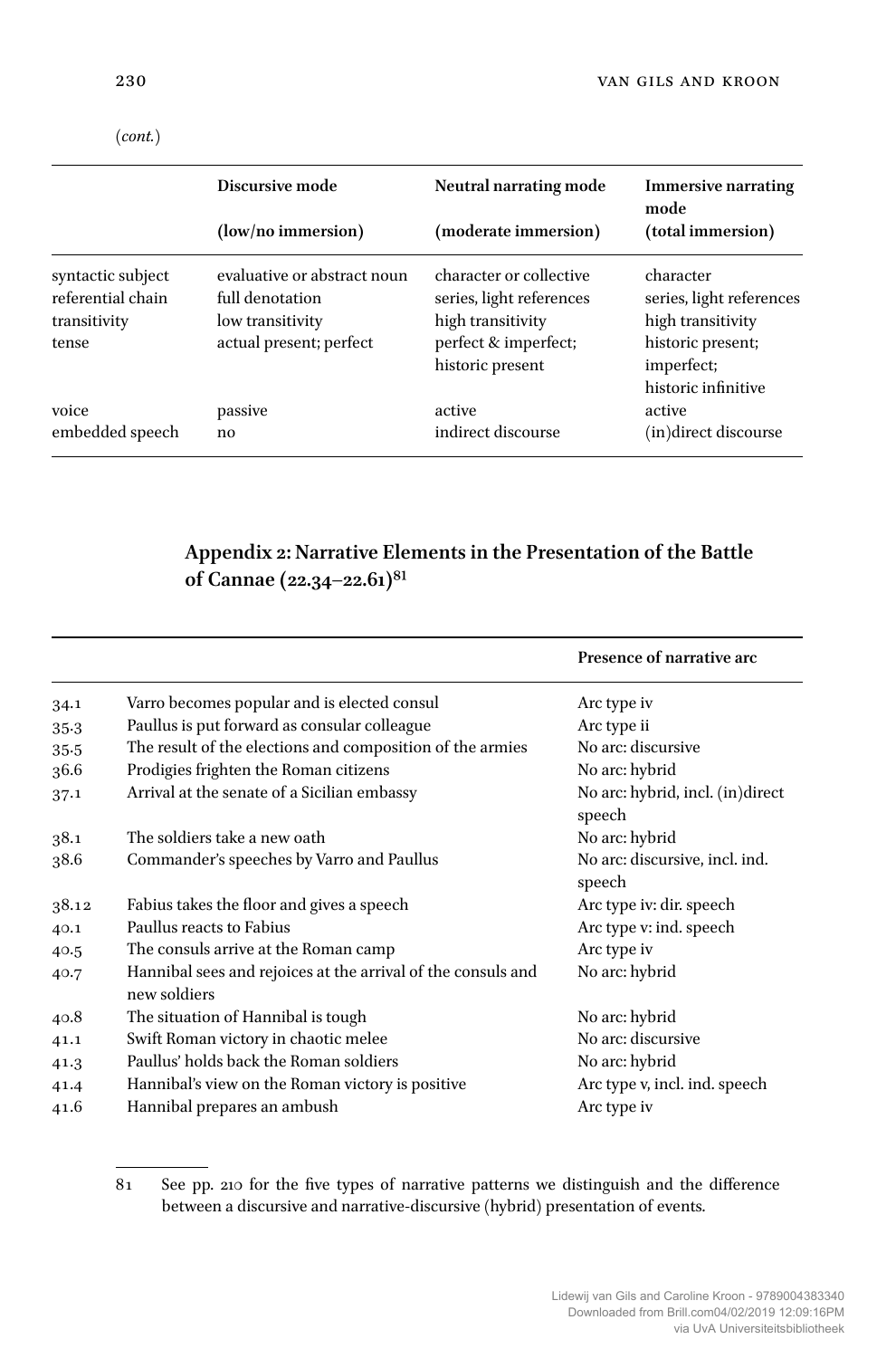| , |  |
|---|--|
|   |  |

|           |                                                                                                                     | Presence of narrative arc                |
|-----------|---------------------------------------------------------------------------------------------------------------------|------------------------------------------|
| 42.1      | Romans discover the empty Carthaginian camp                                                                         | Arc type v                               |
| 42.4      | Paullus tries to check the soldiers and sends Statilius                                                             | Arc type v, incl. ind. speech            |
| 42.7      | Statilius' report inflames rather than restrains the soldiers and<br>worsens the conflict between Varro and Paullus | Arc type iv                              |
| $42.10 -$ | Escaped slaves reveal ambush                                                                                        | Arc type iii                             |
| 42.12     |                                                                                                                     |                                          |
| 43.1      | Hannibal returns, but decides to leave for southern Italy                                                           | Arc type iv                              |
| 43.7      | Statilius confirms Hannibal's departure; Romans follow                                                              | No arc: discursive                       |
| 43.10     | Hannibal puts his camp in a favourable place                                                                        | Arc type v                               |
| 44.1      | The consuls put up their camp                                                                                       | Arc type v                               |
| 44.4      | Hannibal provokes the enemy                                                                                         | Arc type v                               |
| 44.5      | The consuls disagree about the best course of action                                                                | No arc: discursive, incl. indir.         |
|           |                                                                                                                     | speech                                   |
| 45.1      | Hannibal lets Numidians attack some Romans                                                                          | Arc type v                               |
| 45.5      | Varro decides to prepare for battle                                                                                 | Arc type v                               |
| 46.1      | Description of Hannibal's army                                                                                      | Arc type iv                              |
| 47.1      | Start of the battle and right wing fighting                                                                         | No arc: hybrid                           |
| 48.1      | Left wing: Punic ruse                                                                                               | Arc type i                               |
| 49.1      | Right wing again: dying Paullus                                                                                     | Arc type i, incl. dir. speech            |
| 50.1      | Haec est pugna Cannensis                                                                                            | Coda to main story                       |
| 50.4      | Deliberations in the Roman camps and outbreak to Canusium                                                           | Arc type i, incl. (in)d. speech          |
| 51.1      | Deliberations in Hannibal's camp                                                                                    | Arc type i, incl. dir. speech            |
| 51.5      | The Carthaginians view the battle field and collect spolia                                                          | Arc type iv                              |
| 52.1      | Hannibal easily conquers the Roman camps                                                                            | No arc: discursive                       |
| 53.1      | Deliberations in Canusium                                                                                           | Arc type iv, incl. (in)dir. speech       |
| 54.1      | In Venusia Varro and many soldiers are welcomed generously                                                          | No arc: hybrid                           |
| 54.5      | The soldiers of Canusium and Venusia are united in Canusium                                                         | Arc type iii                             |
| 54.7      | The situation in Rome                                                                                               | No arc: discursive                       |
| 55.1      | Deliberations in the senate                                                                                         | No arc: discursive (incl ind.<br>speech) |
| 58.1      | Hannibal's treatment of the prisoners                                                                               | No arc: hybrid                           |
| 59.1      | Embassy of prisoners plead their case in Rome                                                                       | Direct speech                            |
| 60.1      | Reaction of the masses and response by Manlius Torquatus                                                            | Hybrid + direct speech                   |
| 61.1      | The reaction to the harsh verdict                                                                                   | No arc: hybrid                           |
| 61.4      | The runaway prisoner is brought back to Hannibal                                                                    | Arc type ii                              |
| 61.5      | Alternative facts (alia fama)                                                                                       | Indirect speech                          |
| 61.10     | Coda to major defeat                                                                                                | No arc: discursive                       |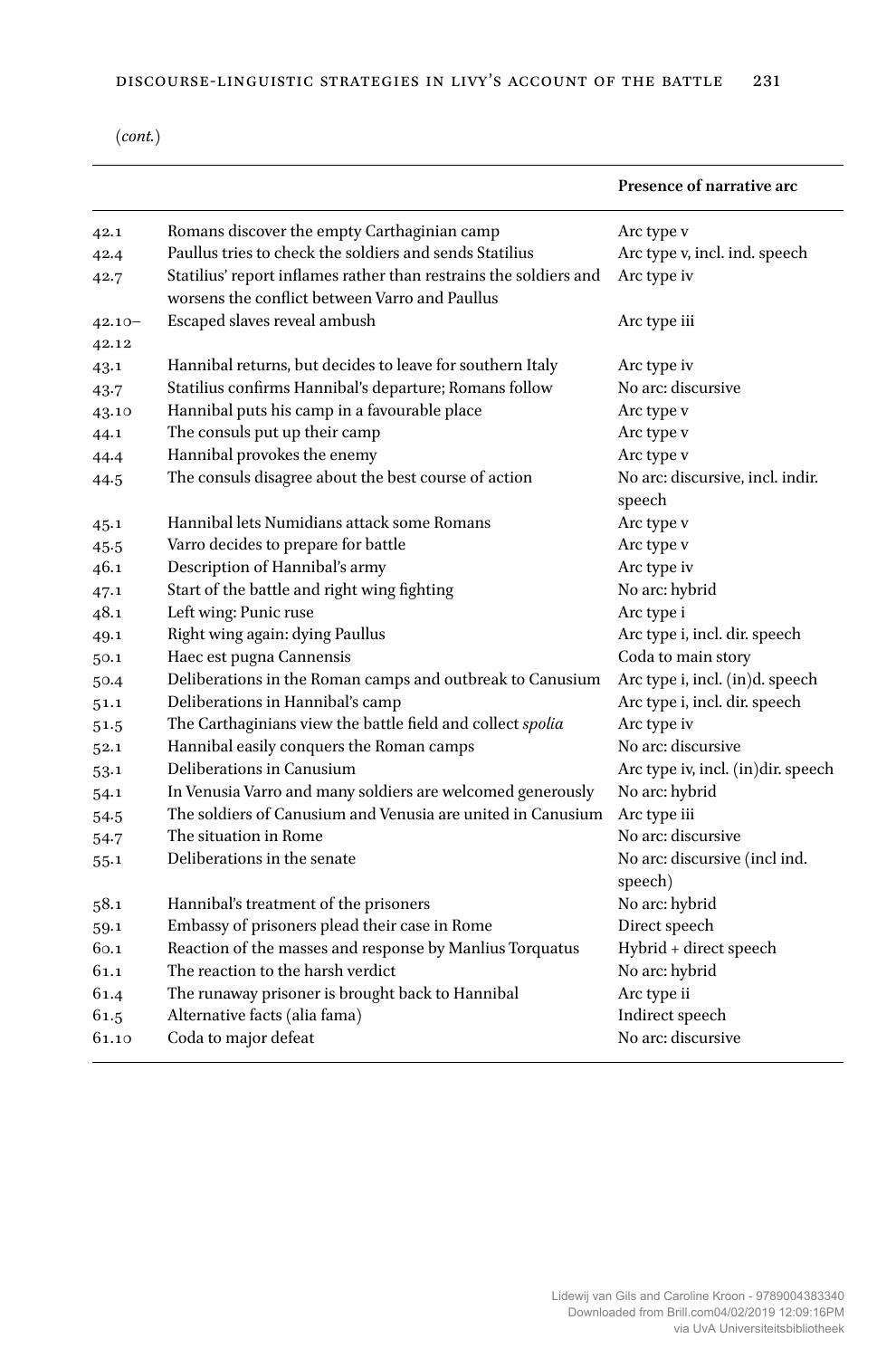#### **Bibliography**

- Adema, S.M. *Speech and Thought in Latin War Narratives. Words of Warriors*. Amsterdam Studies in Classical Philology, 24. (Leiden 2017).
- Adema, S.M., *Discourse Modes and Bases. A Study of the Use of Tenses in Vergil's Aeneid*, dissertation (Amsterdam 2008).
- Allan, R.J., Jong, I.J.F. de & Jonge, C.C. de, 'Homerus' narratieve stijl: enargeia en immersion', *Lampas* 47 (2014) 202–223.
- Baroni, R., 'Tellability', in Hühn, Peter et al. (eds.), *The living handbook of narratology* (Hamburg 2013), accessed 11 March 2018, [http://wikis.sub.uni‑hamburg.de/lhn/](http://wikis.sub.uni-hamburg.de/lhn/index.php/Tellability) [index.php/Tellability](http://wikis.sub.uni-hamburg.de/lhn/index.php/Tellability).
- Bjørner, T., Magnusson, A. & Nielsen, R.P., 'How to Describe and Measure Obstacles of Narrative Immersion in a Film? TheWheel of Immersion as a Framework', *Nordicom Review* 37.1 (2016) 101–117.
- Bruckmann, H., *Die römischen Niederlagen im Geschichtswerk des T. Livius*, dissertation (Münster 1936).
- Burck, E., *Die Erzählkunst des T. Livius* ([1934] Berlin 1964).
- Burck, E., *Einführung in die dritte Dekade des Livius* ([1950] Heidelberg 1962).
- Chaplin, J.D., *Livy's Exemplary History* (Oxford 2000).
- Chausserie-Laprée, J.P., *L' expression narrative chez les historiens latins. Histoire d'un style*(Paris 1969).
- Conte, G.B., *Latin Literature: A History* ([1987] Baltimore 1994).
- Cuddon, J.A., 'emplotment', in [ed(s)], *A Dictionary of Literary Terms and Literary Theory*, Blackwell Reference online (Oxford 2013), accessed [26-1-2018],[[www](http://www.blackwellreference.com) [.blackwellreference.com\]](http://www.blackwellreference.com).
- Dorey, T.A., *Titi Livi: ab urbe condita XXI–XXII* (Leipzig 1971).
- Feldherr, A., *Spectacle and Society in Livy's History* (Berkeley 1998).
- Foster, B.O., *Livy V: Books XXI–XXII* (London 1929).
- Fuhrmann, M., 'Narrative Techniken im Dienste der Geschichtsschreibung (Livius, Buch 21–22). Eine Skizze', in E. Lefèvre & E. Olshausen (eds.), *Livius.Werk und Rezeption. Festschrift für Erich Burck* (München 1983) 19–29.
- Gils, L.W. van & Kroon, C.H.M., (forthc.) Involving the audience. A cognitive-linguistic approach to the Historic Present in Livy and Tacitus.
- Grethlein, J. & Huitink, L., 'Homer's Vividness: An Enactive Approach', *JHS* 137 (2017) 67–91.
- Hau, L.I., 'Stock Situations, Topoi and the Greekness of Greek Historiography', in D. Cairns & R. Scodel (eds.), *Defining Greek Narrative*(Edinburgh 2014) 241–259.
- Herman, D. (ed.), *The Cambridge Companion to Narrative*(Cambridge 2007).
- Krafft, P., 'Hannibals Perücken. Motivik und Erzählstruktur von Livius 22,1', *RhM* 150  $(2007)$  67-85.